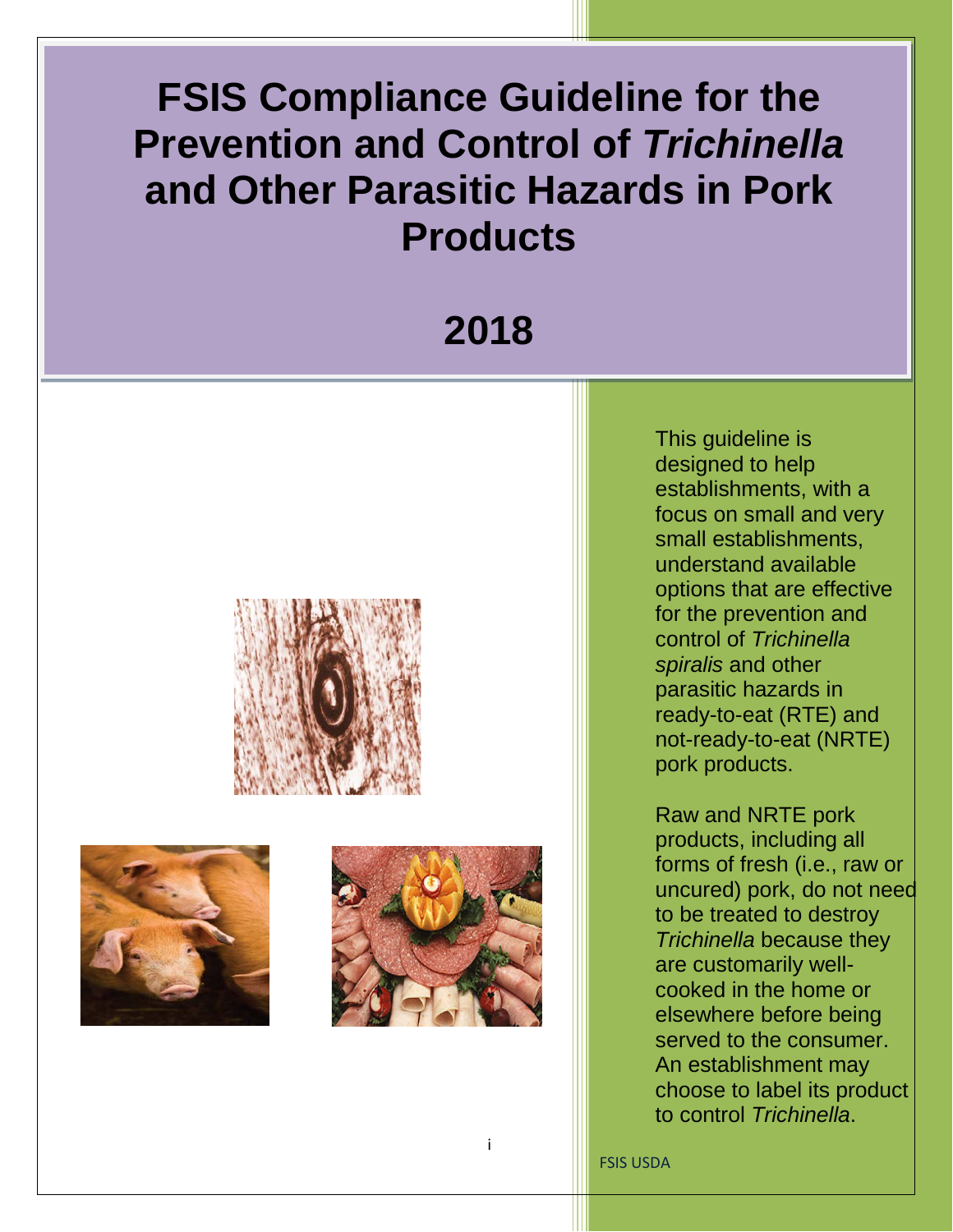### <span id="page-1-1"></span>**Preface**

#### **What is the purpose of this compliance guideline?**

 FSIS developed this compliance guideline to assist establishments, particularly small and very small establishments, understand the available options that are effective for the that must be met. Establishments may choose to adopt different procedures than those outlined in the guideline, but they would need to support why or how those procedures prevention and control of *Trichinella spiralis* and other parasitic hazards, specifically, *Toxoplasma gondii*, in ready-to-eat (RTE) and not-ready-to-eat (NRTE) pork products. The guidance represents **best practice** recommendations by FSIS, based on current scientific and practical considerations, and does not represent **regulatory requirements**  are effective.

 requirements that RTE and NRTE pork products be treated to destroy *Trichina*  (*Trichinella spiralis*). FSIS removed these prescriptive regulations because they were On 5/31/18, FSIS published the final rule "Elimination of Trichinae Control Regulations and Consolidation of Thermally Processed, Commercially Sterile Regulations" (83 FR 25302), which amends the Federal meat inspection regulations to eliminate the inconsistent with the Hazard Analysis and Critical Control Point (HACCP) regulations, and are no longer necessary. Establishments now have the flexibility provided by the HACCP regulations (9 CFR Part 417) to develop appropriate science-based controls for *Trichinella* and other parasitic hazards in pork. All establishments producing pork products will have to determine whether *Trichinella* is a hazard reasonably likely to occur (RLTO) in their processes. If so, they will need to address this hazard in their HACCP system.

 the Animal and Plant Health Inspection Service's (APHIS's) U.S. Trichinae Certification Program, or another APHIS-approved validated *Trichinella* preharvest safety program that complies with the World Organisation for Animal Health's (OIE's) guidance<sup>[1](#page-1-0)</sup> for All establishments producing pork products will need to assess whether their products are to be treated for elimination of *Trichinella*, special cooking instructions are necessary on the label of the products, or safe handling instructions on labels are sufficient to ensure that the products are cooked to temperatures necessary to eliminate any live *Trichinella*. Establishments may decide to treat their products to address *Trichinella* or to include special cooking instructions on labels based on how consumers typically prepare the products or the likelihood that consumers will confuse the products with RTE products. Establishments may also make decisions based on whether their suppliers participate in international trade and a voluntary preharvest pork safety program, such as

<span id="page-1-0"></span> $\overline{a}$ http://www.oie.int/index.php?id=169&L=0&htmfile=chapitre\_trichinella\_spp.htm 1 World Organisation for Animal Health Terrestrial Animal Health Code. Retrieved from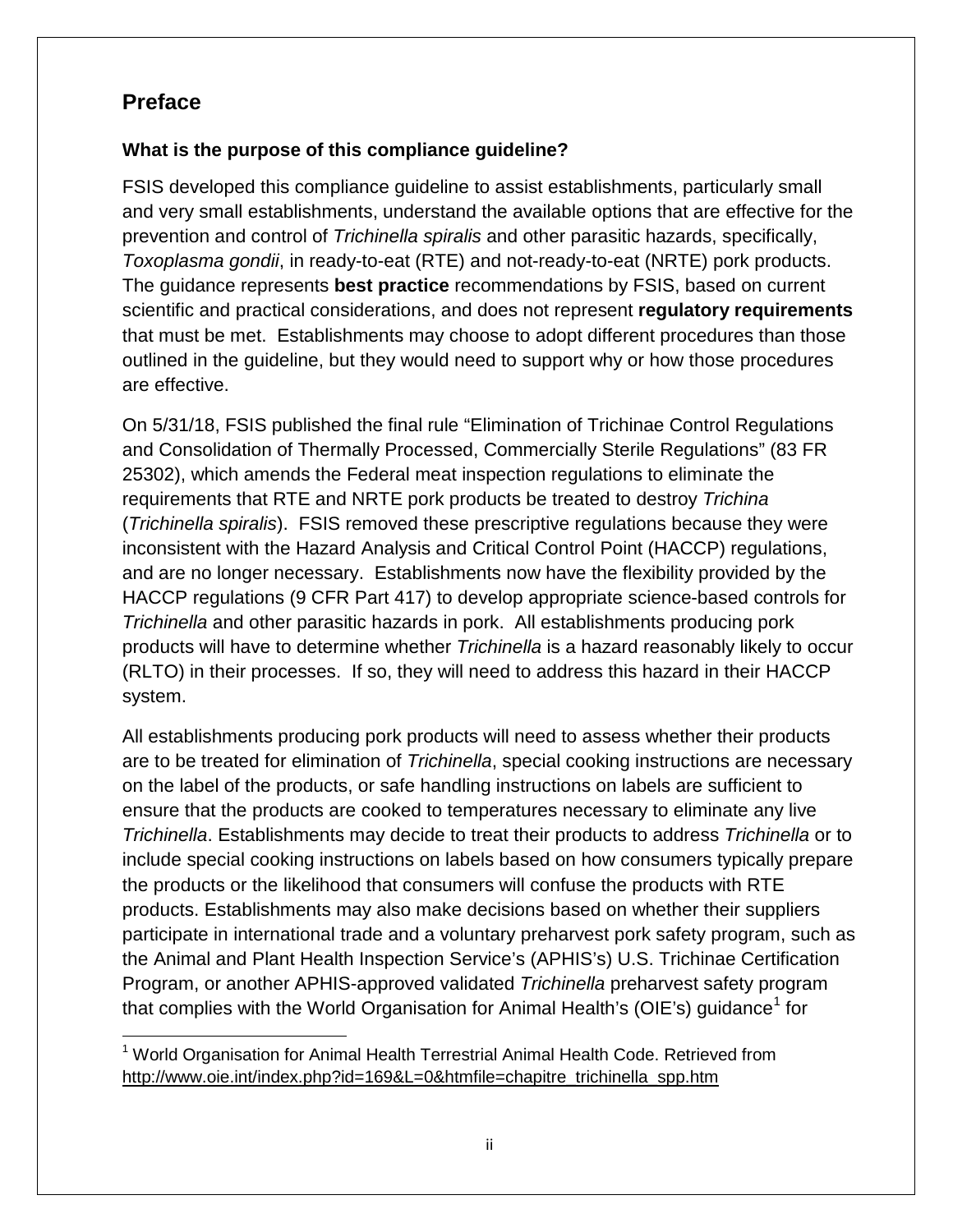standards for a program that would ensure that product for export comes from facilities that meet the international standards for *Trichinella*. These standards, once developed, *Trichinella*. OIE's guidance includes maintaining controlled management conditions for swine herds by functional separation using biosecurity measures, having two years of slaughter surveillance data to establish the compartment, auditing farms, and ensuring animal identification and traceability to the farm of origin. APHIS is working to develop may replace the U.S. Trichinae Certification Program.

This compliance guideline follows the procedures in the Office of Management and Budget's (OMB) "Final Bulletin for Agency Good Guidance Practices" (GGP). More information can be found on GGP on the Food Safety and Inspection Service (FSIS) webpage at: [https://www.fsis.usda.gov/wps/portal/footer/policies-and-links/significant](https://www.fsis.usda.gov/wps/portal/footer/policies-and-links/significant-guidance-documents/significant-guidance)[guidance-documents/significant-guidance.](https://www.fsis.usda.gov/wps/portal/footer/policies-and-links/significant-guidance-documents/significant-guidance)

#### **Who is this guideline designed for?**

 that FSIS provides, focusing the guidance on the needs of small and very small establishments provides these segments of the industry with information that may be otherwise unavailable to them. This guideline is designed for small and very small establishments in support of the Small Business Administration's initiative to provide compliance assistance under the Small Business Regulatory Enforcement Fairness Act (SBREFA). However, all FSIS regulated meat and poultry establishments may be able to apply the recommendations in this guideline. It is important that small and very small establishments have access to the scientific and technical support and assistance they need to establish safe and effective HACCP systems. Although large establishments can benefit from the guidance

#### **What if I still have questions after I read this guideline?**

[askFSIS](http://askfsis.custhelp.com/) database or submit questions through **askFSIS**. Documenting these questions helps FSIS improve and refine present and future versions of the compliance guideline If the desired information cannot be found within this compliance guideline, FSIS recommends that users search the publicly posted Questions & Answers (Q&As) in the and associated issuances.

When submitting a question, use the Submit a Question tab, and enter the following information in the fields provided:

| Subject Field:         | Enter FSIS Compliance Guideline for the Prevention and<br><b>Control of Trichinella and Other Parasitic Hazards in Pork</b><br>Products. |
|------------------------|------------------------------------------------------------------------------------------------------------------------------------------|
| <b>Question Field:</b> | Enter question with as much detail as possible.                                                                                          |
| <b>Product Field:</b>  | Select General Inspection Policy from the drop-down menu.                                                                                |
| Category Field:        | Select Sampling - General from the drop-down menu.                                                                                       |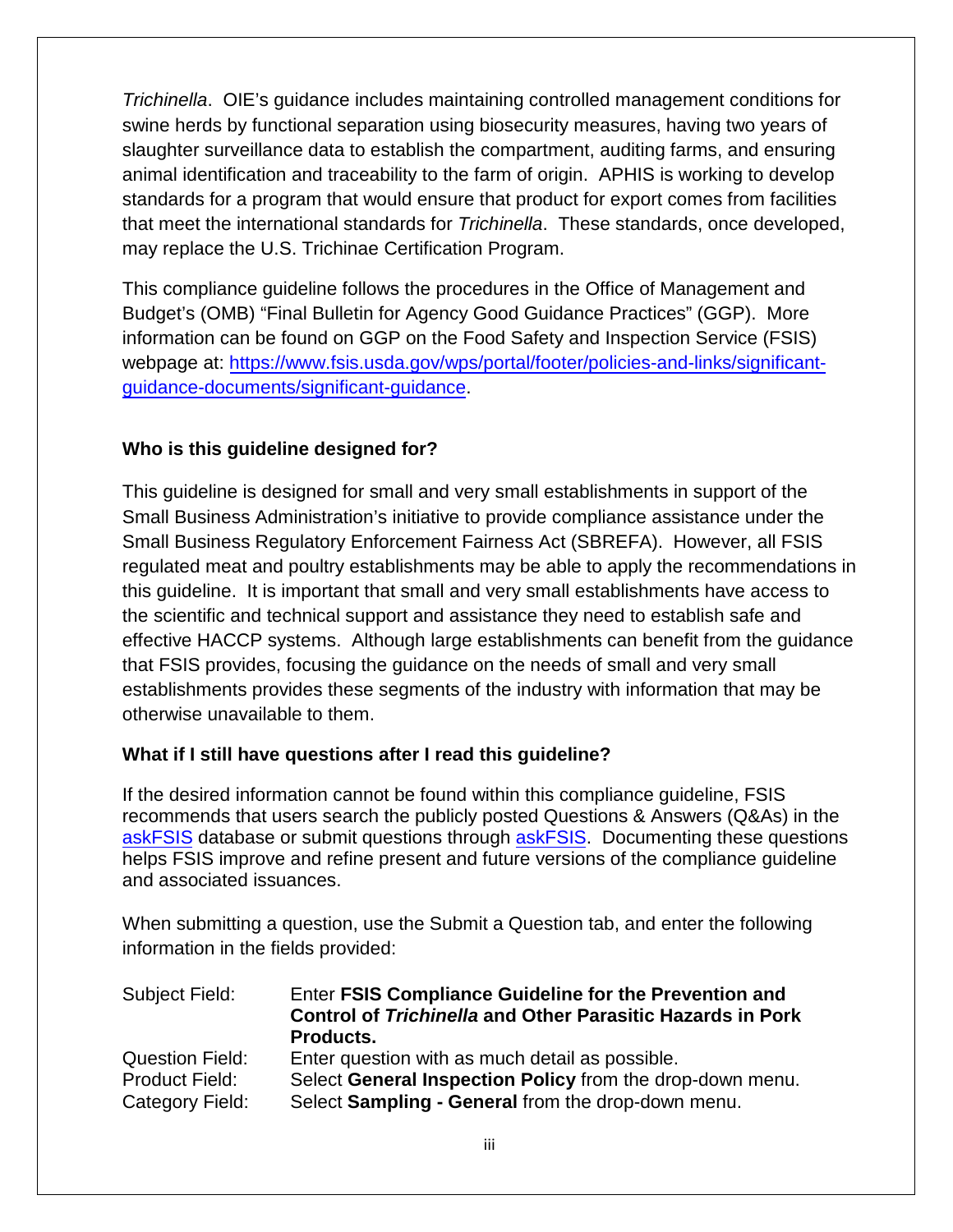Policy Arena: Select Domestic (U.S.) Only from the drop-down menu.

When all fields are complete, press **Continue**.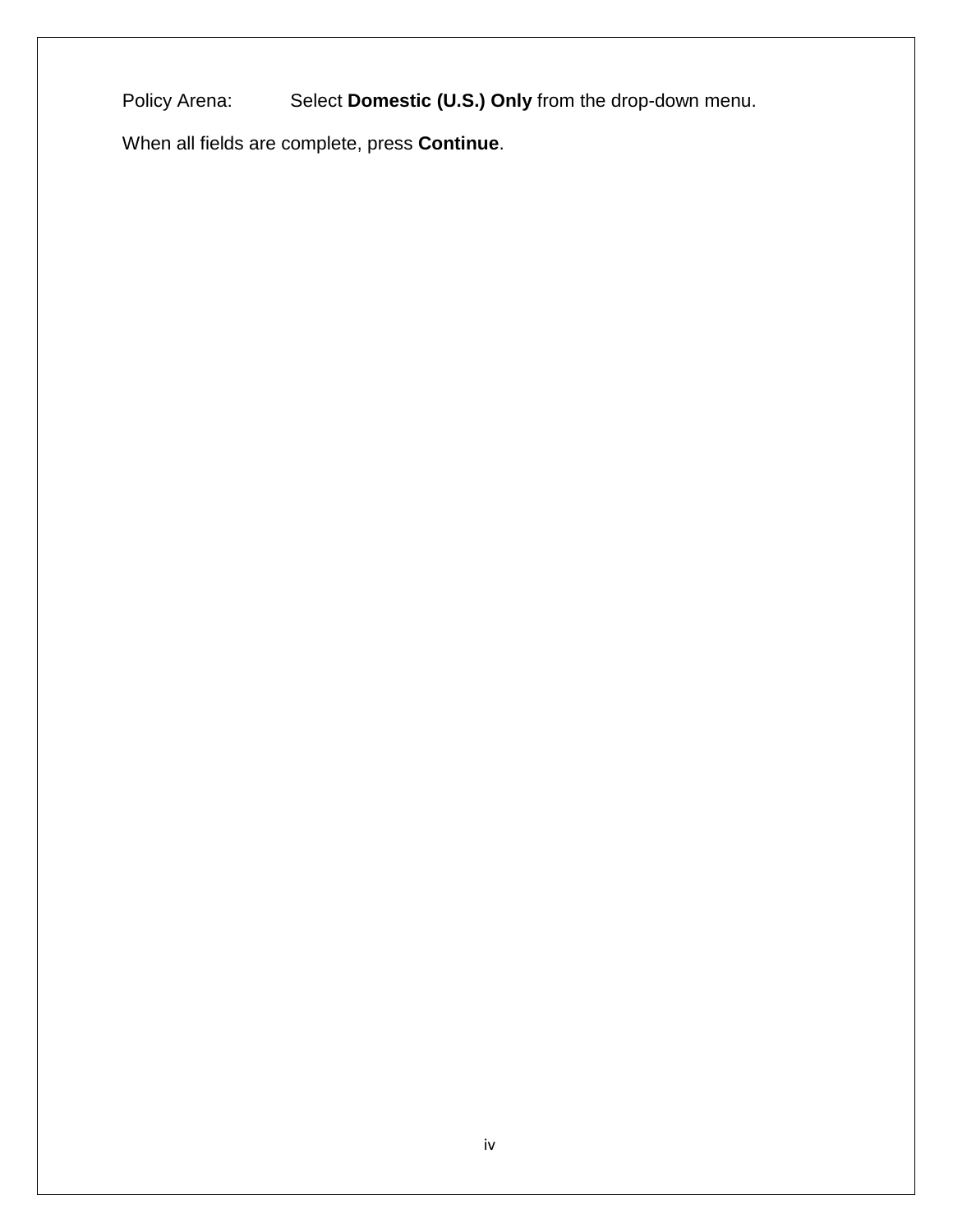# **FSIS Compliance Guideline for the Prevention and Control of** *Trichinella* **and Other Parasitic Hazards in Pork Products**

# **Table of Contents**

| Risk Comparing Swine Raised in Confinement Systems vs. Non-Confinement Systems 2                                                                                                     |
|--------------------------------------------------------------------------------------------------------------------------------------------------------------------------------------|
|                                                                                                                                                                                      |
| Acquire pork products from carcasses or carcass parts found to be free of<br>Option 1:                                                                                               |
| Obtain pork products from swine producers who participate in the Trichinae<br>Option 2:<br>Certification Program or another APHIS-approved validated Trichinella preharvest safety   |
| Option 3: Label NRTE pork products, including all forms of fresh pork to clearly indicate the                                                                                        |
| Treat NRTE pork products for the destruction of Trichinella that might be eaten<br>Option 4:<br>rare or without thorough cooking because of the appearance of the finished product10 |
| Critical Operational Parameters for the Methods used for the Destruction of Trichinella in Pork  12                                                                                  |
|                                                                                                                                                                                      |
|                                                                                                                                                                                      |
|                                                                                                                                                                                      |
| Special Consideration for Certain Processes that do not rely on High Temperatures to Control                                                                                         |
|                                                                                                                                                                                      |
|                                                                                                                                                                                      |
| Develop alternative Trichinella control procedures not included in Option 431<br>Option 5:                                                                                           |
|                                                                                                                                                                                      |
|                                                                                                                                                                                      |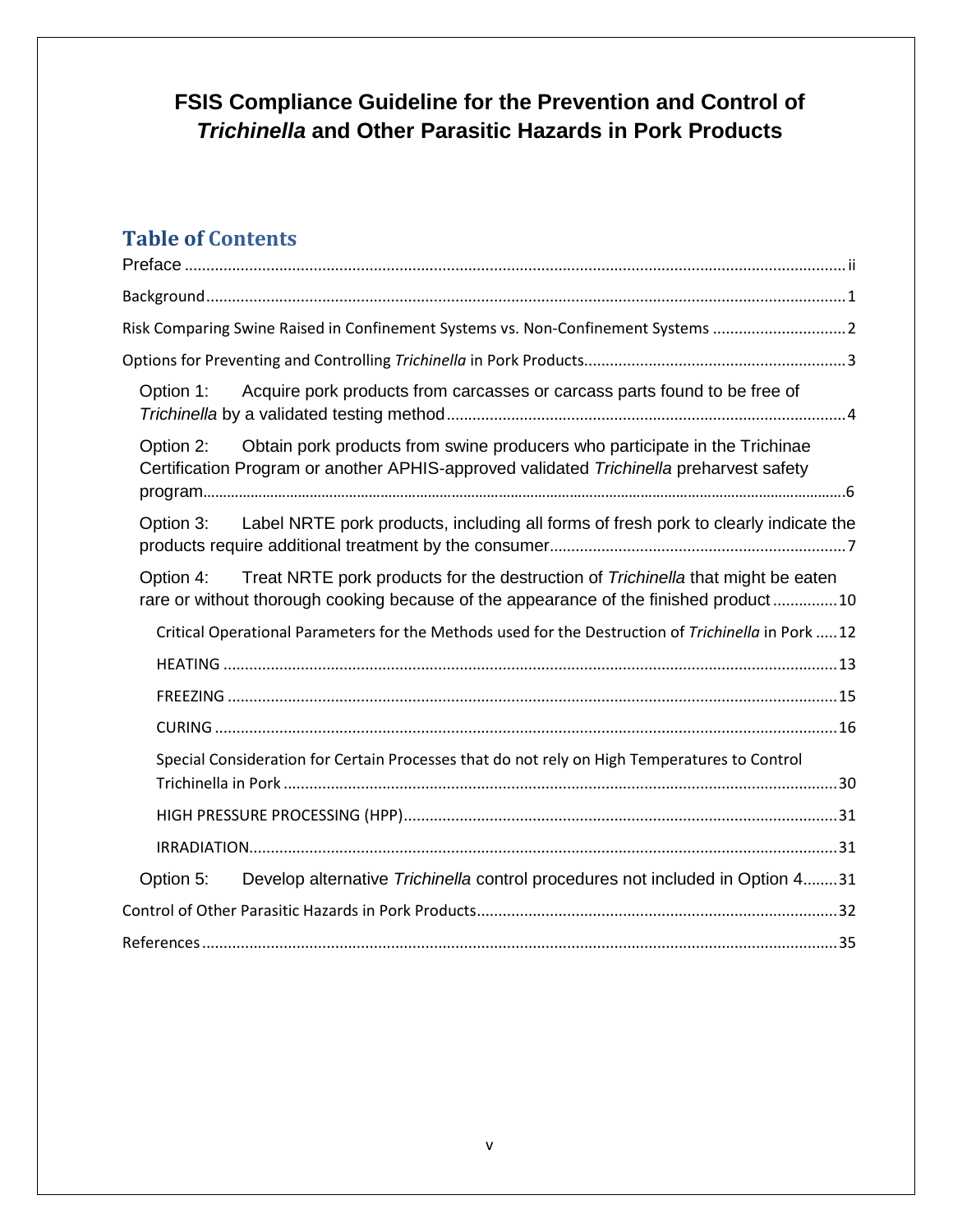#### **FSIS Compliance Guideline for the Prevention and Control of** *Trichinella* **and Other Parasitic Hazards in Pork Products**

#### <span id="page-5-0"></span>**Background**

*Trichinella* is a parasite that infects both humans and animals. Swine are the primary source of *Trichinella spiralis* infected meat that is ingested by humans (Hill et al., 2012). muscle tissue of an infected animal. Trichinellosis in humans is caused by the containing *Trichinella* larvae. Humans can become infected with *Trichinella* by consuming encysted larvae in the consumption of raw or undercooked meat products

 in the U.S. over the past 20 years, although occasional et al., 2015). Much of this reduction is due to swine pasture raised swine that have access to rodents and increased. The occurrence of *Trichinella* infection in humans due to the consumption of pork has decreased significantly sporadic outbreaks persist (Burke et al., 2008; Wilson being raised in confinement. However, in organic, wildlife infected with *Trichinella*, the risk of *Trichinella*  infection to swine and subsequently humans are

 2012, a median of 15 cases per year were reported to In the United States, trichinellosis cases are reported to CDC much less frequently now than in the past. During the late 1940s, when the U.S. Public Health Service began counting cases of trichinellosis, 400 cases in the U.S. were recorded each year on average. During 2008- CDC. Over the past 40 years, few cases of trichinellosis have been reported in the U.S., and the risk of trichinellosis from commercially raised and properly prepared pork is very low. The overall number of cases reported has decreased because of improved swineraising practices in the pork industry such as grain-fed swine being raised in confinement, commercial and home freezing of pork, and public awareness of the danger of eating raw or undercooked meat products.

# KEY DEFINITIONS

#### *Trichinella spiralis* is a

 transmitted from one host to years. The symptoms of last up to 8 weeks. The weakness or fatigue; parasitic nematode (roundworm) which is found in many warm-blooded carnivores and omnivores, including swine. *Trichinella* is another host by ingestion of muscle tissue (meat) containing cysts (encysted larval stage of this parasite). Once the larvae encyst in the muscle tissue, they can remain alive and infective for trichinellosis often occur within 2 weeks after eating contaminated meat and can classic symptoms of trichinellosis include: muscle pain; fever; swelling of the face, particularly the eyes; headache; chills; itchy skin or rash; cough; diarrhea; and constipation.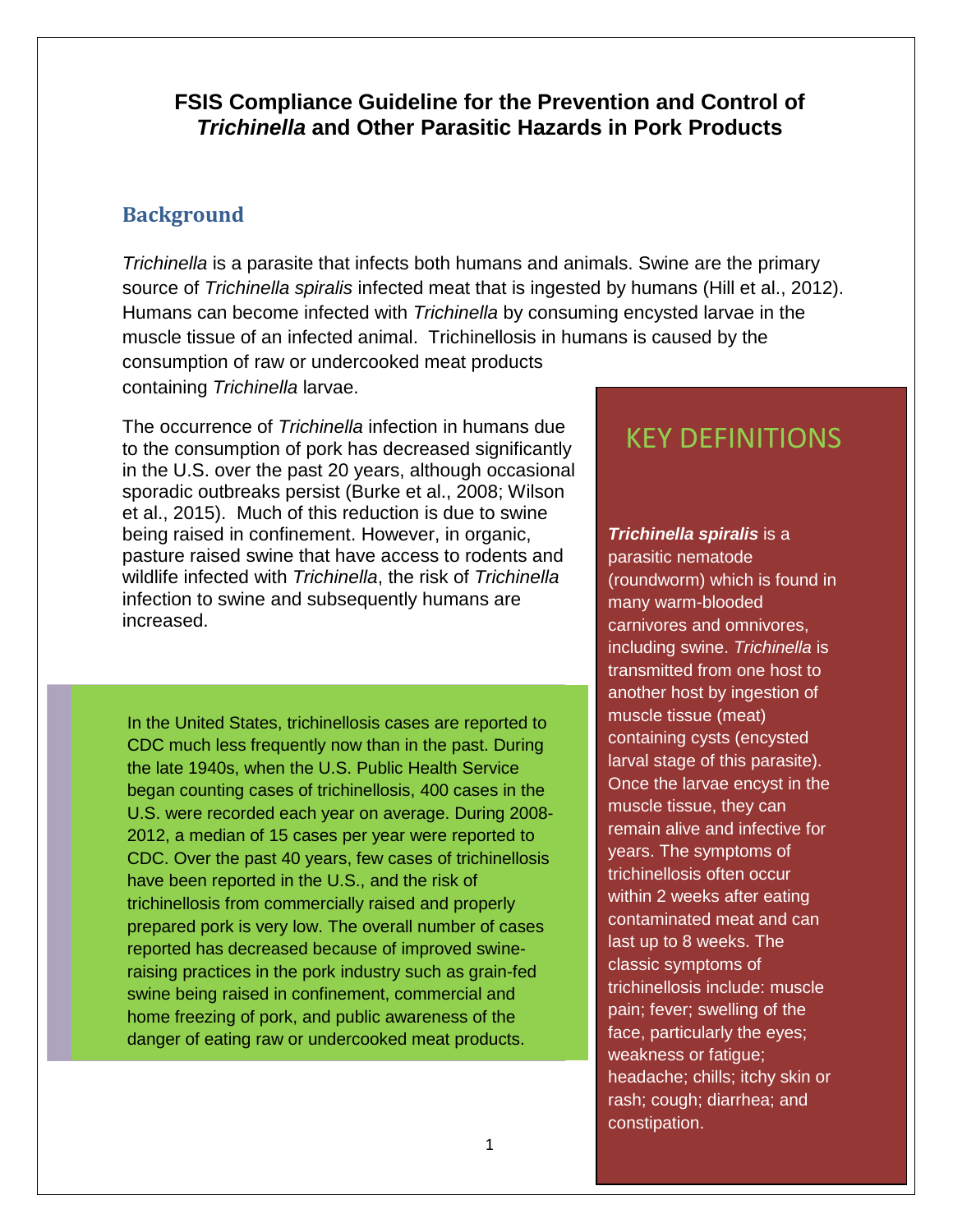## <span id="page-6-0"></span> **Risk Comparing Swine Raised in Confinement Systems vs. Non-Confinement Systems**

 FSIS is aware that the risk of infection with *Trichinella* is increased in pasture raised products (Hill et al., 2012; Honeyman et al., 2006). Feral swine are also reservoirs of confinement) areas. Raising swine outdoors poses a major risk for swine of being hosts (Hill et al., 2012; Gamble et al., 2000; Pyburn et al., 2005). swine that have access to rodents and wildlife infected with *Trichinella*. An increasing number of swine are being raised in non-confinement systems because of increased consumer demand for 'free-ranging,' 'organically raised,' and 'humanely raised' pork infection with *Trichinella* for domestic swine reared in non-biosecure (or noninfected with *Trichinella* because it increases exposure to potentially infected reservoir

 The risk of *Trichinella* infection in non-confinement swine can be substantially reduced that *Trichinella* is not reasonably likely to occur (NRLTO) in its products if the validated *Trichinella* preharvest safety program; such programs are considered by employing swine production practices that eliminate the sources of exposures to this parasitic hazard, thereby reducing the likelihood of human infection from consumption of pork infected with *Trichinella*. An establishment may determine in its hazard analysis establishment gets its pork from swine producers who participate in an APHIS-approved prerequisite programs. It is important for establishments to understand that such prerequisite programs designed to support a decision in their hazard analysis, are part of their overall HACCP system.

 support their use as part of their HACCP system to control *Trichinella* and other parasitic hazards in pork products. Establishments producing RTE or NRTE pork products must assess in their hazard analysis if *Trichinella* and other parasites are hazards reasonably control the parasitic hazard [9 CFR 417.2(c)(2)] and critical limits that must be met at documentation to support the decisions in their hazard analysis [9 CFR 417.5(a)(1)]. The options for preventing and controlling *Trichinella* in pork products are described in Because FSIS has removed the prescriptive Trichinae control regulations, establishments have greater flexibility to choose validated control procedures and to likely to occur (RLTO) or NRLTO in their processes. Establishments must include control procedures for these parasites in their HACCP plans if they determine that the parasites are a hazard that is RLTO, including critical control points (CCPs) designed to each CCP [9 CFR 417.2(c)(3)]. Establishments may determine that the parasitic hazard is NRLTO because a prerequisite program prevents the hazard, but they must have the section "**Options for Preventing and Controlling** *Trichinella* **in Pork.**"

 becomes part of the HACCP system. (See **"Option 2: Obtain Pork Products from**  When an establishment determines that a hazard, such as *Trichinella*, is NRLTO because the prerequisite program prevents the hazard, then that prerequisite program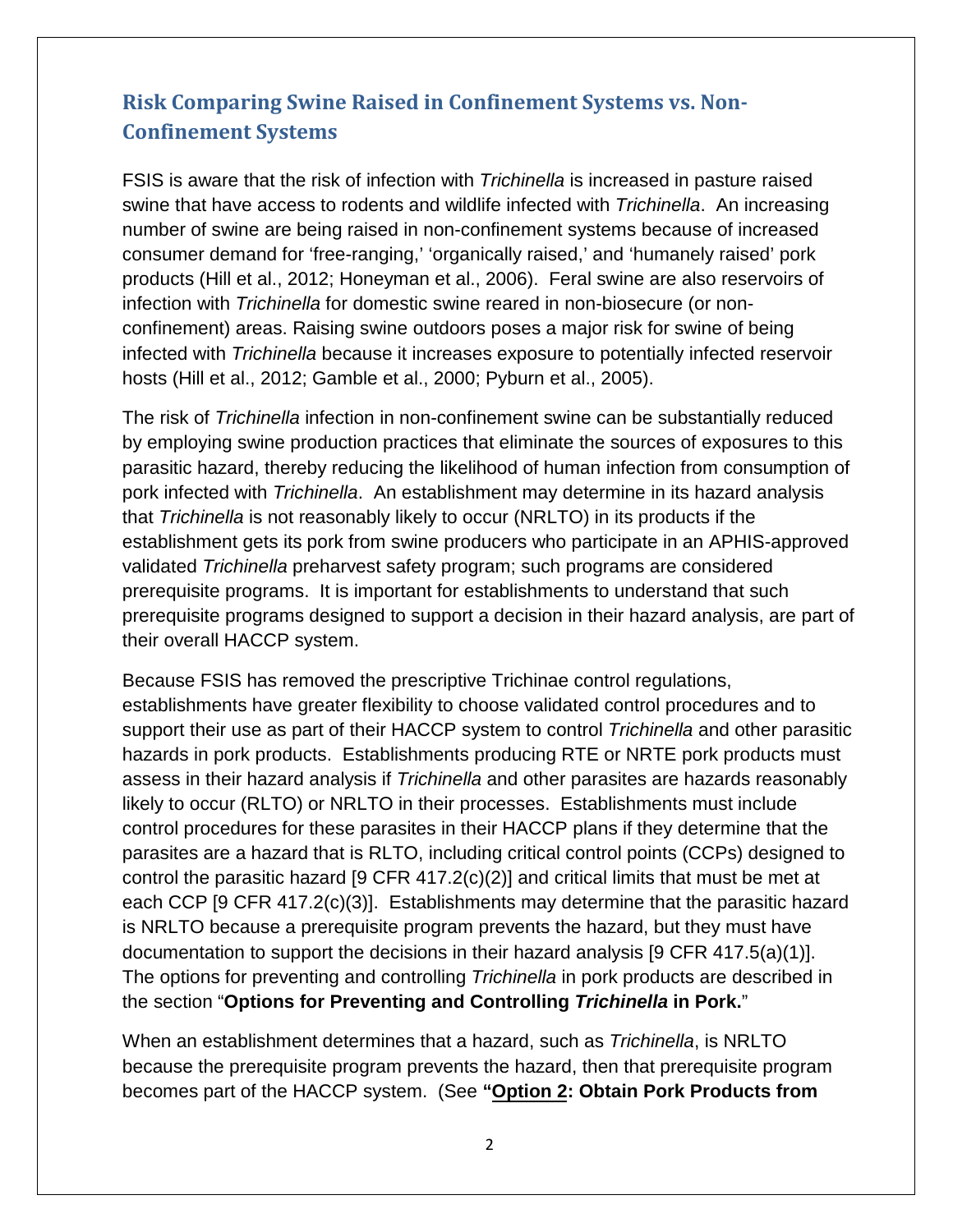**Swine Producers who Participate in the Trichinae Certification Program or another**  information.) **APHIS-approved validated** *Trichinella* **preharvest safety program"** for more

### <span id="page-7-0"></span> **Options for Preventing and Controlling** *Trichinella* **in Pork Products**

 accordance with 9 CFR 417.2(a)(1). Establishments must list the CCPs designed to their records under 9 CFR 417.5(a)(1). Under HACCP regulations, establishments are required to conduct a hazard analysis to determine the food safety hazards that are RLTO in their production processes, in control hazards identified as RLTO [9 CFR 417.2(c)(2)] and establish critical limits that must be met [9 CFR 417.2(c)(3)]. Establishments are also required to maintain documentation that supports the decisions made in their hazard analysis as a part of

 then they need to implement a CCP to eliminate the hazard. FSIS recommends that pressure processing (HPP), or 5) irradiation. Establishments will need to be specific in treatment method. Establishments may also develop alternative *Trichinella* control If establishments determine in their hazard analysis that *Trichinella* is a hazard RLTO, establishments use one of the following treatment methods described in **Option 4** to control *Trichinella* in their pork products: 1) heating, 2) freezing, 3) curing, 4) high their HACCP plans as to which treatment method they are using, and the critical parameters being measured [9 CFR 417.5(a)(2) and 417.2(c)(3)]. Establishments will also need to validate the selected method [9 CFR 417.4(a)(1)] by demonstrating that they are able to consistently meet the specific parameters outlined in the selected procedures, as described in **Option 5**.

 As part of the hazard analysis, establishments may determine that *Trichinella* is a hazard in its hazard analysis as a part of its records [9 CFR 417.5(a)(1)]. Additionally, the NRLTO in their products because of the implementation of a prerequisite program. If an establishment decides to prevent *Trichinella* in their pork product(s) by implementing a prerequisite program, then it must keep documentation that supports the decisions made prerequisite program should meet the following criteria:

- 1. Written and describes procedures that the establishment will implement to show the hazard is NRLTO;
- 2. Designed to prevent the hazard from being RLTO, and the establishment maintains supporting documentation that the program has been validated (i.e., scientific or technical support and in-plant validation data);
- 3. Describes records that the establishment will keep demonstrating that the program is being implemented as written;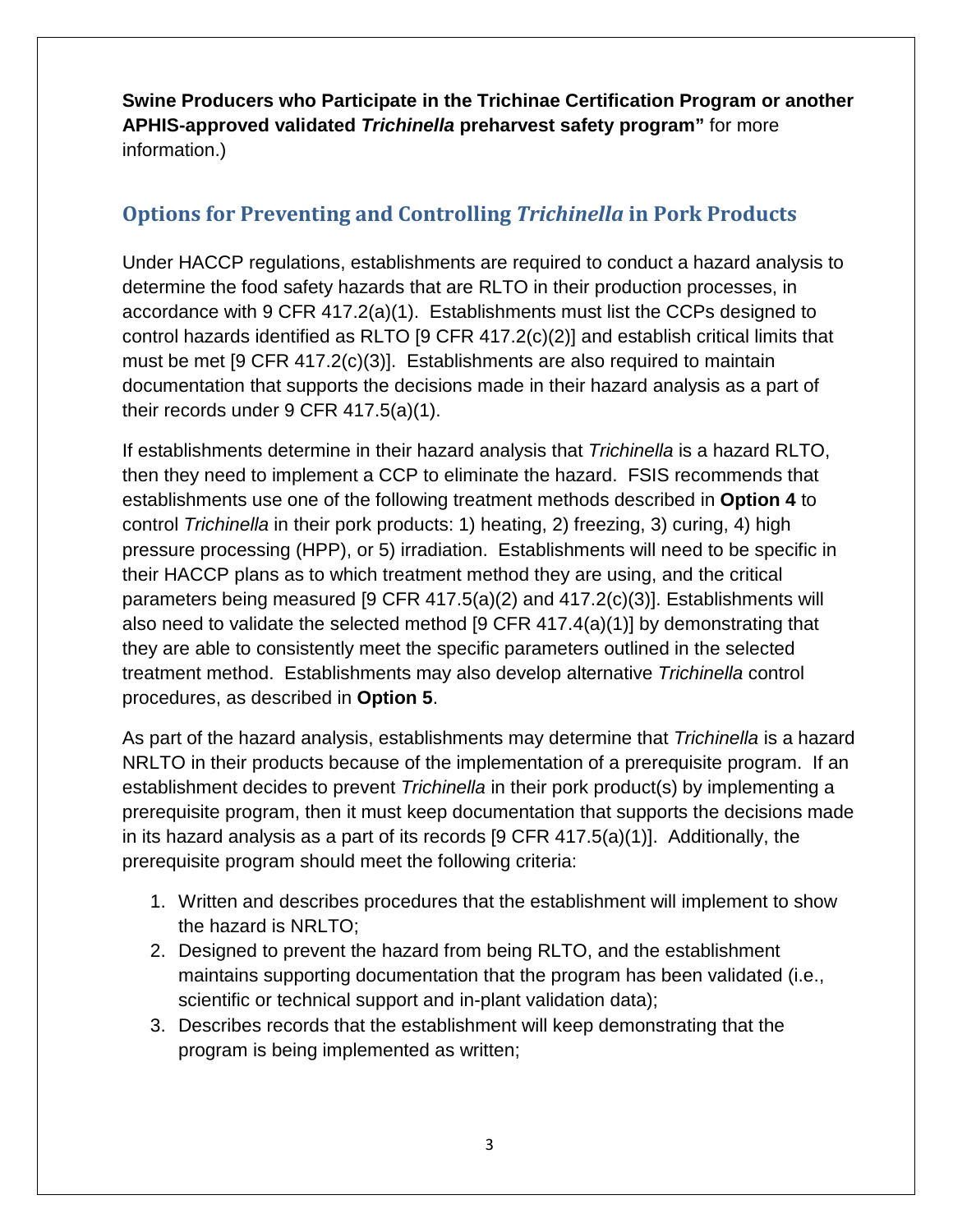- 4. Describes records the establishment will keep to demonstrate that the program effectively prevents the hazard (i.e., on-going verification of the decision that the hazard is NRLTO); and
- 5. Describes actions the establishment will take when it fails to implement the program, or when it finds the program has failed to prevent the hazard (i.e., corrective actions in response to an unforeseen hazard as per 9 CFR 417.3(b) and as per 9 CFR 416.15 if the program is a Sanitation SOP).

 above, then the establishment likely has not met the requirements of 9 CFR 417.5(a)(1). If the design of the prerequisite program is not consistent with the criteria described

 by establishments to prevent *Trichinella* in their pork products: 1) acquire pork products Certification Program or another APHIS-approved validated *Trichinella* preharvest safety The following prerequisite programs, as further described in **Options 1-2**, may be used from carcasses or carcass parts found to be free of *Trichinella* by a validated testing method; or 2) obtain pork products from swine producers who participate in the Trichinae program.

| List of Options used to Prevent and Control Trichinella in Pork and Products<br><b>Containing Pork</b> |                                                                                                                                                                                  |  |  |
|--------------------------------------------------------------------------------------------------------|----------------------------------------------------------------------------------------------------------------------------------------------------------------------------------|--|--|
|                                                                                                        |                                                                                                                                                                                  |  |  |
| Option 1:                                                                                              | Acquire pork products from carcasses or carcass parts found to be free of<br>Trichinella post-slaughter by a validated testing method                                            |  |  |
| Option 2:                                                                                              | Obtain pork products from swine producers who participate in the Trichinae<br>Certification Program or another APHIS-approved validated Trichinella<br>preharvest safety program |  |  |
| Option 3:                                                                                              | Label NRTE pork products, including all forms of fresh pork to clearly<br>indicate the products require additional treatment by the consumer                                     |  |  |
| Option 4:                                                                                              | Treat NRTE pork products for the destruction of Trichinella that might be<br>eaten rare or without thorough cooking because of the appearance of the<br>finished product         |  |  |
| Option 5:                                                                                              | Develop alternative Trichinella control procedures not included in Option<br>4                                                                                                   |  |  |

#### <span id="page-8-0"></span> **Option 1: Acquire pork products from carcasses or carcass parts found to be free of** *Trichinella* **by a validated testing method**

 Pork products from carcasses or carcass parts that have been found to be free of *Trichinella* by a validated post-slaughter testing method are not required to be treated for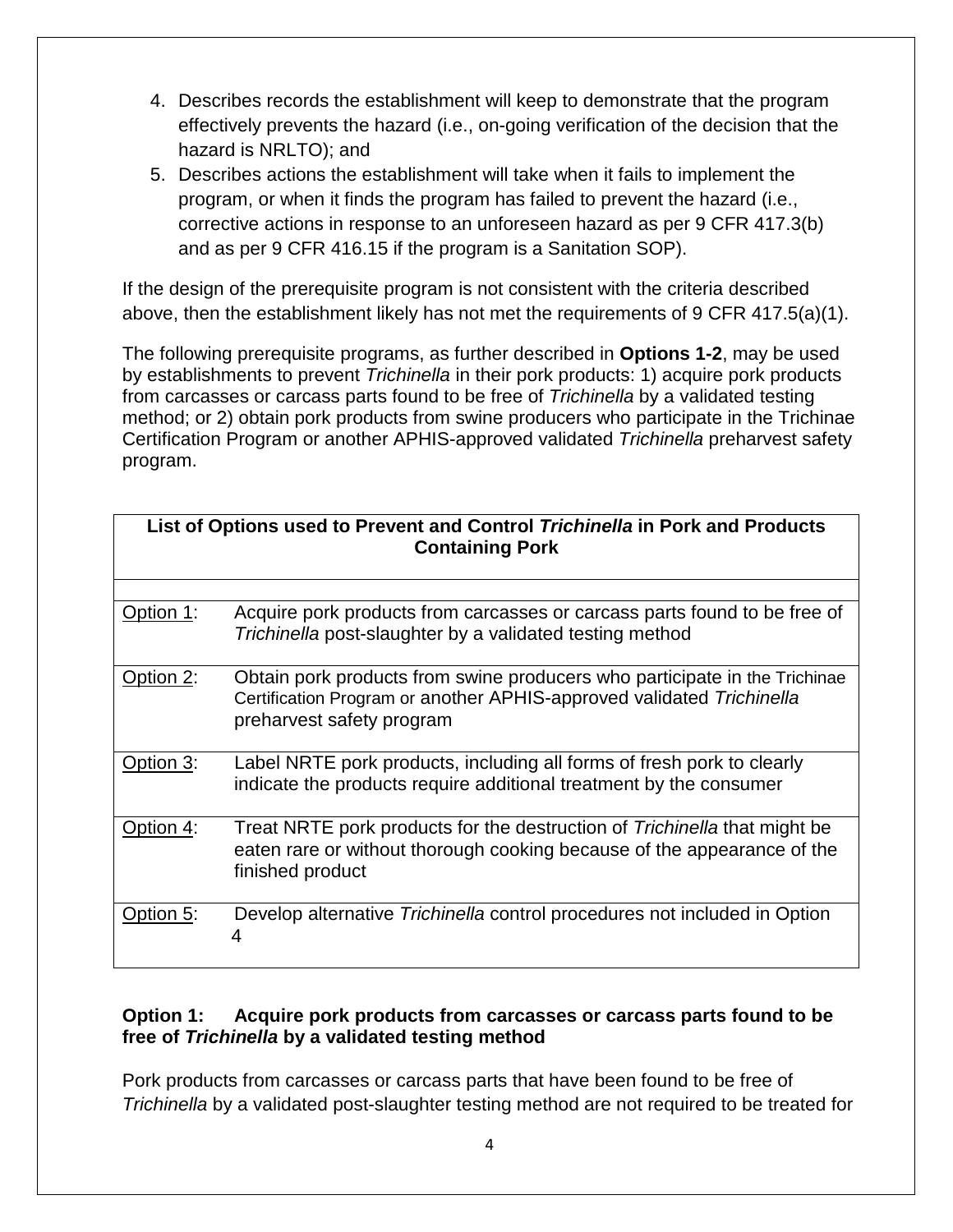the destruction of *Trichinella.* The validated testing method is a prerequisite program, and establishments may determine that *Trichinella* is NRLTO if their product has been found to be free of *Trichinella* through post-slaughter testing using a validated method.

 the tissue digestion assay method for detecting *Trichinella* in pork (known as the muscles. A 5-gram sample of diaphragm, foreleg, or tongue should be used for non- confinement raised swine (e.g., feral swine, pasture-raised swine, free-ranging swine). Testing must be performed using a validated method that is equivalent to or better than Magnetic Stirrer Method for Pooled Sample Digestion), using a 5-gram sample of tongue, muscles of the face (e.g., masseter muscle), diaphragm muscles, or neck

 pork. Processors should be aware of the limitations of the readily available commercial test kits that test for antibodies that may not show up for several weeks following Any process-verification testing should be performed using a validated testing method that is equivalent to or better than the digestion assay method for detecting *Trichinella* in infestation. Such test results are not acceptable or equivalent to tissue digestion methods to rule out the presence of trichinae in meat product.

 If establishments select Option 1 to control *Trichinella* in pork and products containing pork, they should be aware of the following:

- positive identification and clear separation of pork found to be *Trichinella*-free by • The establishment must keep on file and make available to FSIS inspection program personnel (IPP) its procedure for testing, to include identifying and pooling carcasses, collecting and pooling samples, testing samples, communicating test results, retesting individual carcasses, and maintaining testing from untested pork or *Trichinella*-positive pork.
- • The establishment may test in-house or may contract for testing by a private testing laboratory. Personnel conducting the testing for *Trichinella* must be performed must be certified for *Trichinella* testing. Certifications are obtained by Marketing Service (AMS) Trichinae Analyst Program or other FSIS approved certification programs. Certification must be based on adequacy of facilities, reliability of personnel performing the validated testing method for *Trichinella*. A Inspector-in-Charge (IIC) as evidence of certification. Private testing laboratories certified to perform the validated testing method, and laboratories where testing is participation in a USDA *Trichinella* testing program such as the Agricultural reagents, and equipment and on demonstration of continuing competency and certificate is provided to the establishment's analyst (i.e., the personnel certified to perform the validated testing method) and laboratory manager, and the FSIS would provide certification documentation to their customer.
- Sampling and sample preparation are subject to inspection by FSIS.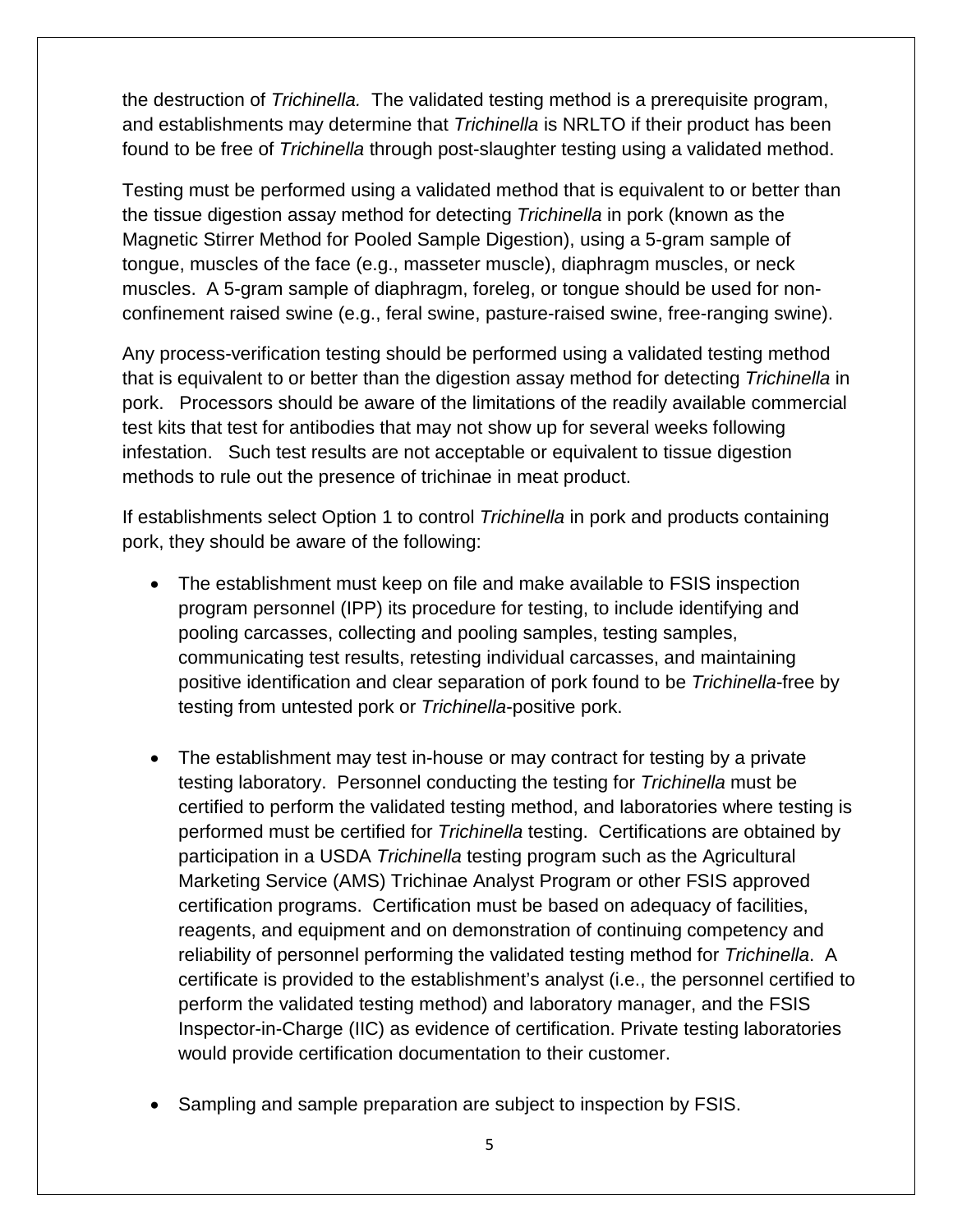• Tested pork or products made from tested pork must not be released as *Trichinella*-free from the official establishment without treatment until the IIC receives a laboratory report that the tested pork has tested negative for *Trichinella*.

#### <span id="page-10-0"></span> **Trichinae Certification Program or another APHIS-approved validated** *Trichinella*   **preharvest safety program Option 2: Obtain pork products from swine producers who participate in the**

 Establishments may determine that *Trichinella* is NRLTO in their products if they obtain CFR Part 149), which is a prerequisite program for *Trichinella*. This is a voluntary preharvest pork safety program in which APHIS certifies pork production sites that follow risk of exposure of swine from their sites to *Trichinella*. In the U.S. Trichinae Certification made in their hazard analysis for this prerequisite program as a part of their records under 9 CFR 417.5(a)(1). The key GPPs components for the U.S. Trichinae Certification Program include: pork from swine producers that participate in the U.S. Trichinae Certification Program (9 all the required good production practices (GPPs) that reduce, eliminate, or avoid the Program, adherence to the GPPs is verified by periodic site audits conducted by APHIS. Establishments are also required to maintain documentation that supports the decisions

- Feed integrity, source and storage.
- Building construction and condition as it pertains to biosecurity (i.e., swine raised in confinement).
- Integrity of rodent control programs.
	- Rodents can serve as a reservoir host for *Trichinella*. o Prevent exposure to rodents or other wildlife infected with *Trichinella*.
- General management and hygiene issues as they pertain to rodent control, cannibalism and other issues.
	- o Prevent cannibalism among swine within an infected herd.
	- o Boots worn solely in confinement facility.

 by producers that follow these GPPs, and thus are certified under the U.S. Trichinae better than the tissue digestion assay method for detecting *Trichinella* in pork, described Pork products from carcasses or carcass parts from swine herds that have been raised Certification Program, should still be tested at slaughter to verify that the adherence to good manufacturing practices and GPPs is resulting in the absence of *Trichinella*  infection in swine from that herd. It is recommended that the slaughter facility that is processing certified swine perform process-verification testing to determine the *Trichinella* infection status of certified swine under its control. Process-verification testing should be performed using a validated testing method that is equivalent to or in **Option 1**.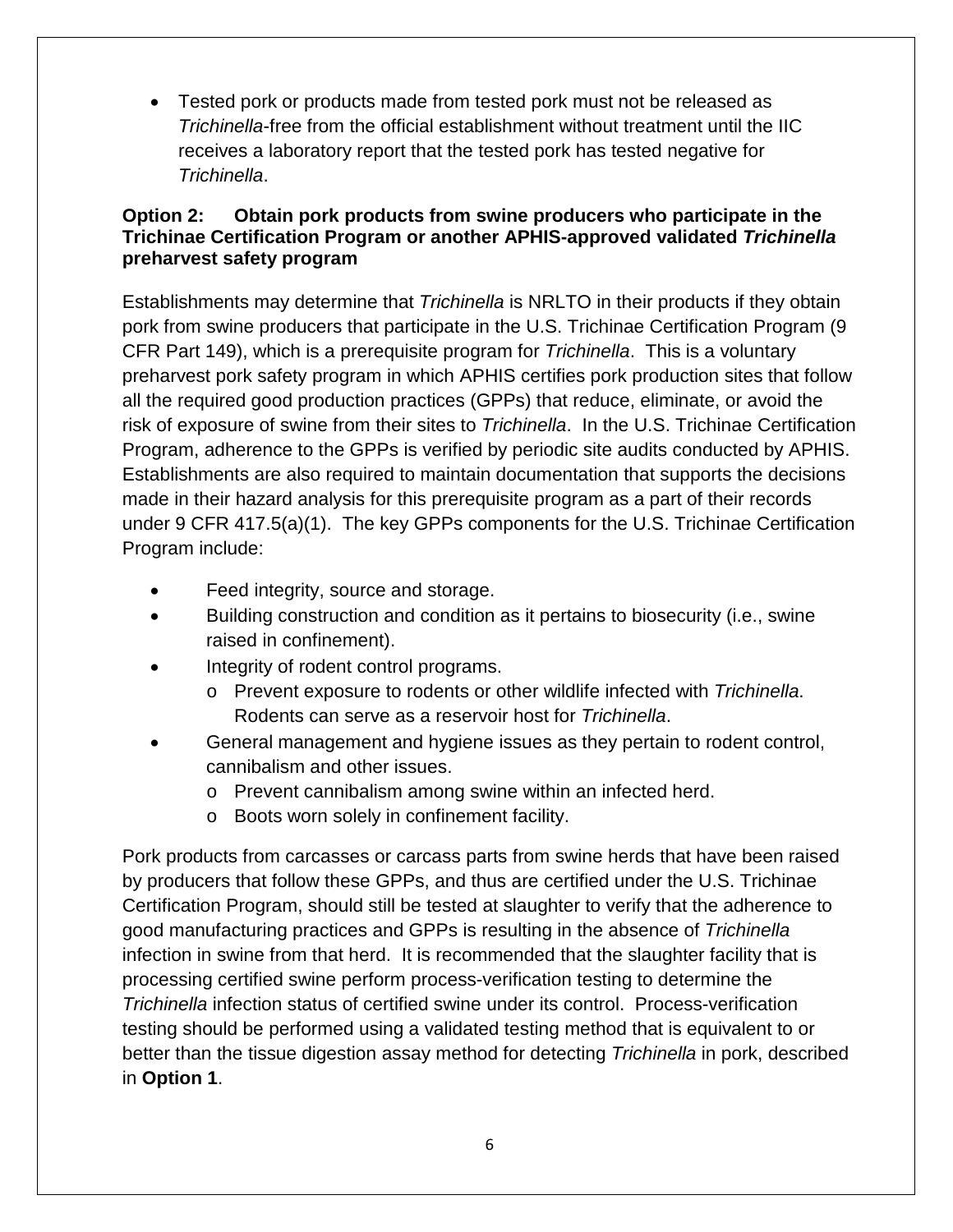It is important for establishments to understand that pork products originating from *Trichinella*-free certified swine is certified pork, and these products are not required to be treated for the destruction of *Trichinella*.

 Establishments may also determine that *Trichinella* is NRLTO in their products if they obtain pork from swine producers that participate in an APHIS-approved validated *Trichinella*. Participation in such a program would be a voluntary preharvest pork safety program. As a part of the record keeping required under 9 CFR 417.5(a)(1), would also need to have the ability to trace product back to the farm of origin. *Trichinella* preharvest safety program that is in compliance with OIE's guidance for participating establishments would need to maintain documentation to support the decisions made in their hazard analysis for this prerequisite program. Establishments

 farm of origin, an audit process to ensure compliance, slaughter surveillance, and adherence to GPPs that include: International requirements for *Trichinella* include the ability to trace product back to the

- • Ensuring the integrity of rodent and other wildlife control and mitigation programs.
	- *Trichinella*. Rodents can serve as a reservoir host for *Trichinella*. o Prevent swine exposure to rodents or other wildlife infected with
- Ensuring the integrity of the feed source and feed storage.
	- o Raw food waste of animal origin is not present on the farm and is not fed to pigs.
	- o Feed is not exposed to rodents or other wildlife potentially infected with *Trichinella*.
- Practicing good general management and hygiene.
	- o Prevent cannibalism among swine within a herd.
- Sourcing swine.
	- o Pigs originate from herds officially recognized as participating in an APHISapproved preharvest safety program for *Trichinella* that meets international standards.

 It is important for establishments to understand that pork products originating from swine preharvest safety program are not required to be treated for the destruction of produced in facilities that meet the standards of an APHIS-approved validated *Trichinella Trichinella.* However, it is recommended that the slaughter facility that is processing swine perform process-verification testing to determine the *Trichinella* infection status of swine under its control.

#### <span id="page-11-0"></span>**Option 3: Label NRTE pork products, including all forms of fresh pork to clearly indicate the products require additional treatment by the consumer**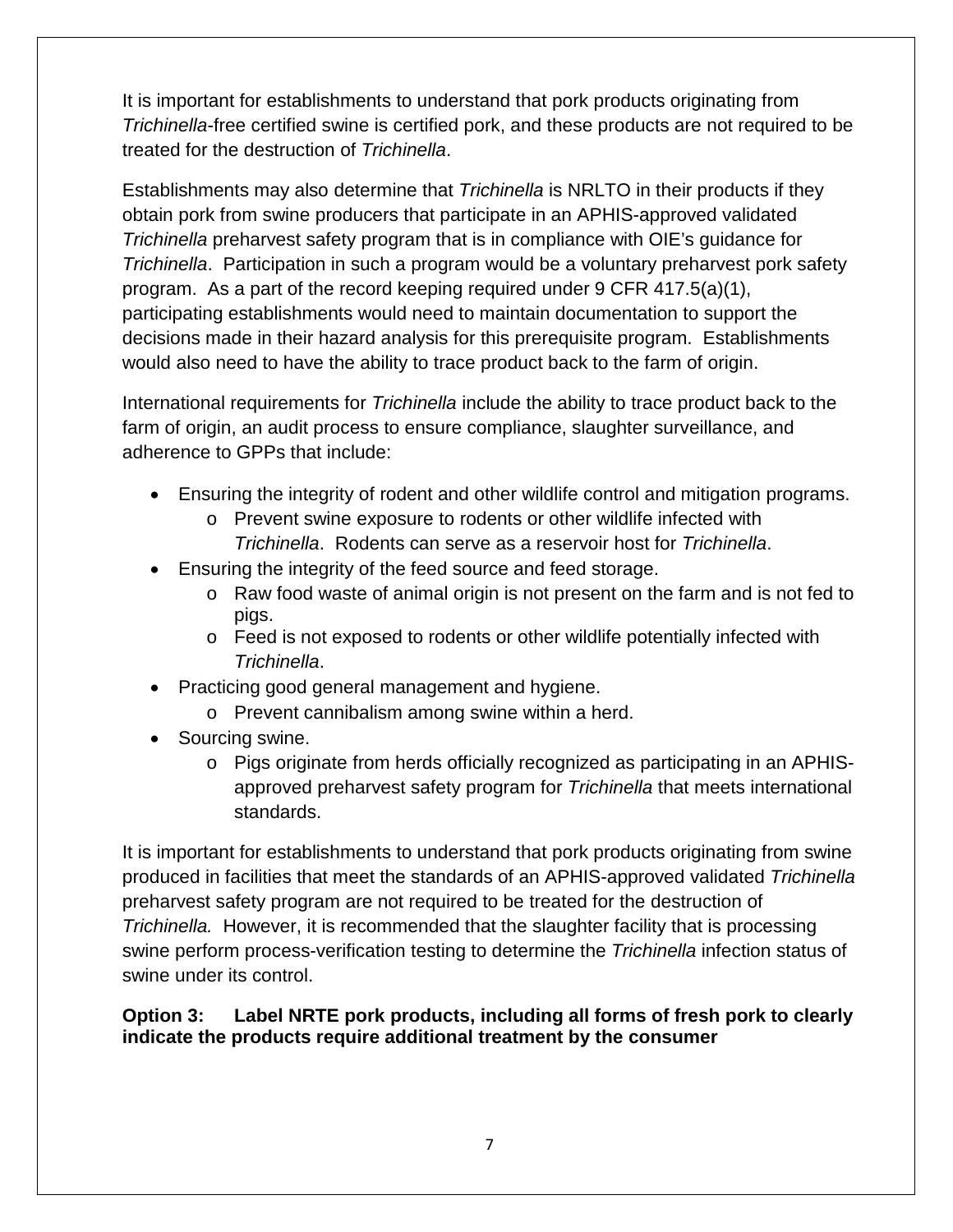Establishments must decide in their hazard analysis whether *Trichinella* is NRLTO or RLTO in their production process. To support in their hazard analysis that *Trichinella* is products to require additional treatment by the consumer. NRTE pork products, including all forms of fresh (i.e., raw or uncured) pork, do not need to be treated to NRLTO in their NRTE pork products, establishments can use special labeling of destroy *Trichinella* because they are customarily well-cooked in the home or elsewhere before being served to the consumer.

 If an establishment chooses to label its product to control *Trichinella*, then it should label the product so that the consumer understands that the product is raw or NRTE and needs to be fully cooked to control for *Trichinella*. The use of labeling may be accordance with 9 CFR 412.2, unless the establishment adds a claim to the label or generically approved by FSIS's Labeling and Program Development Staff (LPDS) in takes some other action that would render the label ineligible for generic approval. If the establishment has a generically approved label, it would not be necessary to subject that product to treatment for *Trichinella* if the product's label clearly indicates the raw or NRTE nature of the product and provides consumers with the following adequate food safety information:

- NRTE, for example, "Cook Thoroughly," or "Ready to Cook;" 1. A prominent statement on the principal display panel to indicate that the product is
- allow to rest for 3 minutes before serving"); and 2. Cooking instructions that result in a RTE product (e.g., "Cook to an internal temperature of 145 degrees Fahrenheit as measured by a food thermometer and

Note: If the minimum internal temperature above appears on the principal display panel, then the prominent statement in #1 above may be omitted.

3. Safe handling instructions (SHIs) if the product is raw or the pork ingredient is not RTE.

An example label, along with the SHIs, is provided below.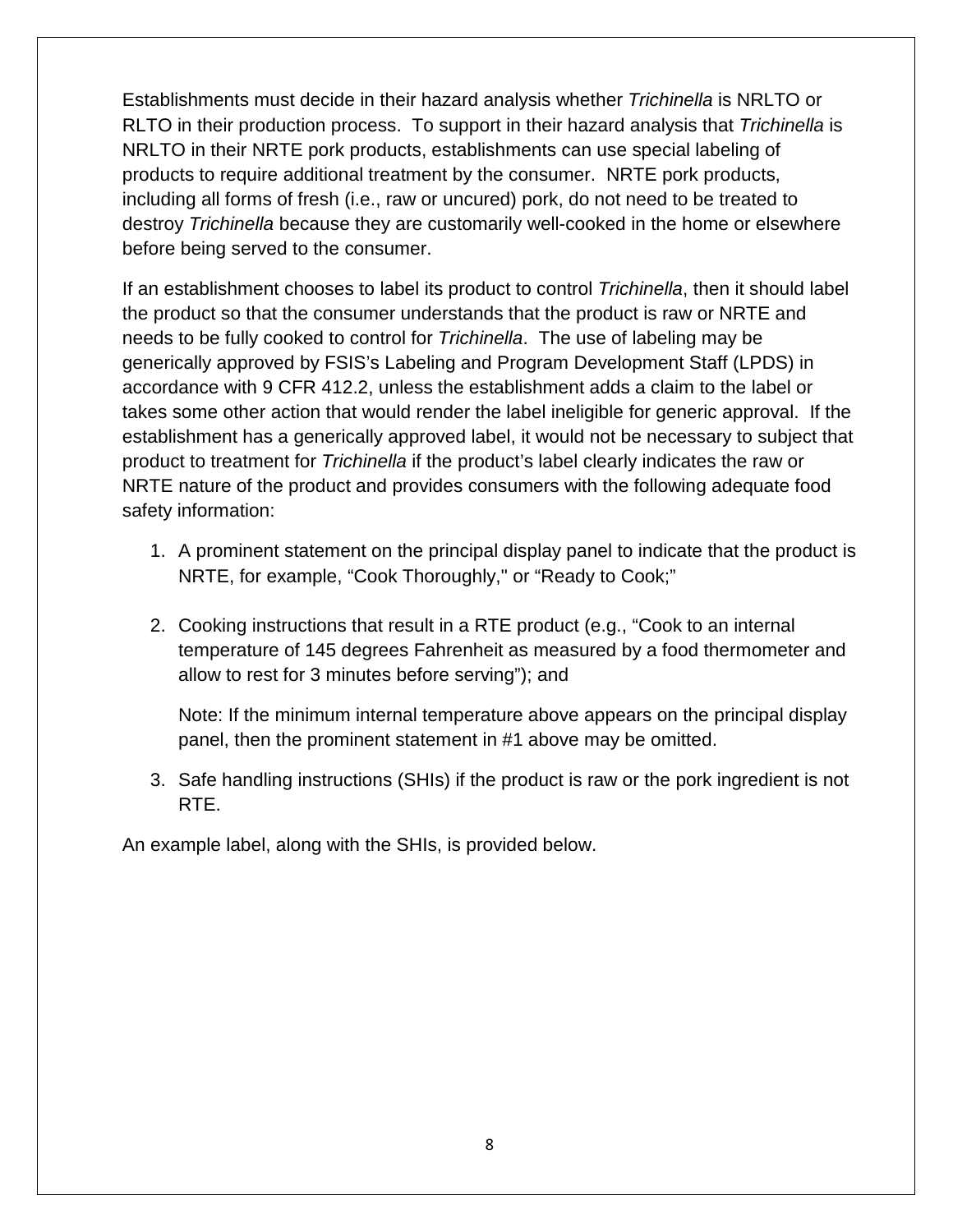Keep Frozen

#### **Smoked, Cured Pork Sausage**

INGREDIENTS: Pork, water, salt, sugar, spices, and sodium nitrite

Distributed by: ABS Company, City, State, 12345

COOK THOROUGHLY



NET WEIGHT: 8 OZ

(Principal Display Panel)



(Back Panel)

 **NOTE:** The information in the SHIs cannot be used in lieu of the prominent statement described in #1 or the cooking directions in #2 above. These features need to be separate and distinct from the SHIs.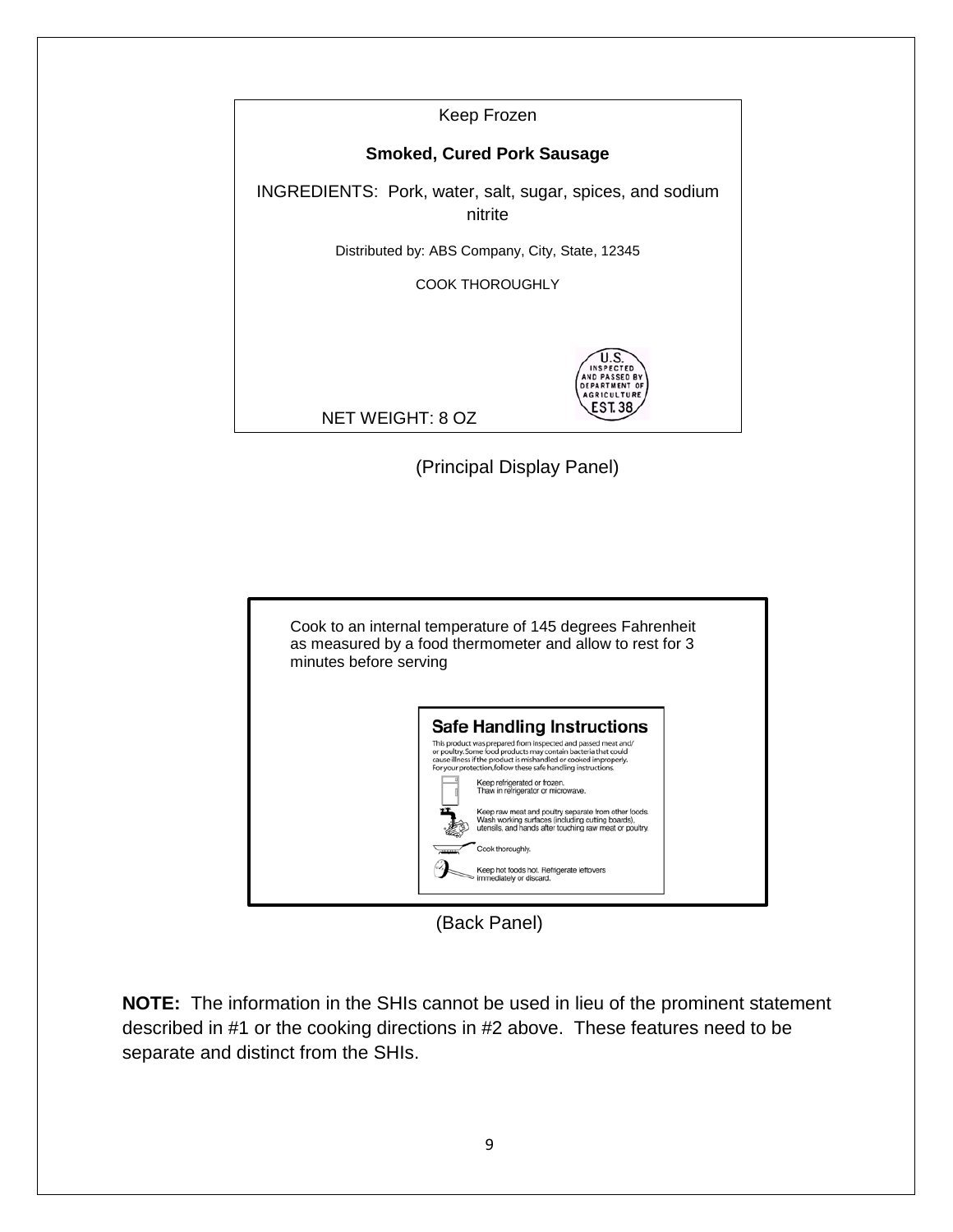Establishments can submit labeling questions to the LPDS through <u>askFSIS</u>. LPDS can also be reached by telephone at 1-800-233-3935.

When submitting a labeling question through <u>askFSIS,</u> use the Submit a Question tab, and enter the following information in the fields provided:

 Subject Field: Enter **FSIS Compliance Guideline for the Prevention and Control of** *Trichinella* **and Other Parasitic Hazards in Pork Products.** 

Question Field: Enter your question with as much detail as possible.

Product Field: Select **Labeling** from the drop-down menu.

Category Field: Select **Labeling Regulations, Policies and Claims** from the drop-down menu.

Policy Arena: Select **Domestic (U.S.) only** from the drop-down menu.

 When all fields are complete, press **Continue** and at the next screen then press **Finish Submitting Question.** 

#### <span id="page-14-0"></span>**Option 4: Treat NRTE pork products for the destruction of** *Trichinella* **that might be eaten rare or without thorough cooking because of the appearance of the finished product**

Establishments that determine in their hazard analysis that *Trichinella* is a hazard RLTO need to employ process controls to eliminate the hazard.

 prepared in such a manner that the product might be eaten rare or without thorough cooking because of the appearance of the finished product. Some ingredients (e.g., finished product, making it difficult for the consumer to visually determine whether the Pork products need to be treated for the destruction of *Trichinella* if they are to be annatto, red wine, paprika, red pepper, etc.) may also alter the appearance of the product has been fully cooked.

 Certain pork products that require treatment for the destruction of *Trichinella* are pork. For these products, one or more processing steps make it difficult for the consumer to visually determine whether the product has been fully cooked, such as mixtures of pork with other meats and poultry; bacon wrapped products; breaded pork; raw marinated pork in dark sauces; colored pork; cured pork; and cured and smoked encasing the raw pork or coloring the raw pork.

 **NOTE**: Poultry products containing pork muscle tissue are also required to be treated for the destruction of *Trichinella* in accordance with 9 CFR 424.21(a)(3)(iii).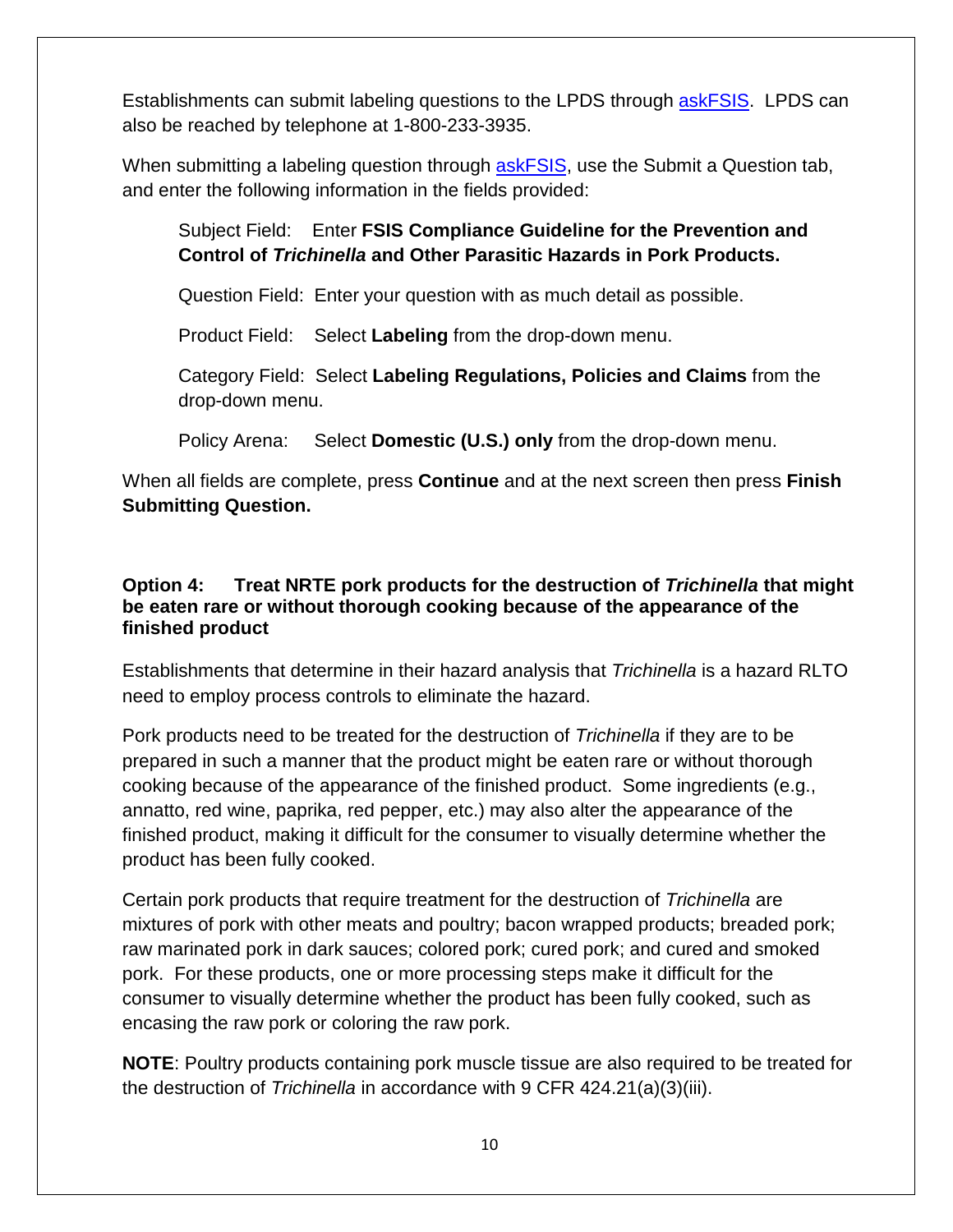#### **KEY QUESTION**

Question: Are certain pork products, such as pork cuts, pork sausage, and bacon, required to be treated for the destruction of Trichinella?

the destruction of *Trichinella*?<br><u>Answer</u>: No. Certain pork products, including fresh unsmoked sausage containing pork muscle tissue, and pork such as bacon and jowls are classed as products that are customarily well cooked in the home or destroy Trichinella. elsewhere before being served to the consumer. Therefore, these products are not required to be treated to

destroy *Trichinella*.<br>As described in "**Option 4**," pork products need to be treated for the destruction of *Trichinella* if they are prepared in such a manner that the product might be eaten rare or without thorough cooking because of the appearance of the finished product. Additionally, certain products requiring treatment for the destruction of *Trichinella* are mixtures of pork with other meats and poultry; bacon wrapped products; breaded pork; raw marinated pork in dark sauces; colored pork; cured pork; and cured and smoked pork. For these products, one or more processing steps make it difficult for the consumer to visually determine whether the product has been fully cooked, such as encasing the raw pork or coloring the raw pork. Also, poultry products containing pork muscle tissue are required to be treated for the destruction of *Trichinella* in accordance with the requirements addressed in 9 CFR 424.21(a)(3)(iii).

As previously discussed, establishments must determine in their hazard analysis whether *Trichinella* is a hazard RLTO in their production processes [9 CFR 417.2(a)(1)]. If so, then establishments must list the CCPs designed to control *Trichinella* [9 CFR 417.2(c)(2)] and the critical limits that must be met at each of the CCPs [9 CFR 417.2(c)(3)]. Also, establishments must keep documentation that supports the decisions made in their hazard analysis as a part of their records [9 CFR 417.5(a)(1)]. Further, establishments are also required to validate the selected method, in this case to control the *Trichinella* hazard, as per 9 CFR 417.4(a)(1), by demonstrating that they are able to consistently meet the specific parameters outlined in the selected treatment method.

 eliminate *Trichinella* in its pork product where the thickness of the meat or inside dimensions of the container does not exceed 6 inches (i.e., Group 1 products – see **Table 2**). The critical limits for Group 1 products would be a continuous temperature no If *Trichinella* has been determined to be RLTO, then the establishment may elect to use one of the following treatment methods to destroy the parasite in its pork products: 1) heating, 2) freezing, 3) curing, 4) HPP, or 5) irradiation. As an example, an establishment may use the freezing treatment method as a CCP in its HACCP plan to higher than 5°F for 20 days.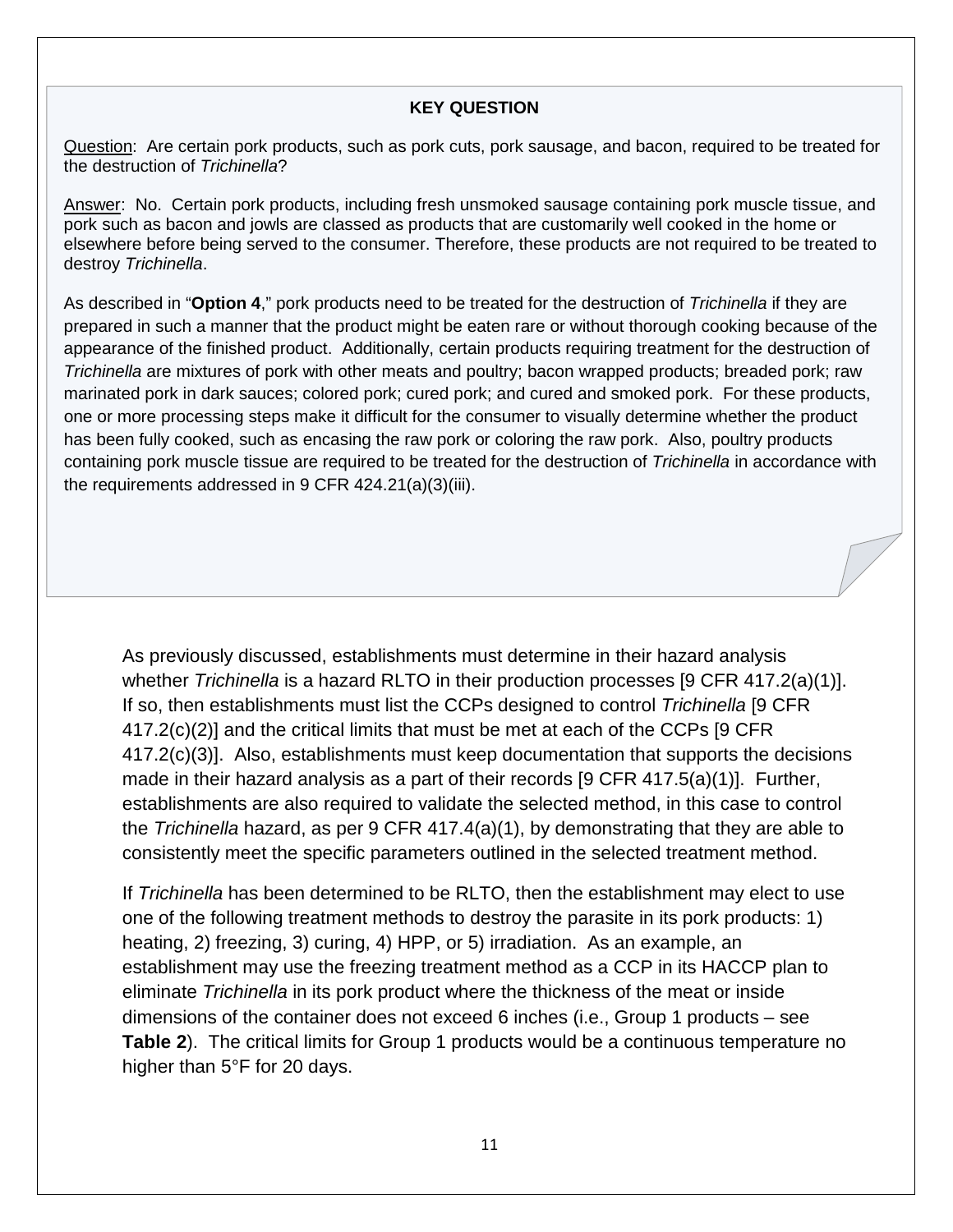destroy *Trichinella*. Establishments can also elect to develop alternative treatments for FSIS considers these methods, when properly applied and validated, to be sufficient to the destruction of *Trichinella*, as described in **Option 5**.

 dried, salt-cured, or fermented products, FSIS cannot state with absolute certainty that the lethality performance standards for *Salmonella* in these types of products would also eliminate *Trichinella.* Therefore, if an establishment identifies *Trichinella* as a hazard **NOTE**: If an establishment is producing RTE pork products, then compliance with the lethality performance standards for the reduction of *Salmonella* will ensure the elimination of *Trichinella* because the time/temperature combinations for *Salmonella* are higher than the heat treatment for *Trichinella*. However, because there are no published studies comparing the lethality rate of *Salmonella* to the destruction of *Trichinella* in that is RLTO, then the establishment will have to ensure that the process is validated and verified to effectively eliminate *Trichinella*.

#### <span id="page-16-0"></span> *Trichinella* **in Pork Critical Operational Parameters for the Methods used for the Destruction of**

 *Trichinella* from pork products include heating, freezing, curing, HPP, or irradiation. The described below. Critical operational parameters are the specific conditions that the intervention must operate under for it to be effective. The interventions, or methods, used to eliminate critical operational parameters important for each treatment method are listed and

#### *Time/temperature combination*

 It is important that the time and temperature combinations adhere to the specific parameters described in **"HEATING," "FREEZING,"** and **"CURING."** The specific time- end-point temperature. Establishments must maintain on file the recording of actual temperature parameters apply only when the product reaches and maintains temperatures evenly distributed throughout the meat. Alternative methods of heating, particularly the use of microwaves, have been shown to give variable results, with parasites not completely inactivated when product was heated to reach a prescribed times and temperatures as specified in their HACCP plans, 9 CFR 417.5(a)(3).

 Product, including product in containers, undergoing refrigeration must be spaced in such a way to ensure a free circulation of air between the pieces of meat, layers, blocks, barrels, and tierces for the desired temperature of the meat to be promptly and uniformly reduced.

#### *Equipment settings or calibrations*

In accordance with 9 CFR 417.4(a)(2), establishments are required to calibrate processmonitoring instruments as part of ongoing verification activities and are required to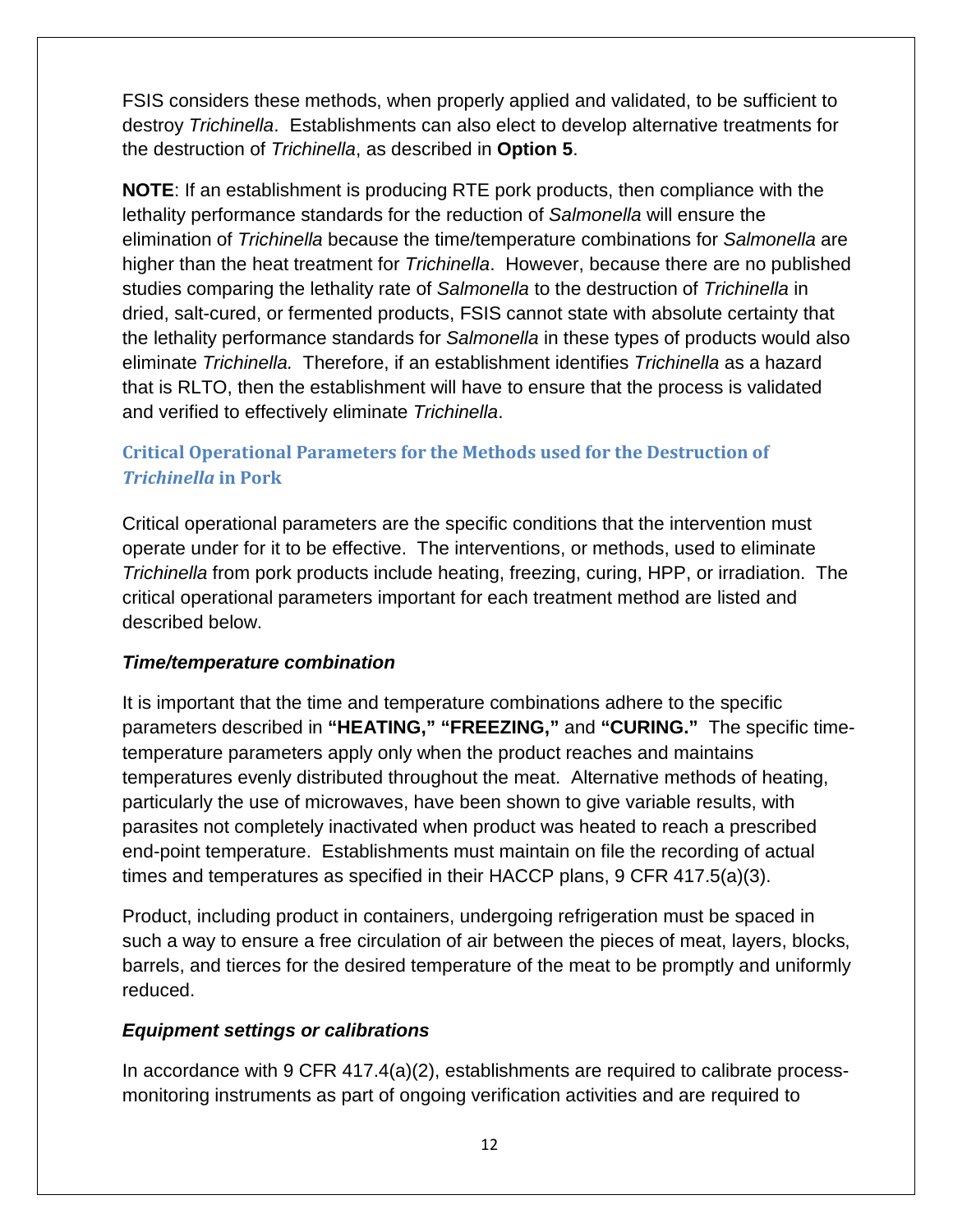support their verification procedures and the frequencies of those procedures. Further, establishments must have records on file documenting the calibration of processmonitoring instruments, 9 CFR 417.5(a)(3).

 ensure that temperatures that effectively eliminate *Trichinella* are maintained. Automatic recording thermometers and the thermometers used must be calibrated periodically The smokehouses, drying rooms, and other compartments used in the treatment of pork must be appropriately equipped with accurate automatic recording thermometers to (frequency determined as per HACCP plan) to ensure that they are functioning accurately.

#### *Pressure*

 usually water, which does not contact product. The chamber is equipped with pumping **PRESSURE PROCESSING"** for eliminating *Trichinella* in pork. HPP is an antimicrobial treatment that exposes the product to elevated pressures, with or without the addition of heat, to inactivate *Trichinella*. Pork processed with HPP is placed in a sealed flexible container. The flexible container is placed in a basket or barrel and moved to a high-pressure chamber filled with a pressure-transmitting fluid, and decompression systems. The action of the high pressure causes inactivation of *Trichinella* larvae. Establishments must follow the specific parameters in **"HIGH** 

#### *Irradiation*

 The type of radiation used in irradiating food is ionizing radiation, which includes high energy gamma rays, X-rays and accelerated electrons. For *Trichinella,* the process involves exposing the food product to carefully controlled amounts of ionizing radiation for a specific time to destroy the parasite. Ionizing radiation does not increase the normal radioactivity level of the food, regardless of how long the food is exposed to the radiation, or how much of an energy dose is absorbed. The types of ionizing radiation include gamma rays (from radioactive isotopes cobalt-60 or cesium-137), beta rays generated by electron beam or "E-beam," and X-rays (ICGFI, 1999; Smith et al., 2004).

 1999; Smith et al., 2004). The doses used to eliminate parasitic hazards in pork are The amount of ionizing radiation that is absorbed by the food product is called the radiation absorbed dose. Ionizing radiation is measured in units of rads (1 rad=100 erg/g) or grays (1 Gy=100 rads), with 1,000 grays equal to 1 kiloGray (kGy) (ICGFI, listed in **"IRRADIATION."** 

#### <span id="page-17-0"></span> **HEATING**

 Heat is an effective method that is used to destroy *Trichinella* in pork products. If the *Trichinella*. The heating method is unnecessary if an establishment is producing RTE steps described below are followed, FSIS considers the resulting product safe from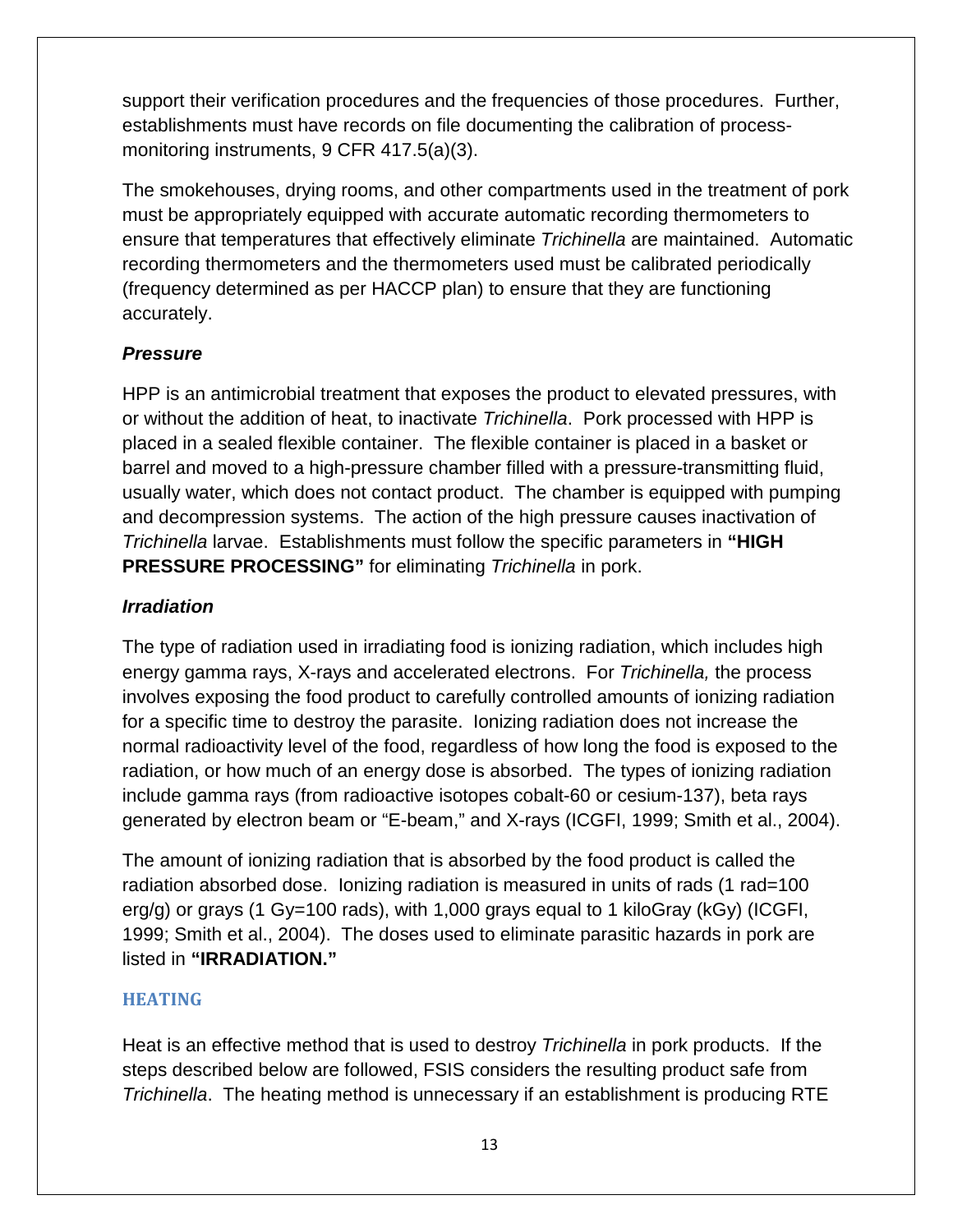products containing pork in compliance with the higher lethality performance standards for *Salmonella*. However, FSIS cannot state with absolute certainty that the lethality performance standards designed to reduce *Salmonella* for dried, salt-cured, or fermented products will eliminate *Trichinella.* Therefore, establishments will have to ensure the lethality process used for these types of products effectively eliminates *Trichinella*.

| Minimum internal temperature |                      | <b>Minimum time</b>                         |
|------------------------------|----------------------|---------------------------------------------|
| <b>Degrees F</b>             | Degrees C            |                                             |
| 120<br>122                   | 49.0<br>50.0         | 21 hours<br>9.5 hours                       |
| 124<br>126                   | 51.1<br>52.2         | 4.5 hours<br>2.0 hours                      |
| 128<br>130                   | 53.4<br>54.5         | 1.0 hour<br>30 minutes                      |
| 132<br>134                   | 55.6<br>56.7         | 15 minutes<br>6<br>minutes                  |
| 136<br>138<br>140            | 57.8<br>58.9<br>60.0 | 3<br>minutes<br>2<br>minutes<br>minute<br>1 |
| 142<br>144                   | 61.1<br>62.2         | 1<br>minute<br>Instant                      |

#### **Table 1 - Time and Temperature Combinations to Eliminate** *Trichinella*

- 1. All parts of the pork muscle tissue should be heated according to one of the timetemperature combinations in the above table to eliminate *Trichinella*.
- end of this section. 2. Time and temperature must be monitored using a calibrated device that meets the requirements provided in "**General Instructions for Recording Thermometers**" at the
- product does not begin within 5 minutes of attaining 138°F. 3. Time, in combination with temperatures of 138°F to 143°F, need not be monitored if the product's minimum thickness exceeds 2 inches (5.1 cm), and refrigeration of the
- bunched sausage or other massed articles and pieces placed in the coolest part of a heating cabinet or compartment or vat, be included in the temperature tests. 4. The establishment should use procedures that ensure the uniform heating of the product. It is important that each piece of sausage, each ham, and other product treated by heating in water be kept entirely submerged throughout the heating period. The establishment must ensure the largest pieces in a lot, the innermost links of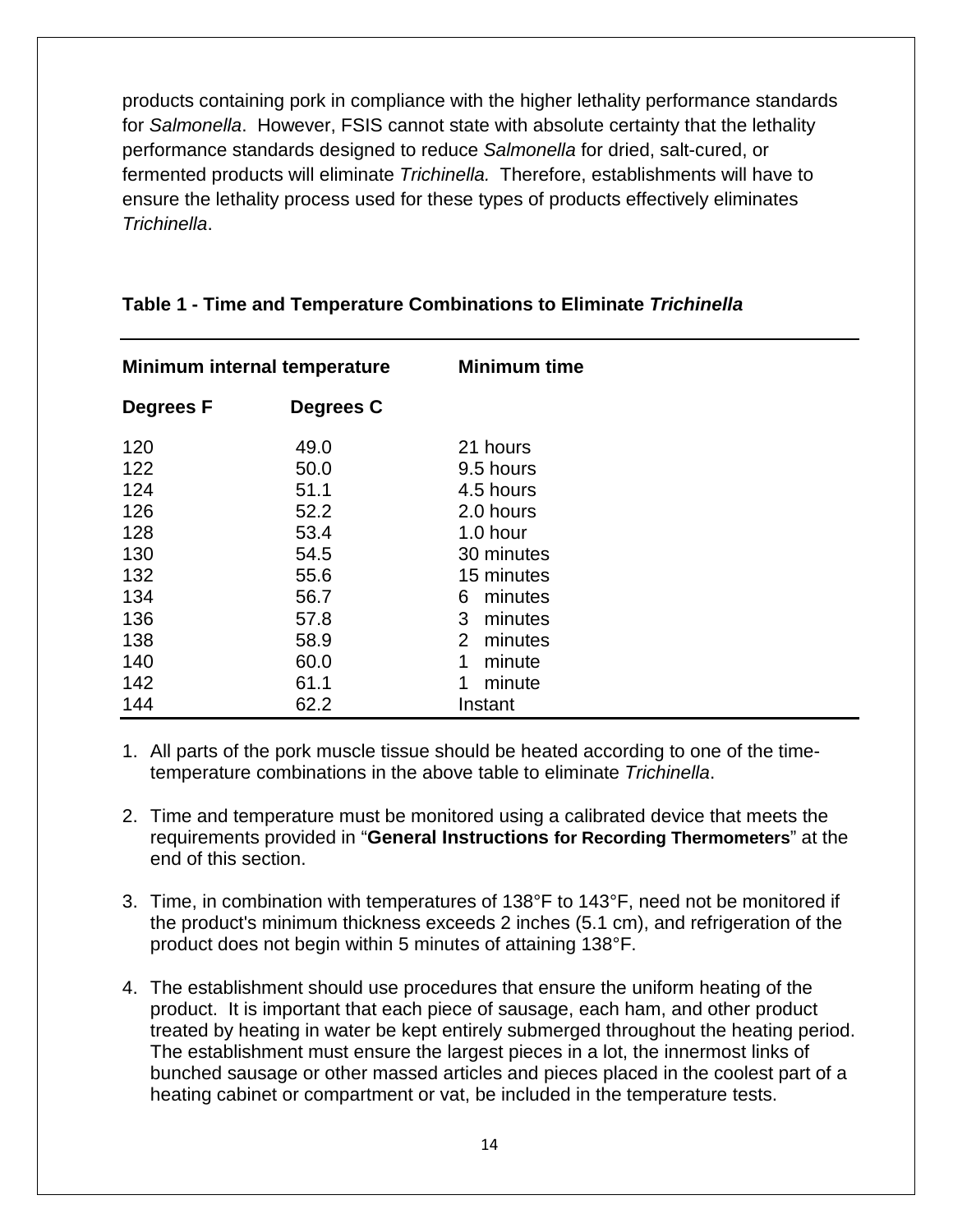#### <span id="page-19-0"></span>**FREEZING**

 *Trichinella*. *Trichinella* is susceptible to prolonged periods of cold temperatures. If one of the following procedures is followed, FSIS considers the resulting product safe from

 one of those specified in Table 2. The duration of such freezing at the specified temperature is dependent on the thickness of the meat or inside dimensions of the At any stage of preparation and after preparatory chilling to a temperature of no more than 40°F or preparatory freezing, all parts of the muscle tissue of pork or product containing such tissue should be subjected continuously to a temperature no more than container.

| <b>Temperature</b> |        | <b>Group 1 Products Group 2 Products</b> |
|--------------------|--------|------------------------------------------|
| ∘⊏                 | (Days) | (Days)                                   |
| 5                  | 20     | 30                                       |
| $-10$              | 10     | 20                                       |
| $-20$              | 6      | 12                                       |

#### **Table 2 - Required Period of Freezing at Temperature Indicated**

- 1. Group 1 comprises product in separate pieces not exceeding 6 inches in thickness, or arranged on separate racks with the layers not exceeding 6 inches in depth, or stored in crates or boxes not exceeding 6 inches in depth, or stored as solidly frozen blocks not exceeding 6 inches in thickness.
- 2. Group 2 comprises product in pieces or layers, the thickness of which exceeds 6 mass in the timeframes specified. inches but not 27 inches. When the product is placed in containers, including tierces, barrels, kegs, and cartons, the containers do not exceed 27 inches in depth. Thus, the product will receive the effects of the refrigeration/freezing throughout its entire
- such a way in the freezer as to ensure a free circulation of air between the pieces of meat, layers, blocks, boxes, barrels, and tierces so that the desired temperature of 3. The product, including in containers, undergoing such refrigeration must be spaced in the meat will be promptly and uniformly reduced to no higher than 5°F, -10°F, or - 20°F, as respectively per product group.
- 4. As an alternative to the methods prescribed in Table 2, the treatment may consist of commercial freeze-drying or controlled freezing, at the center of the meat pieces, in accordance with the times and temperatures specified in Table 2A.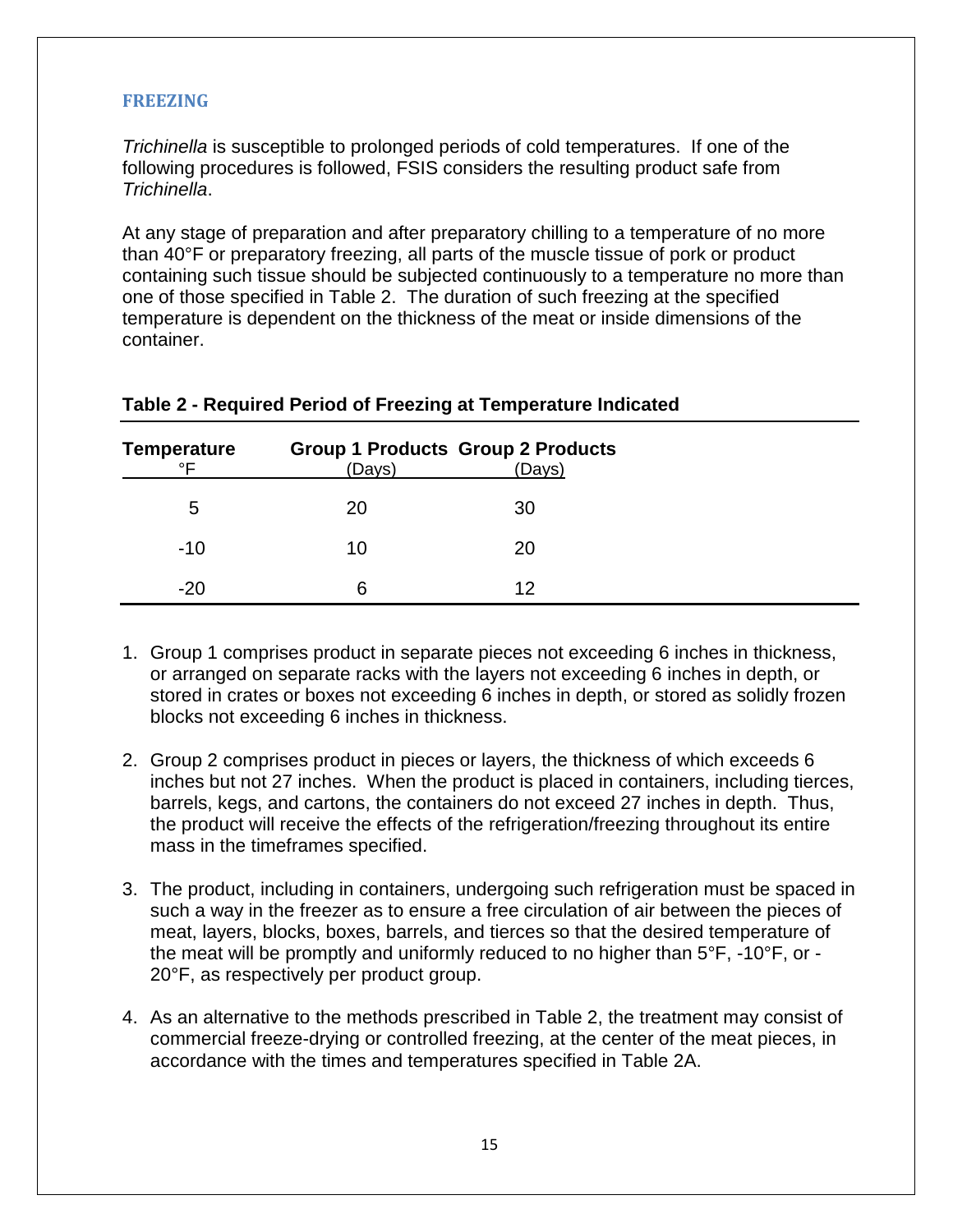**Note**: To control for *Trichinella* in whole pork carcasses, the product needs to be frozen solid.

| Table ZA - Alternate Periods of Freezing at Temperatures Indicated |           |            |  |  |
|--------------------------------------------------------------------|-----------|------------|--|--|
| <b>Minimum Time</b><br><b>Maximum internal temperature</b>         |           |            |  |  |
| <b>Degrees F</b>                                                   | Degrees C |            |  |  |
| $\overline{0}$                                                     | $-17.8$   | 106 hours  |  |  |
| $-5$                                                               | $-20.6$   | 82 hours   |  |  |
| $-10$                                                              | $-23.3$   | 63 hours   |  |  |
| $-15$                                                              | $-26.1$   | 48 hours   |  |  |
| $-20$                                                              | $-28.9$   | 35 hours   |  |  |
| $-25$                                                              | $-31.7$   | 22 hours   |  |  |
| $-30$                                                              | -34.5     | 8 hours    |  |  |
| $-35$                                                              | $-37.2$   | $1/2$ hour |  |  |

**Table 2A - Alternate Periods of Freezing at Temperatures Indicated** 

- 5. During the period of freezing, the product should be stored in the rooms or compartments where the lots can be controlled and not comingled so that the product does not leave the rooms or compartments until it is fully treated. The rooms or compartments containing product undergoing freezing need to be equipped with accurate thermometers placed at or above the highest level at which the product
- 6. Pork product that has been frozen needs to be controlled in such a way as to ensure that the treated product is designated and not comingled with untreated product.

undergoing treatment is stored and away from refrigerating coils.

#### <span id="page-20-0"></span>**CURING**

 Curing is another method recognized for the control of *Trichinella*. The curing methods hams, pork shoulder picnics, boneless pork loins, and loin ends. If any of these methods are followed for the appropriate products, then FSIS would consider the products safe described below are effective for destroying *Trichinella* in sausage, capocollo, coppa, from *Trichinella*.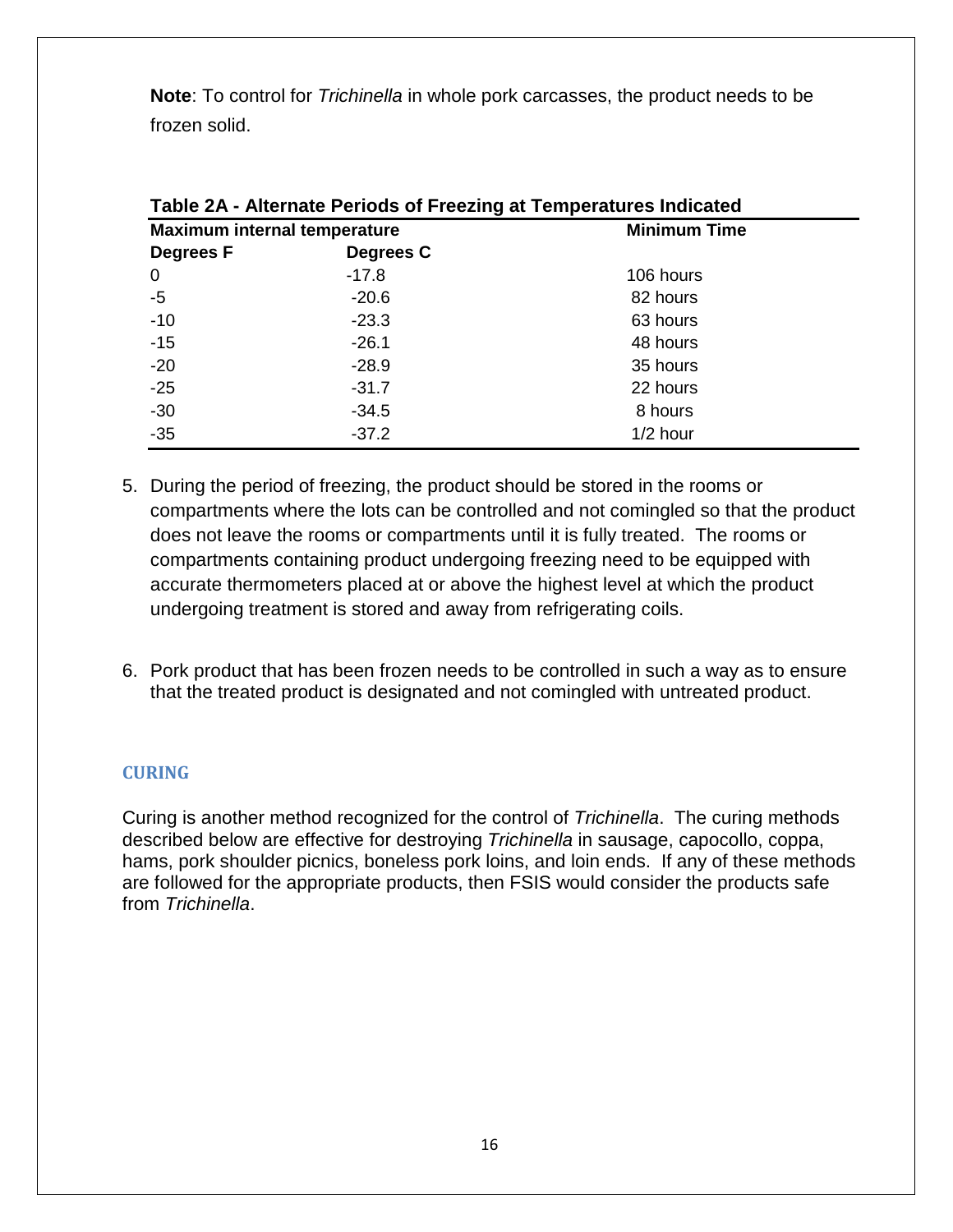There is a great variety of processes used to prepare cured pork products (sausages, hams, pork shoulders, and other RTE products). All processes currently *Trichinella*. In the curing process, product is coated or injected with a salt mixture product is dried, or smoked and dried, at various temperature/time combinations. been shown to correlate definitively with *Trichinella* inactivation (Gamble et al, 2012). approved for commercial use have been tested to determine their efficiency in killing and allowed to equalize at refrigerated temperatures. Following equalization, The curing process involves the interaction of salt, temperature, and drying times to reach a desired water activity, percent moisture, or brine concentration. Unfortunately, no single or even combination of parameters achieved by curing has All cured products should be processed by validated methods, such as those described in this section, **"CURING."** 

#### **1.** *Sausage*

 In the preparation of sausage, one of the following methods may be used: The sausage may be stuffed in animal casings, hydrocellulose casings, or cloth bags. During any stage of treating the sausage to destroy live *Trichinella*, except as provided in Sausage Treatment Method 5, these coverings should not be coated with paraffin or like substance, nor should any sausage be washed during any prescribed period of drying.

#### Sausage Treatment Method No. 1 - Drying

 inch in diameter. A dry curing mixture containing not less than 3 1/3 pounds of salt to than 20 days at a temperature not lower than 45°F, except in the case of the variety of sausage known as pepperoni. If in casings not exceeding 1 3/8 inches in diameter casings exceeding 3 1/2 inches, but not exceeding 4 inches, in diameter at the time of The meat should be ground or chopped into pieces not exceeding three-fourths of an each hundredweight of the unstuffed sausage should be thoroughly mixed with the ground or chopped meat. After being stuffed, sausage having a diameter not exceeding 3 1/2 inches, measured at the time of stuffing, should be held in a drying room not less measured at the time of stuffing, the period of drying may be reduced to 15 days. In no case, however, should the sausage be released from the drying room in less than 25 days from the time the curing materials are added, except that sausage of the variety known as "pepperoni," if in casings not exceeding the size specified, may be released at the expiration of 20 days from the time the curing materials are added. Sausage in stuffing should be held in a drying room not less than 35 days at a temperature not lower than 45 °F, and in no case, should the sausage be released from the drying room in less than 40 days from the time the curing materials are added to the meat.

#### Sausage Treatment Method No. 2 – Smoked, then Dried

 inch in diameter. A dry curing mixture containing not less than 3 1/3 pounds of salt to The meat should be ground or chopped into pieces not exceeding three fourths of an each hundredweight of the unstuffed sausage should be thoroughly mixed with the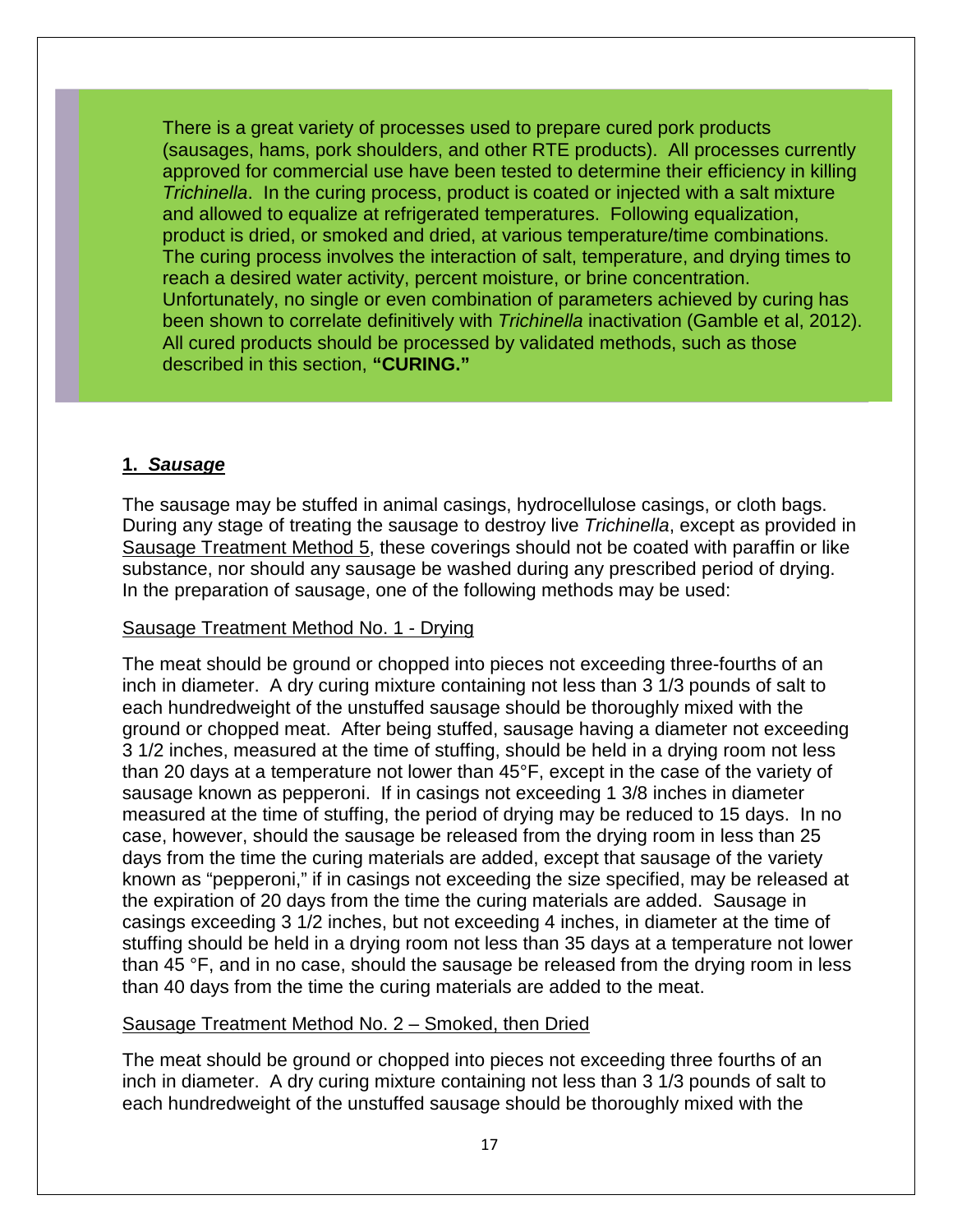3 1/2 inches, measured at the time of stuffing, should be smoked not less than 40 hours case, should the sausage be released from the drying room in less than 33 days from ground or chopped meat. After being stuffed, sausage having a diameter not exceeding at a temperature not lower than 80°F, and finally held in a drying room not less than 10 days at a temperature not lower than 45°F. In no case, however, should the sausage be released from the drying room in less than 18 days from the time the curing materials are added to the meat. Sausage exceeding 3 1/2 inches, but not exceeding 4 inches, in diameter at the time of stuffing, should be held in a drying room, following smoking as indicated above, not less than 25 days at a temperature not lower than 45°F, but in no the time the curing materials are added to the meat.

#### Sausage Treatment Method No. 3 – Held in Pickle Curing Medium, then Dried

 inch in diameter. A dry-curing mixture containing not less than 3 1/3 pounds of salt to of not less than 144 hours from the time the curing materials are added to the meat, or the sausage should be held for the time specified in a pickle curing medium of not less should be smoked for not less than 12 hours. The temperature of the smokehouse during this period at no time should be lower than 90°F; and for 4 consecutive hours of The meat should be ground or chopped into pieces not exceeding three-fourths of an each hundredweight of the unstuffed sausage should be thoroughly mixed with the ground or chopped meat. After adding the salt and other curing materials and before stuffing, the ground or chopped meat should be held at a temperature not lower than 34 °F for not less than 36 hours. After being stuffed, the sausage should be held at a temperature not lower than 34°F for an additional period of time sufficient to make a total than 50° strength (salometer reading) at a temperature not lower than 44°F. Finally, sausage having a diameter not exceeding 3 1/2 inches, measured at the time of stuffing, this period the smokehouse should be maintained at a temperature not lower than 128°F. Sausage exceeding 3 1/2 inches, but not exceeding 4 inches, in diameter at the time of stuffing should be smoked, following the prescribed curing, for not less than 15 hours. The temperature of the smokehouse during the 15-hour period should at no time be lower than 90°F, and for 7 consecutive hours of this period the smokehouse should be maintained at a temperature not lower than 128°F. In regulating the temperature of the smokehouse for the treatment of sausage under this method, the temperature of 128°F should be attained gradually during a period of not less than 4 hours.

#### Sausage Treatment Method No. 4 – Dried (After Stuffing - May be Heated or Smoked, or Both Heated and Smoked)

 in diameter. A dry curing mixture containing not less than 2 1/2 pounds of salt to each chopped meat. After adding the salt and other curing materials and before stuffing, the ground or chopped sausage should be held as a compact mass, not more than 6 inches stuffed, the sausage should be held in a drying room at a temperature not lower than 45 added to the meat. At any time after stuffing, if the establishment's operator deems it The meat should be ground or chopped into pieces not exceeding one-fourth of an inch hundredweight of the unstuffed sausage should be thoroughly mixed with the ground or in depth, at a temperature no lower than 36°F for not less than 10 days. At the termination of the holding period, the sausage should be stuffed in casings or cloth bags not exceeding 3 1/3 inches in diameter, measured at the time of stuffing. After being °F for the remainder of a 35-day period, measured from the time the curing materials are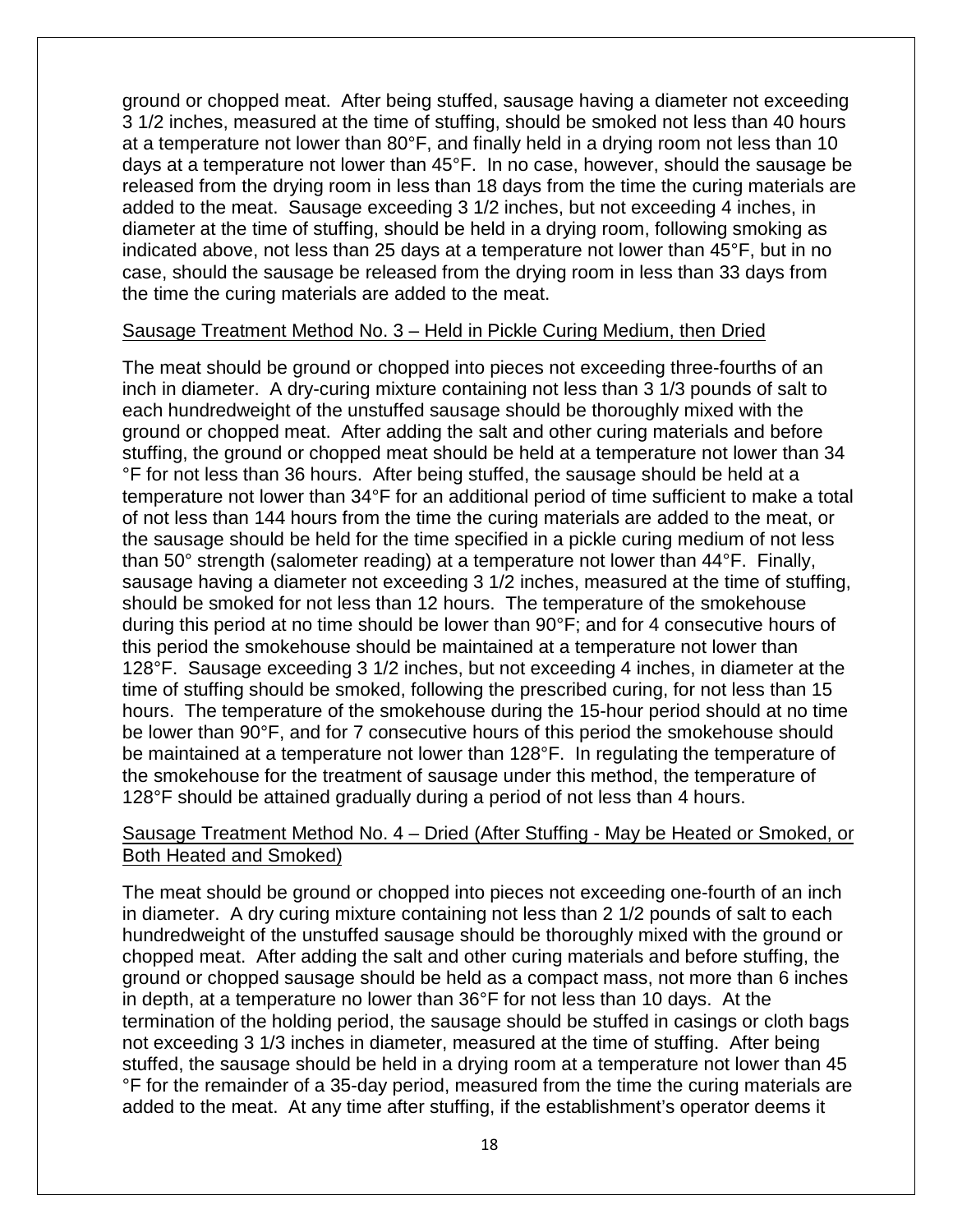desirable, the product may be heated in a water bath for a period not to exceed 3 hours at a temperature no lower than 85°F, or subjected to smoking at a temperature no lower than 80**°**F, or the product may be both heated and smoked as specified. The time consumed in heating and smoking, however, should be in addition to the 35-day holding period specified.

#### Sausage Treatment Method No. 5 – May be Coated with Paraffin while Held

 inch in diameter. A dry curing mixture containing not less than 3 1/3 pounds of salt to ground or chopped meat. After being stuffed, the sausage should be held for not less the holding period with paraffin or other substance approved by the Administrator. The meat should be ground or chopped into pieces not exceeding three-fourths of an each hundredweight of the unstuffed sausage should be thoroughly mixed with the than 65 days at a temperature not lower than 45°F. The coverings for sausage prepared according to this method may be coated at any stage of the preparation before or during

#### Sausage Treatment Method No. 6 – Held for Two Time Periods (Holding Period and a Drying Period)

(A) Basic Requirements.

 a drying period. The holding period will be for a minimum of 48 hours at a room held in a drying room at a temperature not lower than 50°F (10.0°C) for a period The meat should be ground or chopped into pieces not exceeding three-fourths of an inch in diameter. A dry-curing mixture containing not less than 3.33 pounds of salt to each hundred-weight of the unstuffed sausage, excluding the weight of dry ingredients, should be thoroughly mixed with the ground or chopped meat. After the curing mixture has been added, the sausage should be held for two-time periods, a holding period and temperature not lower than 35°F. This holding period requirement may be fulfilled totally or in part before the drying period and then the remainder, if any, after the drying period or as an extension of the drying period. During the drying period, the sausage should be determined by Tables 3, 3A, and 3B. The length of the drying period, established in Sausage Treatment Method No.6 (A) may be modified as provided in Sausage Treatment Method No.6 (B) or (C).

| Table 3 - Sausage Drying Room Times by Sausage Treatment Method No. 6 |                                  |  |  |
|-----------------------------------------------------------------------|----------------------------------|--|--|
| Diameter of casing at time of stuffing <sup>1</sup>                   | Days in drying room <sup>2</sup> |  |  |
| Up to:                                                                |                                  |  |  |
| 1 inches                                                              | 14                               |  |  |
| 1 $1/2$ inches                                                        | 15                               |  |  |
| 2 inches                                                              | 16                               |  |  |
| $21/2$ inches                                                         | 18                               |  |  |
| 3 inches                                                              | 20                               |  |  |
| 3 1/2 inches                                                          | 23                               |  |  |
| 4 inches                                                              | 25                               |  |  |
|                                                                       |                                  |  |  |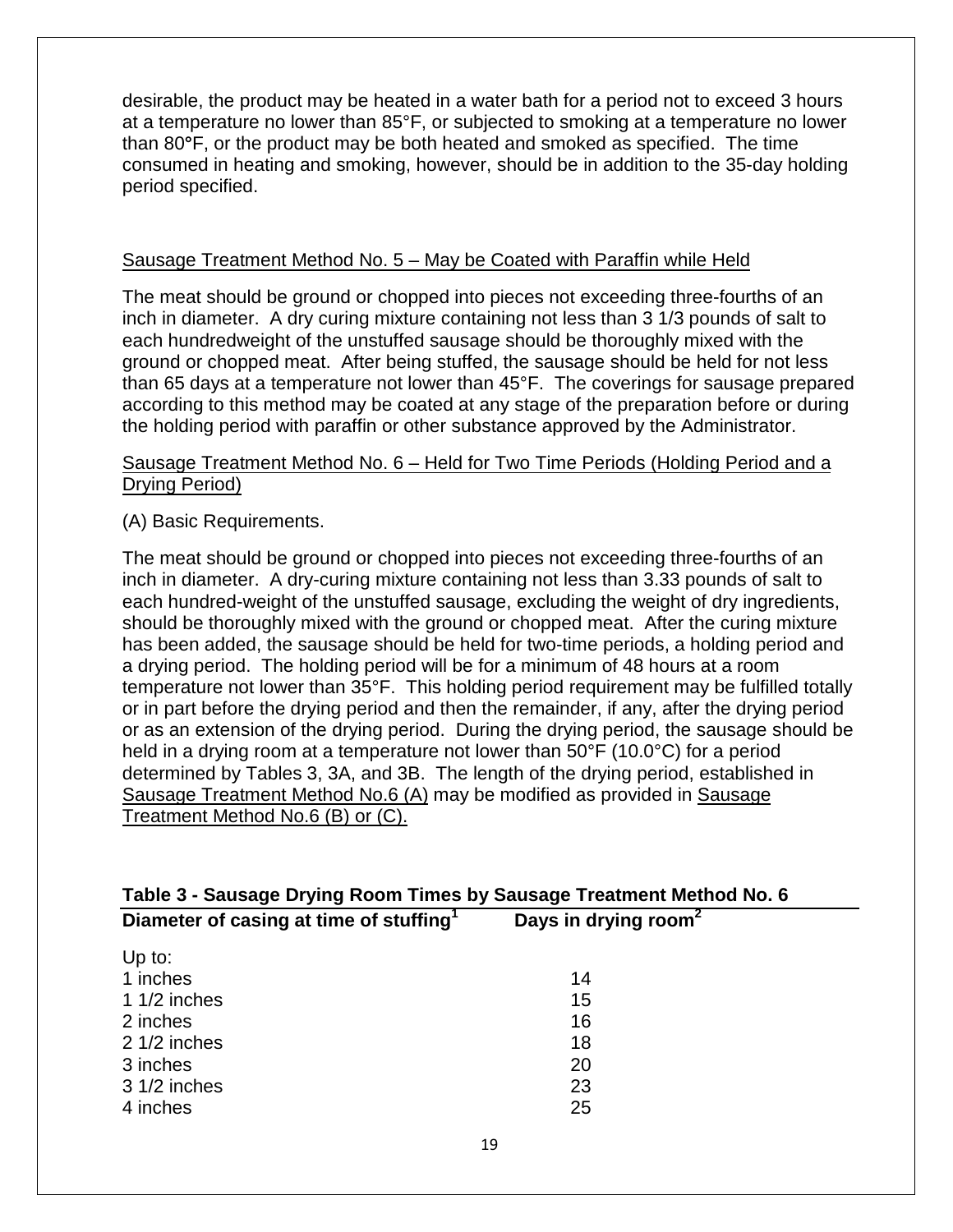| $41/2$ inches | 30 |
|---------------|----|
| 5 inches      | 35 |
| $51/2$ inches | 43 |
| 6 inches      | 50 |

 $1$ The drying room times for flattened or oval sausages should use a diameter derived by measuring the circumference and dividing by 3.14 (pi).<br>
<sup>2</sup> Drving room first that the state of the state of the state of the state of the state of the state of the state of the state of the state of the state of the state of the state

 $2$  Drying room time may be modified as set forth in Tables 3B and 4.

(B) Reduction in Drying Room Time.

 During the holding period, the sausage may be smoked or fermented. If the temperature curing materials but before the drying period, the subsequent drying room times interpolation of values is permissible. is increased to 70°F (21.1°C) or higher, while the sausage is being held after adding prescribed for this method may be reduced according to the schedule in Table 3B. No

| Table 3A - Percentage Reduction in Drying Room Time (Table 3) Permitted by |
|----------------------------------------------------------------------------|
| Holding Times and Temperatures Prior to Drying <sup>1</sup>                |

| Minimum Temperature <sup>2</sup>   | <b>Minimum Time (hours)</b> |           |           |     |           |
|------------------------------------|-----------------------------|-----------|-----------|-----|-----------|
|                                    | 24                          | 48        | 72        | 96  | 120       |
| 70°F (21.1°C)                      | 4                           | 9         | 14        | 19  | 24        |
| 75°F (23.9°C)                      | 5                           | 12        | 19        | 26  | 33        |
| $80^{\circ}$ F (26.7 $^{\circ}$ C) | 8                           | 18        | 28        | 38  | 48        |
| 85°F (29.5°C)                      | 10                          | 25        | 39        | 53  | 67        |
| 90°F (32.2°C)                      | 15                          | 35        | 55        | 75  | 95        |
| 95°F (35.0°C)                      | 23                          | 49        | 74        | 98  | $100^{3}$ |
| 100°F (37.9°C)                     | 37                          | 88        | $100^{3}$ | 100 | 100       |
| $105^{\circ}F(40.6^{\circ}C)$      | 57                          | $100^{3}$ | 100       | 100 | 100       |
| 110°F (43.3°C)                     | 90                          | $100^{3}$ | 100       | 100 | 100       |
| 120°F (48.9°C)                     | $100^{3}$                   | 100       | 100       | 100 | 100       |

 $1$  In computing the days to be deducted, the number with any fraction should be rounded to the next lower whole number and should be deducted from the required total drying time. Example: Sausage stuffed in 3 inch diameter casing requires 20 days in the drying room (from Drying Room Times, Table 3). If allowed to ferment, after addition of curing materials, at 80°F for 48 hours, the 20 day drying time may be reduced 18% (from Table 3A). Eighteen percent of 20 days equals 3.6 days. Twenty days minus 3 days equals 17 days. The total drying time required in the drying room, therefore, will be 17 days.<br><sup>2</sup> Either room temperature or internal product temperature should be used for sausages that will be

subsequently dried to a moisture-protein ratio of 2.3: 1 or less. Internal product temperature should be used for all other sausages.

 indicated. Therefore, no drying room period is required for products so treated. <sup>3</sup>*Trichinella* will be destroyed during fermentation or smoking at the temperature and length of time

(C) Reduced Salt Content-Drying Room Times.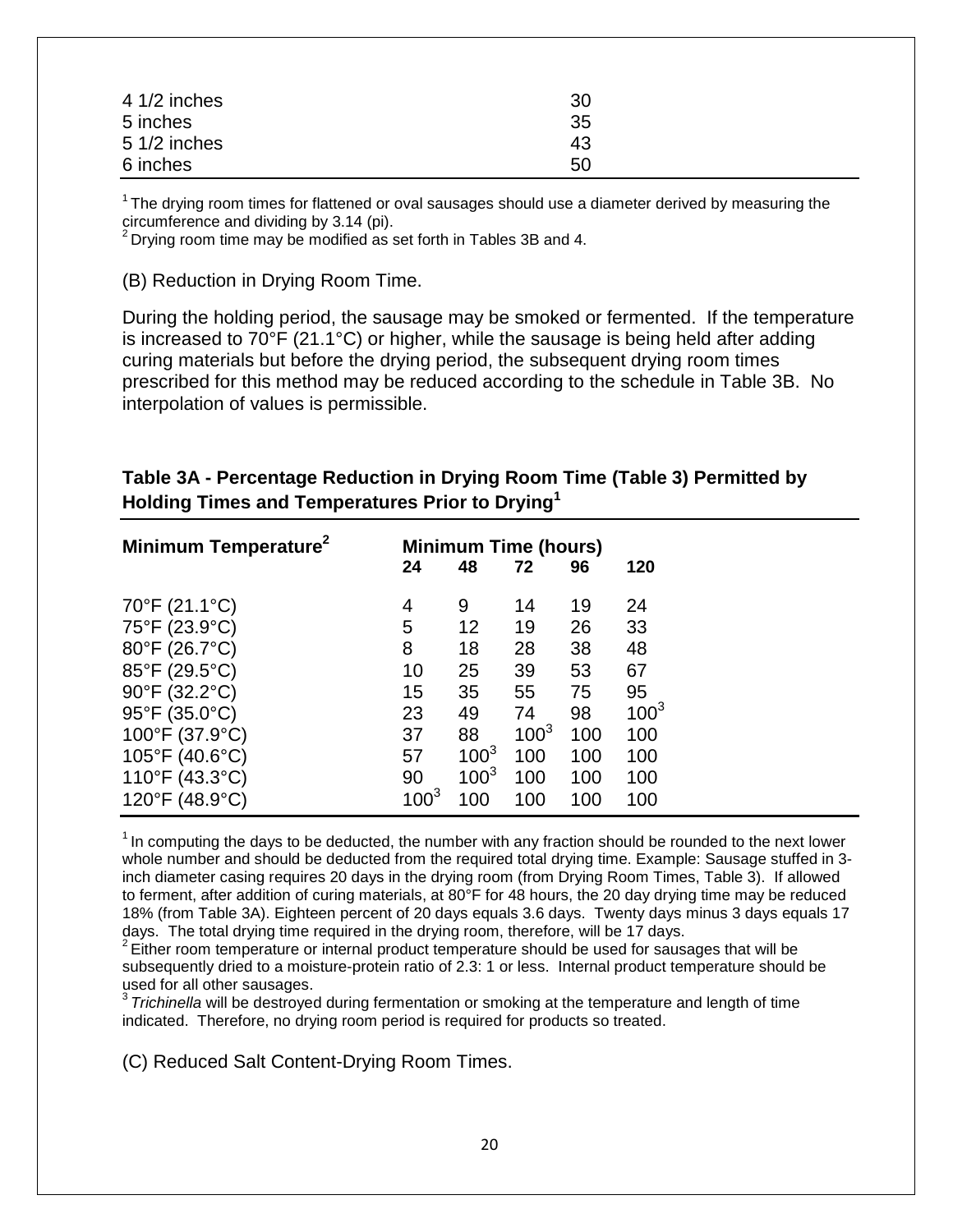Salt content of less than 3.33 pounds for each hundredweight of sausage formulation, excluding dry ingredients, (such as salts, sugars, and spices), may be permitted provided the drying time is increased according to the schedule contained in Table 3B.

Table 3B - Reduced Salt Content-Drying Room Times

| [Required percentage increase in drying room time (Table 3) for added salt of less |
|------------------------------------------------------------------------------------|
| than 3.33 pounds per hundredweight of sausage]                                     |

| Minimum pounds of salt added to sausage <sup>1</sup> | Percent increase in drying room<br>time $2$ |
|------------------------------------------------------|---------------------------------------------|
| 3.3                                                  |                                             |
| 3.2                                                  | 4                                           |
| 3.1                                                  |                                             |
| 3.0                                                  | 10                                          |
| 2.9                                                  | 13                                          |
| 2.8                                                  | 16                                          |
| 2.7                                                  | 19                                          |
| 2.6                                                  | 22                                          |
| 2.5                                                  | 25                                          |
| 2.4                                                  | 28                                          |
| 2.3                                                  | 31                                          |
| 2.2                                                  | 34                                          |
| 2.1                                                  | 37                                          |
| 2.0                                                  | 40                                          |

 by 100. Then divide this number by the total weight of sausage formulation minus the weight of dry ingredients and round down to the next lowest 0.1%. The percent salt may be substituted for pounds of salt. <sup>1</sup>Calculate the salt content for column 1 as follows: Multiply the pounds of salt in the sausage formulation

salt.<br>Example: 120 lbs. pork, 3.56 lbs. salt, 2 lbs. spices, 0.5 lbs. wine, 1 lb. water and starter culture, 0.8 lbs. sugar, .012 lbs. sodium nitrite total weight is 127.872 lbs.

sugar, .012 lbs. sodium nitrite total weight is 127.872 lbs.<br>(3.56 x 100)/(127.872 - 3.56 – 2 -.8 -.012) = 356/121.5 = 2.93 pounds of salt added to sausage

Therefore, the sausage drying time must be increased by 13 percent.

 next higher whole number and added to the required total drying time. Example: Sausage stuffed in 3 1/2 days. The 9.2 is rounded up to 10 days and is added to the 23 days to equal 33 days. The total drying time required in the drying room for the scenario presented, therefore, will be 33 days.  $2$  In computing the days to be added to the required total drying time, fractions should be rounded to the inch diameter casing requires 23 days in the drying room (from Drying Room Times, Table 3). If the quantity of salt added per hundredweight of sausage is 2 pounds instead of 3.33 pounds, the drying room time must be increased by 40 percent (from Reduced Salt Content-Drying Room Times, Table 3B), or 9.2

#### Sausage Treatment Method No. 7 – Holding, Heating, and Drying Treatment

#### Dry Sausages.

 containing no less than 2.7 pounds of salt per hundred pounds of meat and mix it (A) General Requirements. The establishment should use meat particles reduced in size to no more than 1/4 inch in diameter. The establishment should add a curing mixture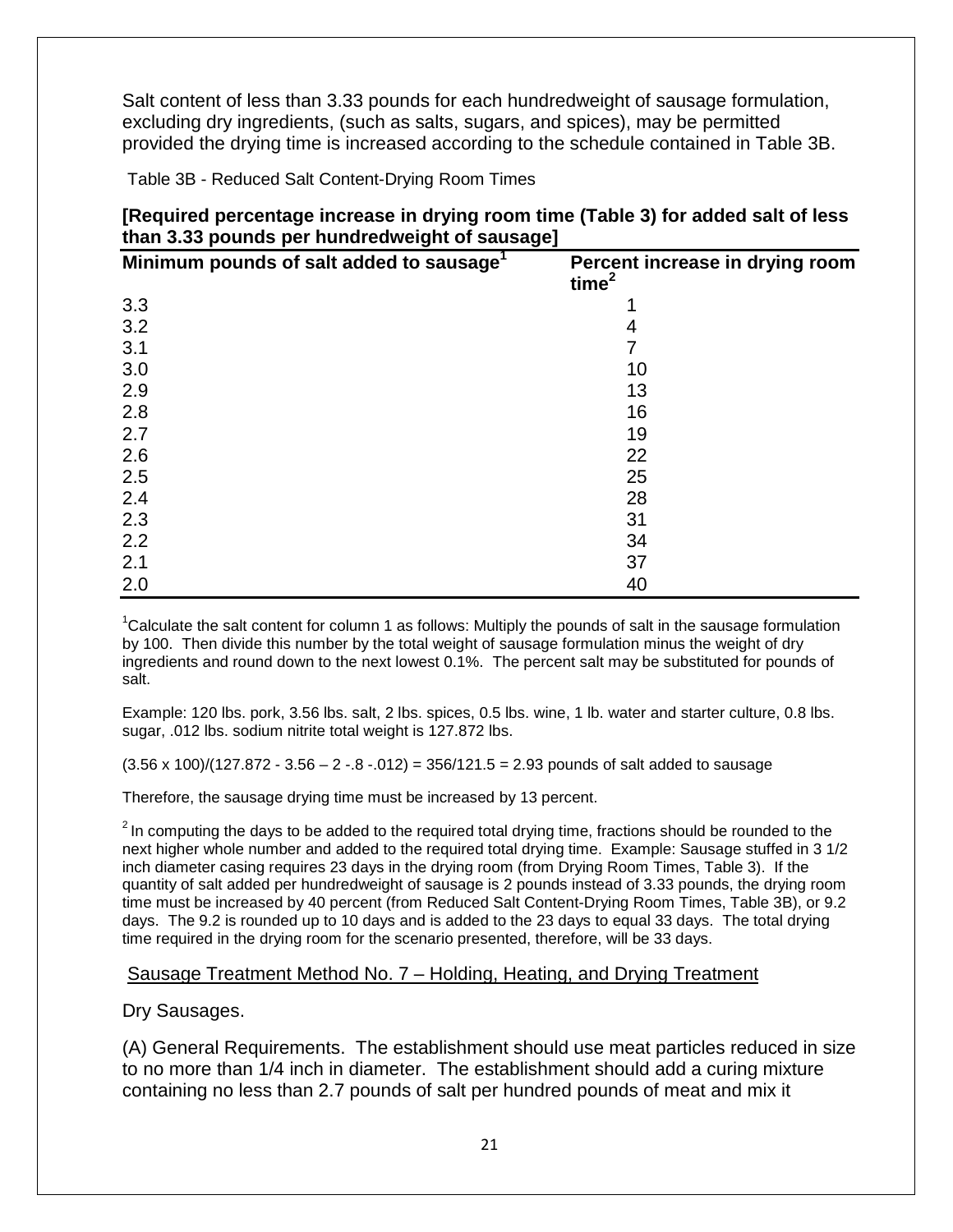uniformly throughout the product. The establishment should hold, heat, and dry the product according to paragraph (B) or (C) below.

 and time periods. (B) Holding, Heating, and Drying Treatment, Large Sausages. Except as permitted in (C) below, the establishment should subject sausages in casings not exceeding 105 mm in diameter, at the time of stuffing, to all of the following minimum chamber temperatures

|                             | in Diameter |                             |
|-----------------------------|-------------|-----------------------------|
| Minimum chamber temperature |             | <b>Minimum time (hours)</b> |
| $(^{\circ}F)$               | (°C)        |                             |
| 50                          | 10          | 12                          |
| 90                          | 32.2        |                             |
| 100                         | 37.8        |                             |
| 110                         | 43.3        |                             |
| 120                         | 48.9        |                             |
| 125                         | 51.7        |                             |

#### **Table 3C - Treatment Schedule for Sausages 105 Millimeters (4 1/8 inches) or Less in Diameter**

 temperature not lower than 50°F (10°C) for not less than 7 days. Following the preceding treatment, the establishment should dry the sausages at a

(C) Heating and Drying Treatment, Small Sausages. Alternatively, the establishment may subject sausages in casings not exceeding 55 mm in diameter, at the time of stuffing, to all of the following minimum chamber temperatures and time periods.

| Table 3D - Treatment Scriedule for Sausages 33 Minimeters (2 170 micries) or Less<br>in Diameter |      |                             |  |  |
|--------------------------------------------------------------------------------------------------|------|-----------------------------|--|--|
| Minimum chamber temperature                                                                      |      | <b>Minimum time (hours)</b> |  |  |
| $(^{\circ}F)$                                                                                    | (°C) |                             |  |  |
| 50                                                                                               | 10   | 12                          |  |  |
| 100                                                                                              | 37.8 |                             |  |  |
| 125                                                                                              | 51.7 | 6                           |  |  |

# **Table 3D - Treatment Schedule for Sausages 55 Millimeters (2 1/8 inches) or Less**

 temperature not lower than 50°F (10°C) for not less than 4 days. Following the preceding heat treatment, the establishment should dry the sausages at a

#### *2. Capicollo (Capicola, Capacola)*

 Boneless pork butts for *capocollo* should be cured in a dry curing mixture containing no less than 4 1/2 pounds of salt per hundredweight of meat for a period of no less than 25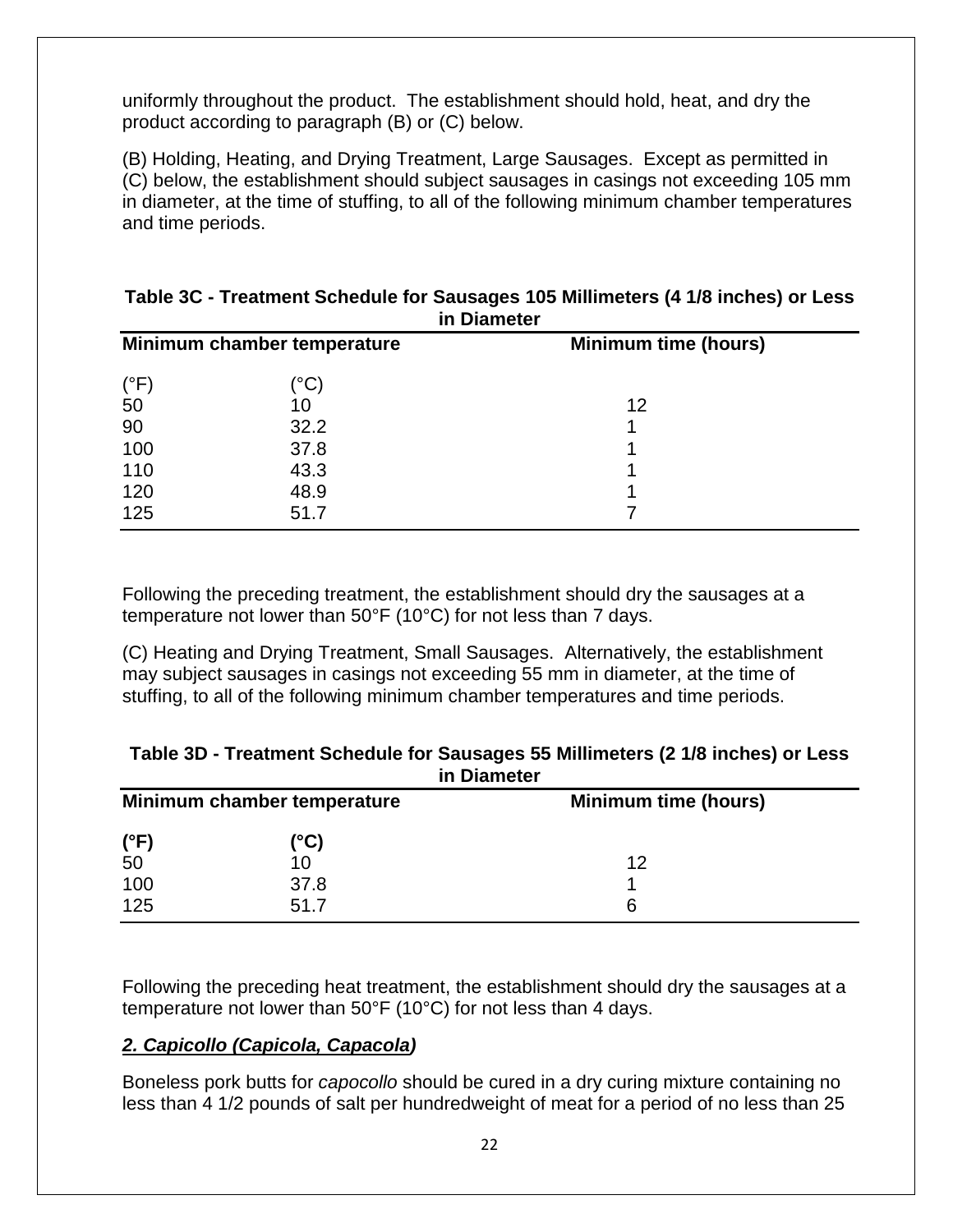may be allowed. After being stuffed, the product should be smoked for a period of not days at a temperature no lower than 36°F. If the curing materials are applied to the butts by the process known as churning, a small quantity of pickle may be added. During the curing period the butts may be overhauled (turned over for the application of additional cure) according to any of the usual processes of overhauling, including the addition of pickle or dry salt if desired. The butts should not be subjected during or after curing to any treatment designed to remove salt from the meat, except that superficial washing less than 30 hours at a temperature not lower than 80°F, and should finally be held in a drying room for not less than 20 days at a temperature not lower than 45°F.

#### **3.** *Coppa*

 than 4 1/2 pounds of salt per hundredweight of meat for a period of no less than 18 days period the butts may be overhauled according to any of the usual processes of overhauling, including the addition of pickle or dry salt if desired. The butts should not should be held in a drying room for not less than 35 days at a temperature not lower than Boneless pork butts for coppa should be cured in a dry curing mixture containing no less at a temperature no lower than 36°F. If the curing mixture is applied to the butts by the process known as churning, a small quantity of pickle may be added. During the curing be subjected during or after curing to any treatment designed to remove salt from the meat, except that superficial washing may be allowed. After being stuffed, the product  $45^{\circ}$ F.

#### *4. Hams and Pork Shoulder Picnics*

 used. For calculating days per pound, the establishment should use the weight of the heaviest ham or picnic in the lot. In the curing of hams and pork shoulder picnics, one of the methods below should be

#### Ham and Pork Shoulder Picnics Method No. 1 – Dry Salt Curing Process

 products may be pumped with pickle if desired. At least once during the curing process, may be soaked in water at a temperature no higher than 70°F for not more than 15 be subjected to any other treatment designed to remove salt from the meat except that time and temperature not less than a combination prescribed in Table 3F, titled <u>Ham and</u> The hams and pork shoulder picnics should be cured by a dry salt curing process for not less than 40 days at a temperature no lower than 36°F. The products should be laid down in salt, not less than 4 pounds to each hundredweight of product, the salt being applied in a thorough manner to the lean meat of each item. When placed in cure, the the products should be overhauled and additional salt applied, if necessary, so that the lean meat of each item is thoroughly covered. After removal from cure, the products hours, during which time the water may be changed once, but the products should not superficial washing may be allowed. The products should finally be dried or smoked at a Pork Shoulder Picnics Method No. 2.

 Ham and Pork Shoulder Picnics Method No. 2 – Controlled Temperature Methods for, Curing (other than Bag Curing) and Bag Curing followed by Drying

(A) Curing (other than Bag Curing)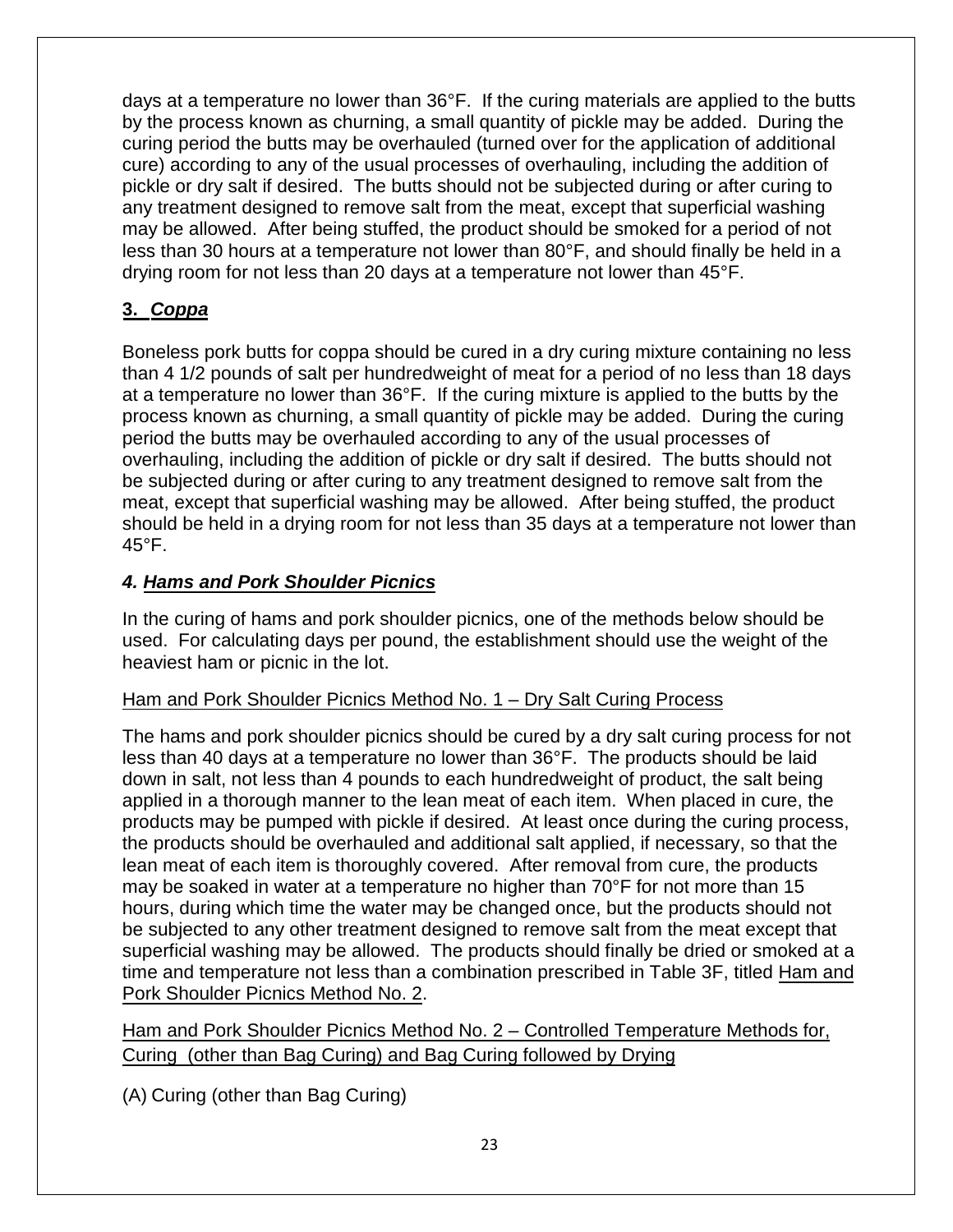Establishments should cure hams and shoulders by using a cure mixture containing not less than 70 percent salt by weight to cover all exposed muscle tissue and to pack the hock region. Total curing time consists of a mandatory cure contact time and an optional equalization time.

#### (B) Cure Contact Time

 referred to as the cure contact time. Overhaul is optional during the cure contact time Establishments should keep exposed muscle tissue coated with the cure mixture at least 28 days but for no less than 1.5 days per pound of ham or shoulder. This is if the exposed muscle tissue remains coated with the curing mixture.

#### (C) Equalization

 The establishment may provide an equalization period after the minimum cure tissues. Equalization is the period after the excess cure has been removed from the product at the end of the cure contact period up until the product is placed in the contact time in (B) above to permit the absorbed salt to permeate the product's inner drying room and the drying period begins. The total curing time (cure contact plus equalization should be at least 40 days and in no case less than 2 days per pound of an uncured ham or shoulder.

#### (D) Removing Excess Cure

After the required cure contact period, the establishment may remove excess cure mixture from the product's surface mechanically or by rinsing up to 1 minute with water, but not by soaking.

#### (E) Bag Curing.

 ham and all the cure mixture together in Kraft paper then hangs each ham making reapplication of salt unnecessary, and it protects the product from mites and wrapping paper to wrap the product together with any remaining curing mixture. The should be at least 40 days but not less than 2 days per pound of an uncured ham or Bag curing is a traditional ham curing technique in which the manufacturer wraps the individually. The paper keeps the extra cure mixture in close contact with the product insects. Establishments may employ the bag curing method as an alternative to (A) through (D) above. An establishment which elects to use the bag curing method should apply a cure mixture containing at least 6 pounds of salt per 100 pounds of uncured product. The establishment should rub the curing mixture into the exposed muscle tissue, pack the hock region with the curing mixture, and use uncoated bag-cured product should remain wrapped throughout the curing period and may or may not remain wrapped during the drying period. In any case, the curing period shoulder. After curing, the cured product should be exposed to a drying time and temperature prescribed in Table 3F.

#### (F) Curing Temperature

 procedures: (1) The establishment should control the room temperature at not less During the curing period the establishment should use one of the following than 35°F (1.7°C) nor greater than 45°F (7.2°C) for the first 1.5 days per pound of an uncured ham or shoulder, and not less than 35°F (1.7°C) nor greater than 60°F (15.6°C) for the remainder of the curing period. (2) The establishment should monitor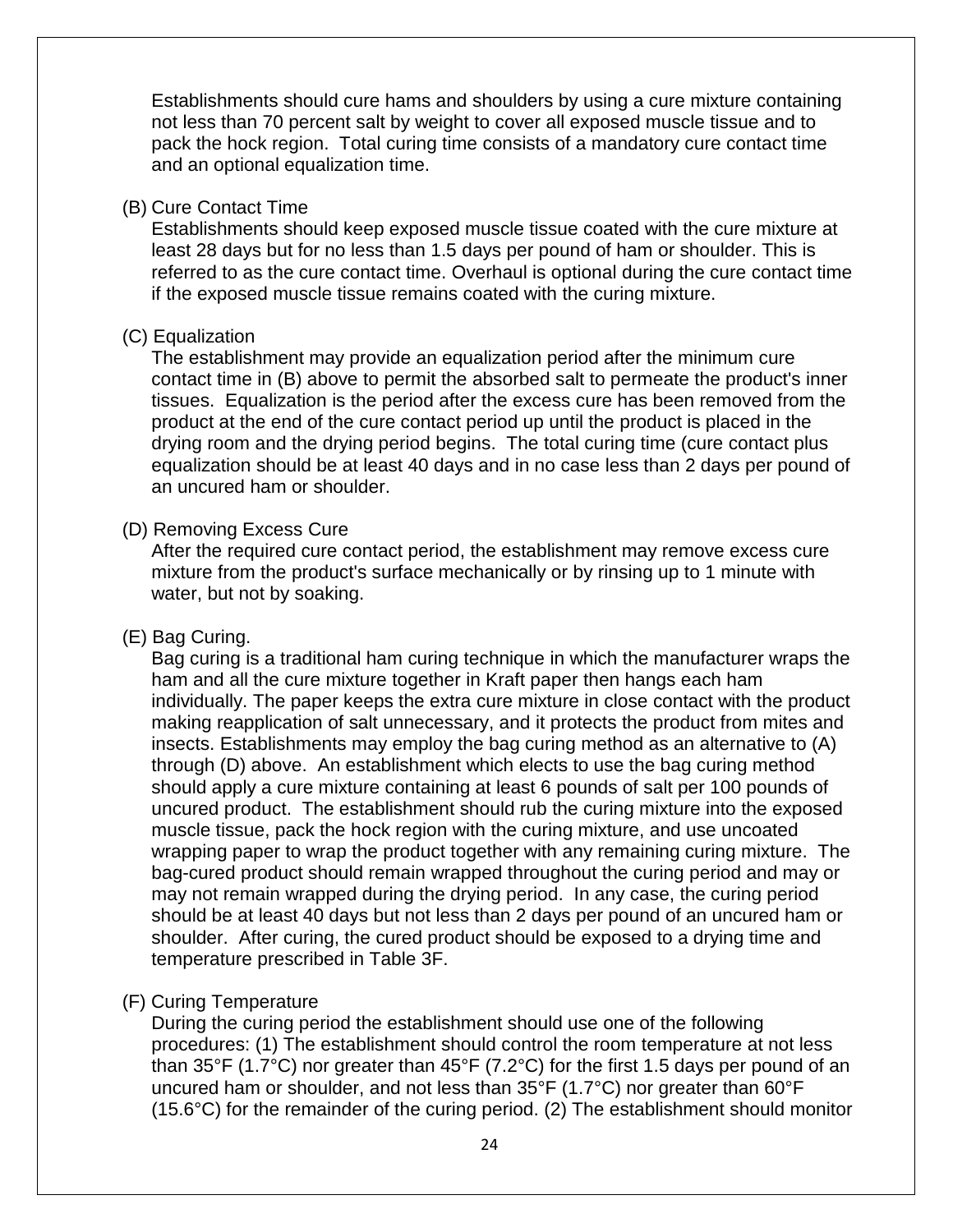temperature exceeds 60°F (15.6°C), during the remainder of the curing period the curing period as described above. (3) The establishment should begin curing product and record daily product temperature. The room temperature need not be controlled but days on which the product temperature drops below 35°F (1.7°C) should not be counted as curing time. If the product temperature exceeds 45°F (7.2°C) within the first period of 1.5 days (per pound of an uncured ham or shoulder) or if the product establishment should cool the product back to the appropriate temperature for the only between the dates of December 1 and February 13. The room temperature need not be controlled, but the establishment should monitor and record daily room temperatures, and days in which the room temperature drops below 35°F (1.7°C) should not be counted as curing time.

#### (G)Drying

 combination prescribed in Table 3F or for a set of such combinations in which the total of the fractional periods (in column 4 of Table 3F) exceeds 1.5. (2) days which can be counted as curing time, one of the time/temperature combinations the product for a minimum of 160 days including the entire months of June, July, and Oceanic and Atmospheric Administration for Boone, North Carolina, station 31-0977, After the curing period, establishments should use one of the following three procedures for drying. (1) The establishment should subject the product to a controlled room temperature for a minimum time and minimum temperature Establishments using uncontrolled room temperatures should monitor and record the internal product temperature. The drying period should be complete when, from the of Table 3F is satisfied or when the total of the fractional values for the combinations exceeds 1.5. (3) Establishments using uncontrolled room temperatures should dry August. This procedure is obviously dependent on local climatic conditions and no problem exists with respect to current producers who use this procedure. Future applicants should demonstrate that their local monthly average temperatures and the local monthly minimum temperatures are equal to or warmer than the normal average temperatures and normal minimum temperatures compiled by the National 1981 through 2010.

#### **Table 3E - Monthly Temperature (° F) for Boone NC, 1981-20101**

 **Jan. Feb. Mar. Apr. May June July Aug. Sep.**  Normal average temperatures

Normal average temperatures<br>31.5 34.0 40.5 49.0 57.5 65.0 68.5 67.5 61.0

Normal minimum temperatures

Normal minimum temperatures<br>21.0 23.0 29.0 37.0 46.0 54.0 58.0 57.0 50.0

<sup>1</sup> [https://www.currentresults.com/Weather/North-Carolina/Places/boone-temperatures-by](https://www.currentresults.com/Weather/North-Carolina/Places/boone-temperatures-by-month-average.php)**[month-average.php](https://www.currentresults.com/Weather/North-Carolina/Places/boone-temperatures-by-month-average.php)**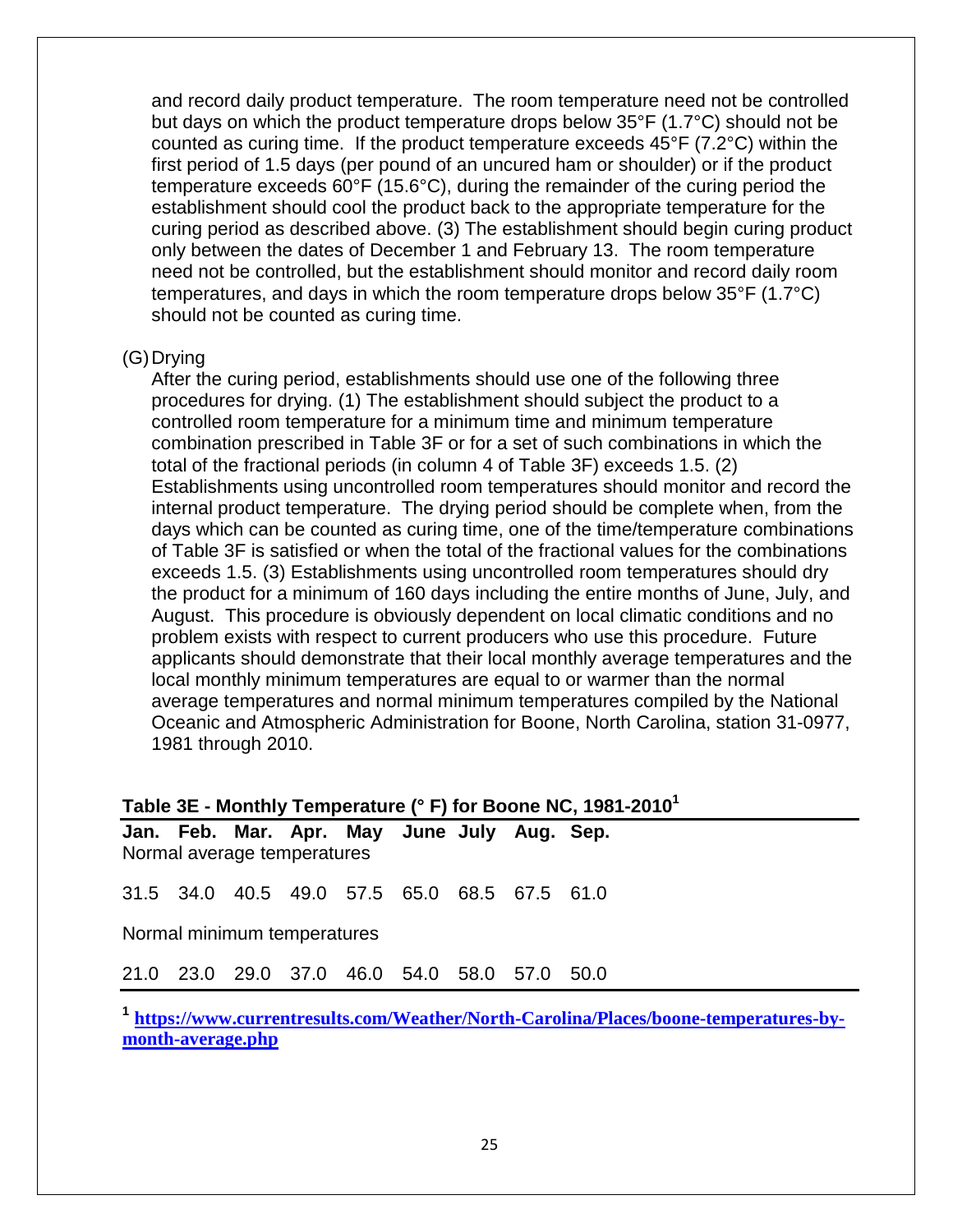#### **Drying Times and Temperatures for** *Trichinella* **Inactivation in Hams and Shoulders**

| <b>Minimum drying</b><br>temperature |           | Minimum days at<br>drying temperature | <b>Fractional period for one</b><br>day of drying |
|--------------------------------------|-----------|---------------------------------------|---------------------------------------------------|
| <b>Degrees F</b>                     | Degrees C |                                       |                                                   |
| 130                                  | 54.4      | 1.5                                   | .67                                               |
| 125                                  | 51.7      | $\overline{2}$                        | .50                                               |
| 120                                  | 48.9      | 3                                     | .33                                               |
| 115                                  | 46.1      | 4                                     | .25                                               |
| 110                                  | 43.3      | 5                                     | .20                                               |
| 105                                  | 40.6      | 6                                     | .17                                               |
| 100                                  | 37.8      | 7                                     | .14                                               |
| 95                                   | 35.0      | 9                                     | .11                                               |
| 90                                   | 32.2      | 11                                    | .091                                              |
| 85                                   | 29.4      | 18                                    | .056                                              |
| 80                                   | 26.7      | 25                                    | .040                                              |
| 75                                   | 23.9      | 35                                    | .029                                              |

#### **Table 3F - Minimum Drying Days at a Minimum Temperature\***

\* Interpolation of these times or temperatures is not acceptable; establishments wishing to use temperatures or times not in this Table should first validate their efficacy.

 Ham and Pork Shoulder Picnics Method No. 3 - Controlled Temperature Methods for <u>Drying Curing</u><br>(A) Cure

#### (A) Cure

Establishments should cure hams and shoulders by using a cure mixture containing not less than 71.5 percent salt by weight to cover all exposed muscle tissue and to pack the hock region. Establishments may substitute potassium chloride (KCl) for up to half of the required salt on an equal weight basis.

#### (B) Curing

Establishments should apply the cure at a rate of not less than 5.72 pounds of salt and KCl per hundred pounds of fresh meat. The cure should be applied in either three or four approximately equal amounts (two or three overhauls) at separate times during the first 14 days of curing.

#### (C) Cure Contact Time

 Establishments should keep the product in contact with the cure mixture for no less than 2 days per pound of an uncured ham or shoulder but for at least 30 days. Establishments should maintain the curing temperature at no less than 35°F (1.7°C) during the cure contact time.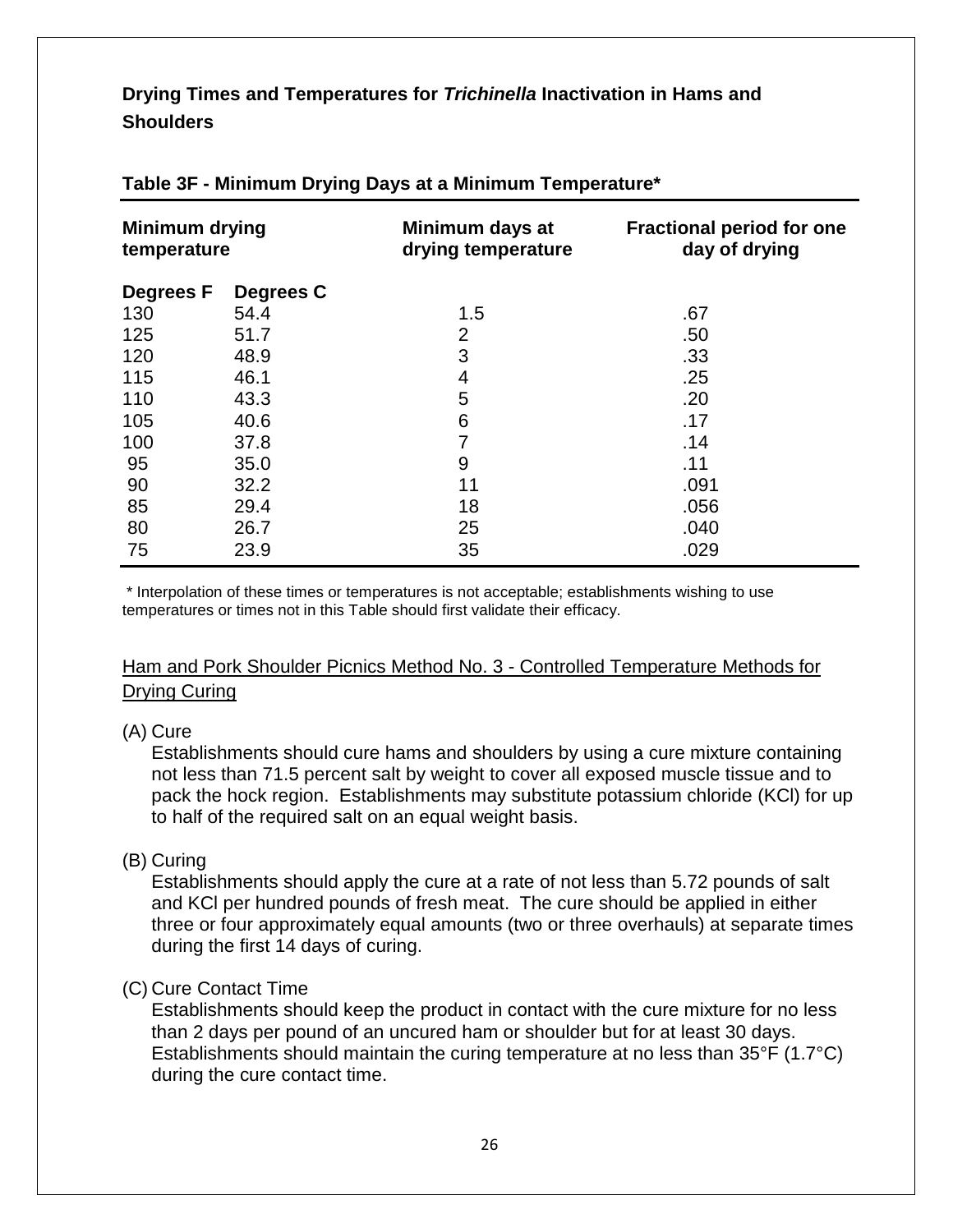#### (D) Equalization

 After the cure contact period, establishments should provide an added equalization period of no less than 1 day per pound of an uncured ham or shoulder but at least 14 Establishments may substitute additional cure contact days for an equal number of days. Equalization is the time after the excess cure has been removed from the product, the end of the cure contact period, and before the drying period begins. equalization days.

#### (E) Removing Excess Cure

After the required cure contact period, the establishment may remove excess cure mixture from the product's surface mechanically or by rinsing up to 1 minute with water, but not by soaking.

#### (F) Drying

temperature methods for drying listed in Ham and Pork Shoulder Picnics Method No. After the curing period, establishments should use one of the controlled 2 of this subparagraph.

#### Ham and Pork Shoulder Picnics Method No. 4 – Dry Curing at a Minimum Temperature of 55°F (13°C) for at Least 150 Days

#### (A) Curing

 percent by the end of the drying period. Brine concentration is calculated as 100 Percent brine = 100 x [salt] / ([salt] + [water]) The establishment should cure the ham to a minimum brine concentration of 6 times the salt concentration divided by the sum of the salt and water concentrations.

The Agency will accept the brine concentration in the biceps femoris as a reasonable estimate of the minimum brine concentration in the ham.

(B) Drying and Total Process Times

 The establishment should dry the cured ham at a minimum temperature of 55°F (13°C) for at least 150 days. The total time of drying plus curing should be at least 206 days.

#### (C) Ensuring an Acceptable Internal Brine Concentration

 from the first 12 lots of production as follows: From each lot, (i) One sample accredited laboratory to be analyzed for salt and water content using validated  methods. If the time between sampling and submittal of the composite sample to (1) To establish process compliance, the establishment should take product samples should be taken from each of 5 or more hams; (ii) Each sample should be taken from the biceps femoris. As an alternative to the use of the biceps femoris, the Agency will consider other methods of sampling dry cured hams to determine the minimum internal brine concentration, as long as the establishment submits data and other information to establish the alternative method's sufficiency to the processing authority; (iii) Each sample should weigh no less than 100 grams; (iv) The samples should be combined as one composite sample and sealed in a water vapor proof container; (v) The composite sample should be submitted to an the accredited laboratory will exceed 8 hours, then the establishment should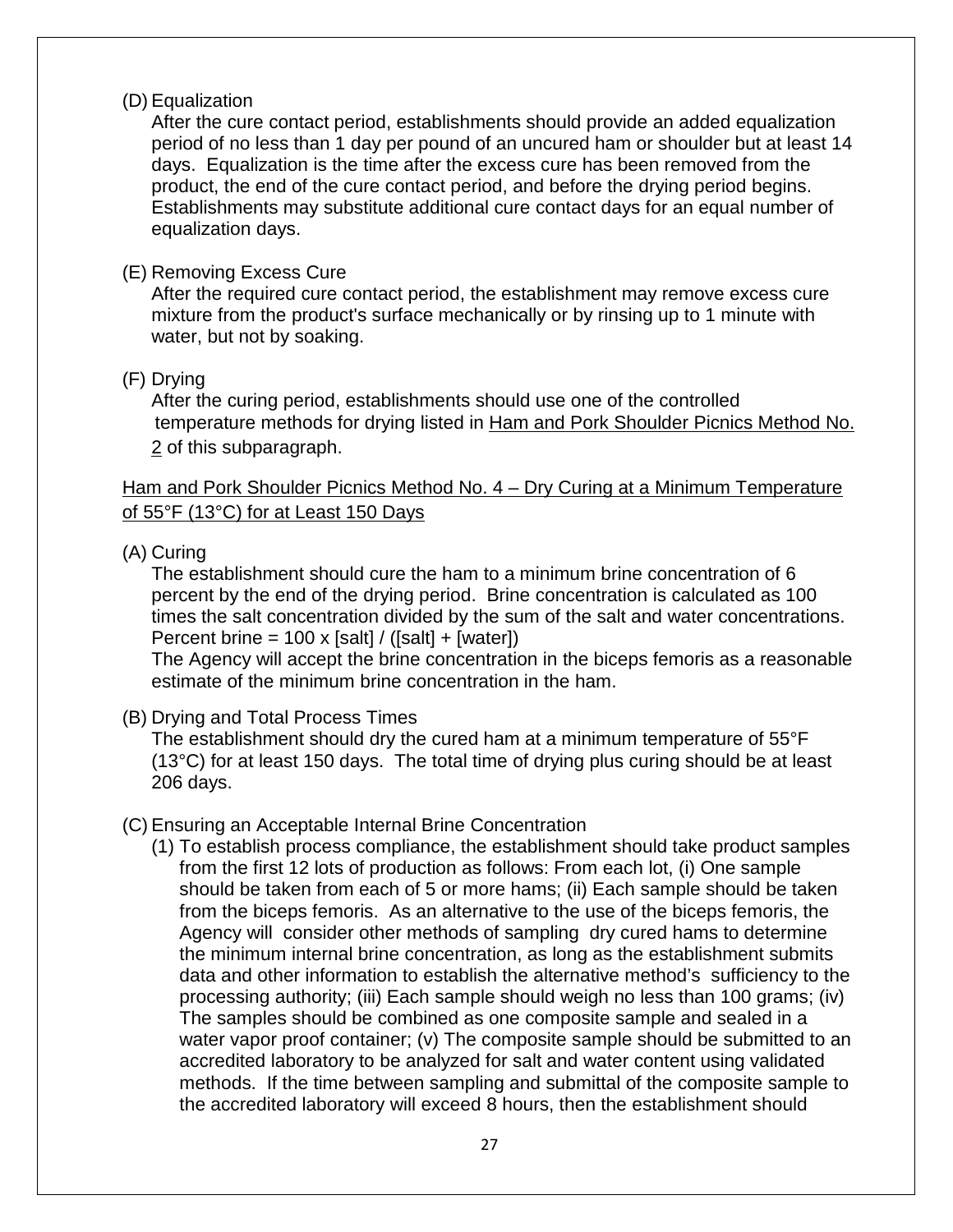internal brine concentration has been determined and found to be at least 6 the brine calculations as set forth above at a minimum for one lot every 13 weeks. need to be held. If the minimum internal brine concentration is less than 6 percent in a lot being tested as part of on-going verification, the establishment must take corrective action and develop and propose steps acceptable to FSIS to freeze the composite sample immediately after the samples are combined; (vi) Once the laboratory results for the composite sample are received, the manufacturer should calculate the internal brine concentration by multiplying the salt concentration by 100 and then dividing that figure by the sum of the salt and water concentrations; (vii) Compliance is established when the samples from the first 12 lots of production have a minimum internal brine concentration of 6 percent. Lots being tested to establish compliance should be held until the percent. If the minimum internal brine concentration is less than 6 percent, the lot being tested should be held until the establishment brings the lot into compliance by further processing. (2) To maintain compliance through on-going verification, the establishment should take samples, have the samples analyzed, and perform Lots being tested to maintain compliance as part of on-going verification do not ensure that the process is corrected. (3) Accredited laboratory results and the brine calculations should be placed on file at the establishment and available for review by FSIS inspection as HACCP verification records.

#### Ham and Pork Shoulder Picnics Method No. 5 - Dry Curing at a Minimum Temperature of 110°F (43°C) for at Least 4 Days

#### (A) Curing

 percent by the end of the drying period. Brine concentration is calculated as 100 The establishment should cure the ham to a minimum brine concentration of 6 times the salt concentration divided by the sum of the salt and water concentrations. Percent brine =  $100 \times$  [salt] / ([salt] + [water])

 estimate of the minimum brine concentration. The Agency will accept the brine concentration in the biceps femoris as a reasonable

#### (B) Drying and Total Process Times

 The establishment should dry the cured ham at a minimum temperature of 110°F (43°C) for at least 4 days. The total time of drying plus curing should be at least 34 days.

#### (C) Ensuring an Acceptable Internal Brine Concentration

 from the first 12 lots of production as follows: From each lot, (i) One sample should be taken from each of 5 or more hams; (ii) Each sample should be taken from the biceps femoris. As an alternative to the use of the biceps femoris, the Agency will (1) To establish process compliance, the establishment should take product samples consider other methods of sampling the dry cured hams to determine internal brine concentration, if the establishment validates the alternative sampling method. (iii) Each sample should weigh no less than 100 grams; (iv) The samples should be combined as one composite sample and sealed in a water vapor proof container; (v) The composite sample should be submitted to an accredited laboratory to be analyzed for salt and water content using validated methods. If the time between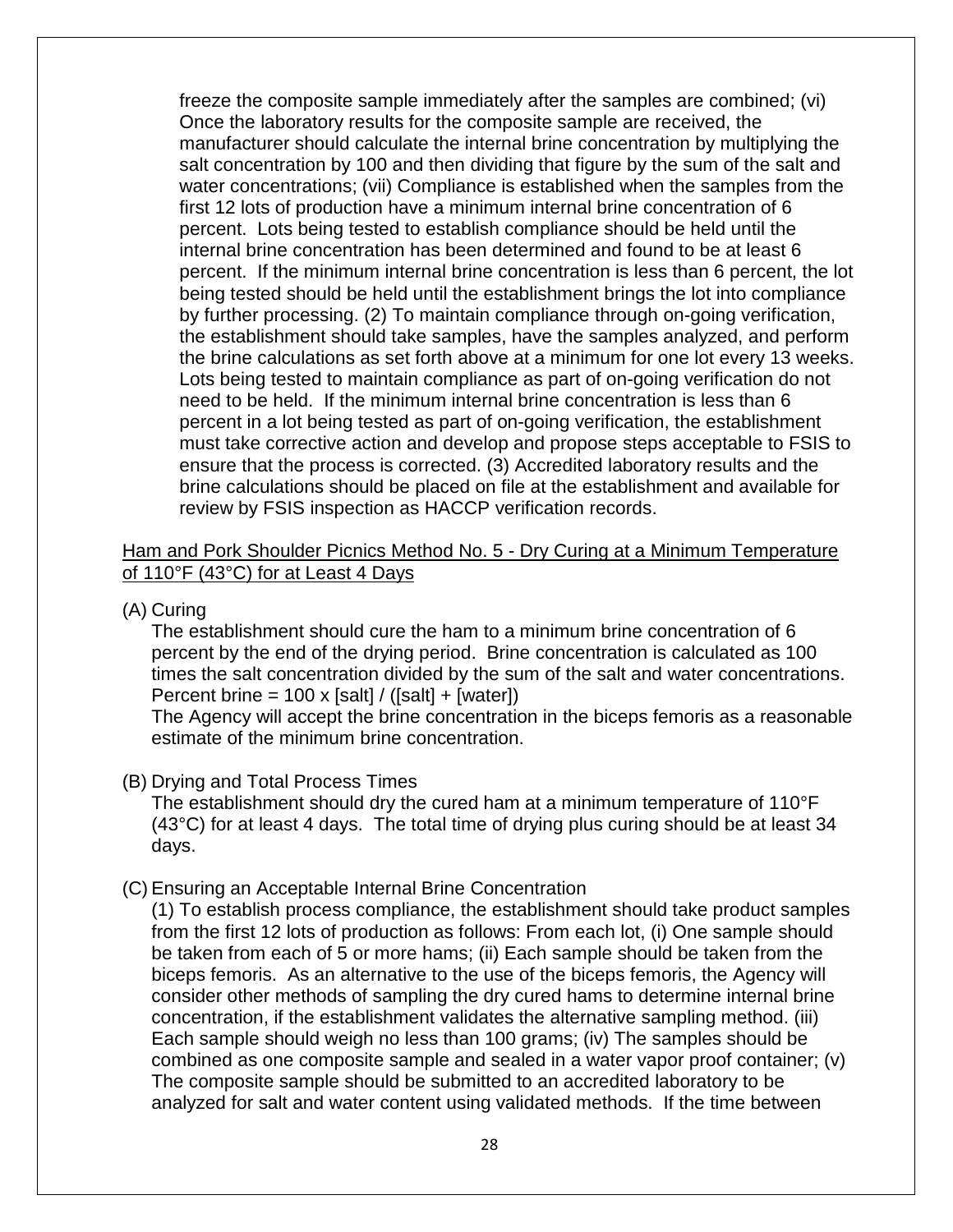brine calculations as set forth above at a minimum from one lot every 13 weeks. Lots being tested to maintain compliance as part of on-going verification do not need to be sampling and submittal of the composite sample to the accredited laboratory will exceed 8 hours, then the establishment should freeze the composite sample immediately after the samples are combined; (vi) Compliance is established when the samples from the first 12 lots of production have a minimum internal brine concentration of 6 percent. Lots being tested to establish compliance should be held until the internal brine concentration has been determined and found to be at least 6 percent. If the minimum internal brine concentration is less than 6 percent, the lot being tested should be held until the establishment brings the lot into compliance by further processing. (2) To maintain compliance through on-going verification, the establishment should take samples, have the samples analyzed, and perform the held. If the minimum internal brine concentration is less than 6 percent in a lot tested to maintain compliance, the establishment must take corrective action and develop and propose steps acceptable to FSIS to ensure that the process is corrected. (3) Accredited laboratory results and the brine calculations should be placed on file in the establishment and available to FSIS inspection for review.

#### **5.** *Boneless Pork Loins and Loin Ends*

 In place of heating or freezing to destroy live *Trichinella* in boneless loins, the loins may one of the following methods: be cured for a period of not less than 25 days at a temperature not lower than 36°F using

# one of the following methods:<br><u>Boneless Loins Method No. 1 - Application of Dry Salt Curing Mixture</u>

 hundredweight of meats. Application of a dry salt curing mixture containing no less than 5 pounds of salt to each

#### Boneless Loins Method No. 2 - Application of Pickle Solution

 should be applied to achieve not less than 60 pounds of pickle to each hundredweight Application of a pickle solution of not less than 80° strength (salometer); pickle solution of meat.

#### Boneless Loins Method No. 3 - Application of Pickle Solution added to the Dry Salt Cure

 The minimum temperature of the smokehouse during this period at no time should be lower than 100°F, and for 4 consecutive hours of this period the smokehouse should be a drying room for a period of no less than 12 days at a temperature no lower than 45°F. Application of a pickle solution added to the dry salt cure prescribed as Boneless Loins Method No. 1 in this section provided the pickle solution is not less than 80° strength (salometer). After removal from the cure, the loins may be soaked in water for not more than 1 hour at a temperature not higher than 70°F or washed under a spray but should not be subjected, during or after the curing process, to any other treatment designed to remove salt. Following curing, the loins should be smoked for not less than 12 hours. maintained at a temperature not lower than 125°F. Finally, the product should be held in

#### **6. "***Country Ham," "Country Style Ham," "Dry Cured Ham," "Country Pork Shoulder," "Country Style Pork Shoulder," and "Dry Cured Pork Shoulder"*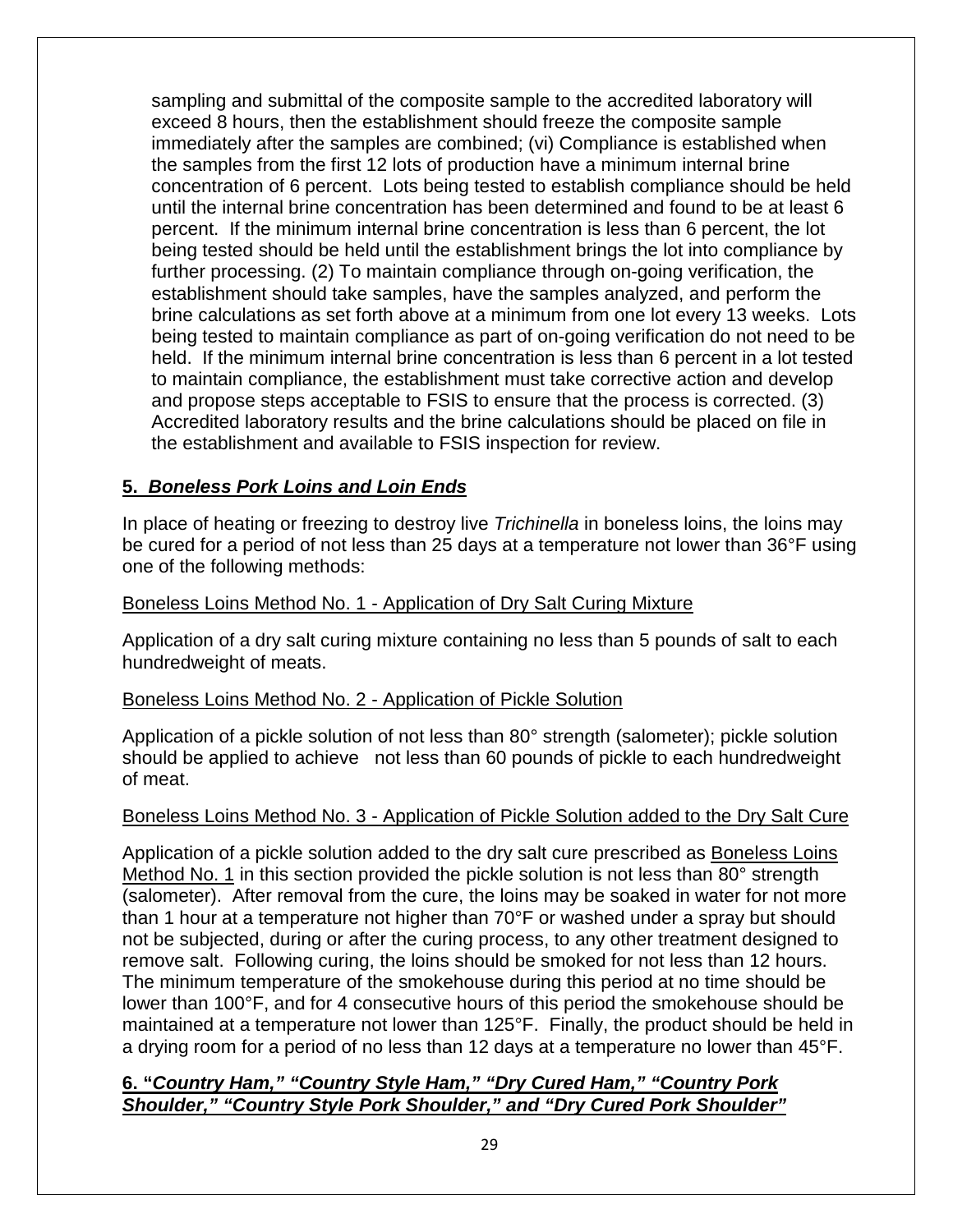meat conforming to the definition of "ham", or from a single piece of meat from a pork shoulder. These products must be treated for the destruction of live *Trichinella* using tested and approved methods. These products are prepared by the dry application of placed in curing solutions. Listed below are 4 dry application options. Country Ham, Country Style Ham, or Dry Cured Ham, and Country Pork Shoulder, Country Style Pork Shoulder, or Dry Cured Pork Shoulder are the uncooked, cured, dried, smoked or unsmoked meat food products made respectively from a single piece of salt (NaCl), or by the dry application of salt (NaCl) and one or more of the optional ingredients listed below. These products may not be injected with curing solutions or

(1) The entire exterior of the ham or pork shoulder should be coated by the dry application of salt or by the dry application of salt combined with other ingredients as permitted in paragraph (d) of this section.

(2) Additional salt, or salt mixed with other permitted ingredients, may be reapplied to the product as necessary to insure complete penetration.

 (3) When sodium or potassium nitrate, or sodium or potassium nitrite, or a to ensure that the finished product has an internal salt content of at least 4 combination thereof, is used, the application of salt should be in sufficient quantity percent.

 (4) When no sodium nitrate, potassium nitrate, sodium nitrite, potassium nitrite or than 10 percent or a water activity of not more than 0.92. a combination thereof is used, the application of salt should be in sufficient quantity to ensure that the finished product has a brine concentration of not less

The optional ingredients for these products are: (1) Nutritive sweeteners, spices, seasonings and flavorings; and (2) Sodium or potassium nitrate and sodium or potassium nitrite.

#### **General Instructions for Recording Thermometers**

 in the treatment of pork to destroy live *Trichinella* must be suitably equipped, by the are functioning accurately. When necessary to comply with heating, freezing, and curing treatment requirements described in this section, the smokehouses, drying rooms, and other compartments used operator of the official establishment, with accurate automatic recording thermometers. Equipment such as automatic recording thermometers or any thermometers used in drying rooms, and other compartments must be checked periodically to make sure they

#### <span id="page-34-0"></span>**Special Consideration for Certain Processes that do not rely on High Temperatures to Control Trichinella in Pork**

 ensure that further controls are in place to control *Trichinella* when such processes are used to produce these types of pork products. An establishment that processes a dried, Certain processes, including those used to produce dried, salt-cured, or fermented products, do not rely on high temperatures to control *Trichinella*. Establishments need to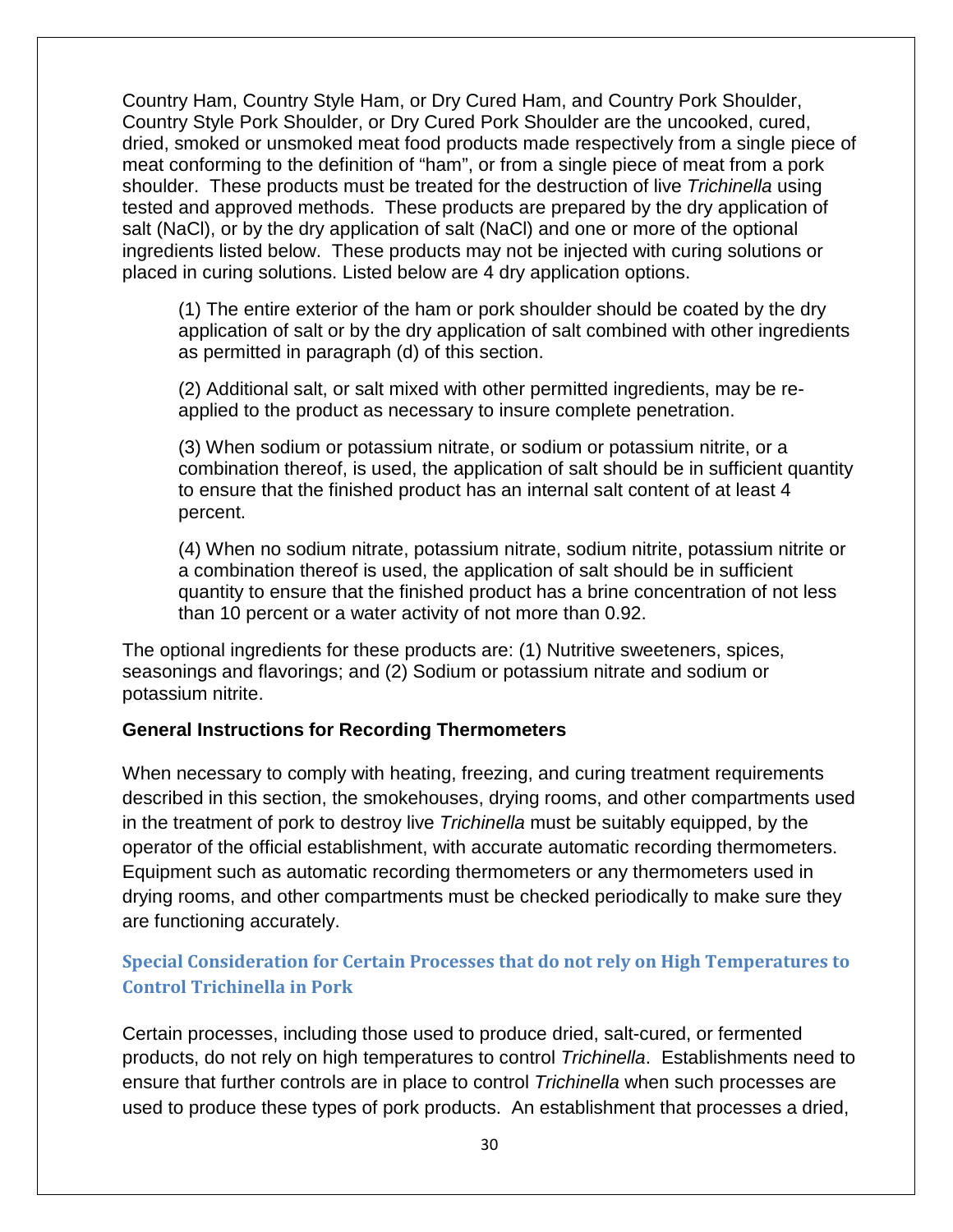salt-cured, or fermented/acidified product must address *Trichinella* in their HACCP system, and must also have written documentation to support the decisions made in their hazard analysis. An establishment must validate its process (i.e., either CCPs or prerequisite programs) used to eliminate *Trichinella* when it is determined to be RLTO in the production process.

 (Gamble et al, 2012). All cured products should be processed by validated methods, As previously discussed in "**CURING**," the effectiveness of curing to eliminate *Trichinella*  larvae is dependent upon a combination of various processing parameters and on the product formulation; specifically, on the temperature and time of fermentation/drying and the salt level, respectively. Unfortunately, no single or even combination of parameters achieved by curing has been shown to correlate definitively with *Trichinella* inactivation such as those described in this section, **"CURING."** 

#### <span id="page-35-0"></span> **HIGH PRESSURE PROCESSING (HPP)**

 HPP is an antimicrobial treatment for use on meat, poultry, and processed egg products. 2010), HPP treatment of either 483 or 600 megapascals (MPa) for 1.0 or 0.5 min, HPP exposes food to elevated pressures, with or without the addition of heat, to inactivate microorganisms and extend microbiological shelf life. HPP treatment has been shown to be effective in eliminating *Trichinella spiralis*. In one study (Porto-Fett et al., respectively, was effective in inactivating *Trichinella spiralis* larvae in masseter muscle (about 3.4 log larvae/g) collected from infected swine.

 Therefore, it is recommended that a HPP treatment of a minimum of 483 MPa for 1 minute be used to eliminate *Trichinella* in pork.

 (**Note** – 300 MPa = 29,007 psi (pounds per square inch); 483 MPa = 70,053 psi; and 600  $MPa = 87,022$  psi.)

#### <span id="page-35-1"></span>**IRRADIATION**

 Treatment of fresh pork with 40 - 50 krad (0.4 – 0.6 kGy) of cesium-137 has been proven to render *Trichinella* completely non-infective. Irradiation with cobalt-60 or high energy x-rays at this same level should also be effective for inactivating these parasites.

#### <span id="page-35-2"></span>**Option 5: Develop alternative** *Trichinella* **control procedures not included in Option 4**

 and to ensure that their HACCP systems are properly validated. Establishments may decide to develop alternative procedures to control *Trichinella*. If so, establishments must ensure that their alternative procedures are properly validated. FSIS developed FSIS [Compliance Guideline HACCP Systems Validation](http://www.fsis.usda.gov/wps/wcm/connect/a70bb780-e1ff-4a35-9a9a-3fb40c8fe584/HACCP_Systems_Validation.pdf?MOD=AJPERES) to provide establishments with assistance in meeting the validation requirements in 9 CFR 417.4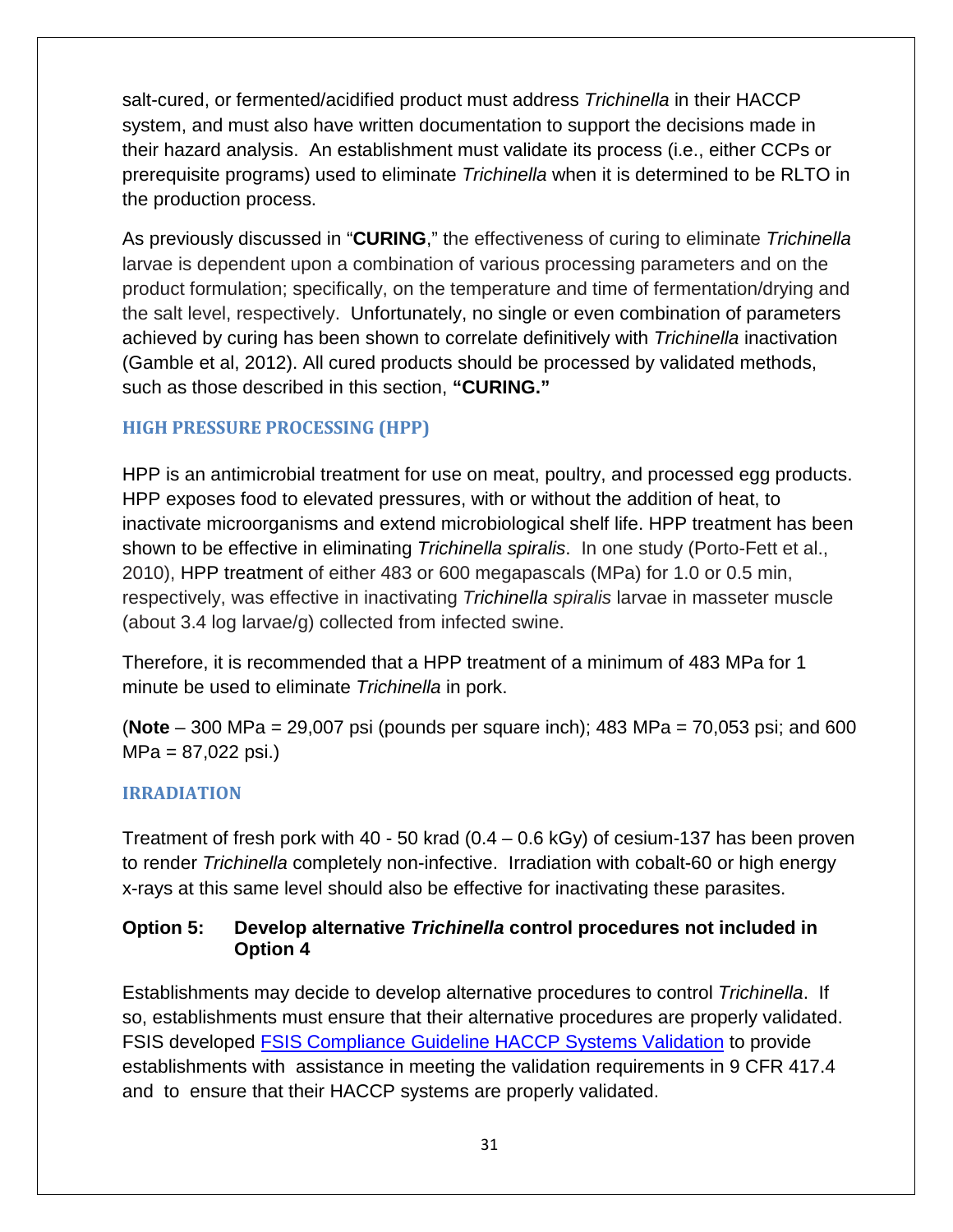## <span id="page-36-0"></span>**Control of Other Parasitic Hazards in Pork Products**

 Producers of RTE or NRTE pork products their production processes (9 CFR 417.2). for these parasites in their HACCP plans. products. Further, establishments are with *Trichinella*, establishments must list critical limits that must be met at each of prevented by using a prerequisite program. establishment's pork products. must also assess in their hazard analysis whether other parasites in addition to *Trichinella* are hazards that are RLTO in If establishments determine that other parasites represent a hazard that is RLTO, then they must include control procedures Options 4-5 may be used to control other parasites in addition to *Trichinella* in pork required to have documentation that supports the decisions made in their hazard analysis as a part of their records in accordance with 9 CFR 417.5(a)(1). As the CCPs designed to control other parasites [9 CFR 417.2(c)(2)] and the the CCPs [9 CFR 417.2(c)(3)]. Establishments may determine in their hazard analysis that other parasites are NRLTO in their pork products if they are If this is the case, Options 1-3 may be used to prevent other parasites in the

In addition to *Trichinella*, *Toxoplasma gondii* (*Toxoplasma*) is a protozoan parasite of public health significance. *Toxoplasma* can cause toxoplasmosis, and infects most species of warm-blooded animals, including humans. Members of the family Felidae (domestic cats and their relatives) are the primary host for *Toxoplasma*. Felids can contaminate the

# KEY DEFINITIONS

Toxoplasmosis is caused by the protozoan parasite *Toxoplasma gondii* (*Toxoplasma*). *Toxoplasma* infects most species of warm blooded animals, including humans, and can cause the disease toxoplasmosis.

 The only known definitive hosts for *Toxoplasma* are members of family Felidae (domestic cats and their relatives). eggs (oocysts) from contaminated food or tissue cysts) can be transmitted to Members of the cat family are infected by eating animals infected with cysts of *Toxoplasma* parasites. Cats can also become infected by ingesting *Toxoplasma*  water. *Toxoplasma* completes its life cycle in the cat, which produces millions of *Toxoplasma* eggs in its stool. Once outside of the cat, the eggs mature and become infectious for people and other animals. The tissue form of *Toxoplasma* (a microscopic cyst consisting of bradyzoites, a slower reproducing form contained in humans by food. People become infected by:

• Eating undercooked, contaminated meat (especially pork, lamb, and venison)

 to penetrate intact mucous membranes). • Accidental ingestion of undercooked, contaminated meat after handling it and not washing hands thoroughly (*Toxoplasma* cannot be absorbed through intact skin; however, *Toxoplasma* cysts containing bradyzoites can be inadvertently ingested from small bits of meat on the hands, and *Toxoplasma* tachyzoites have been shown

 foods that had contact with raw, • Eating food that was contaminated by knives, utensils, cutting boards, or other contaminated meat.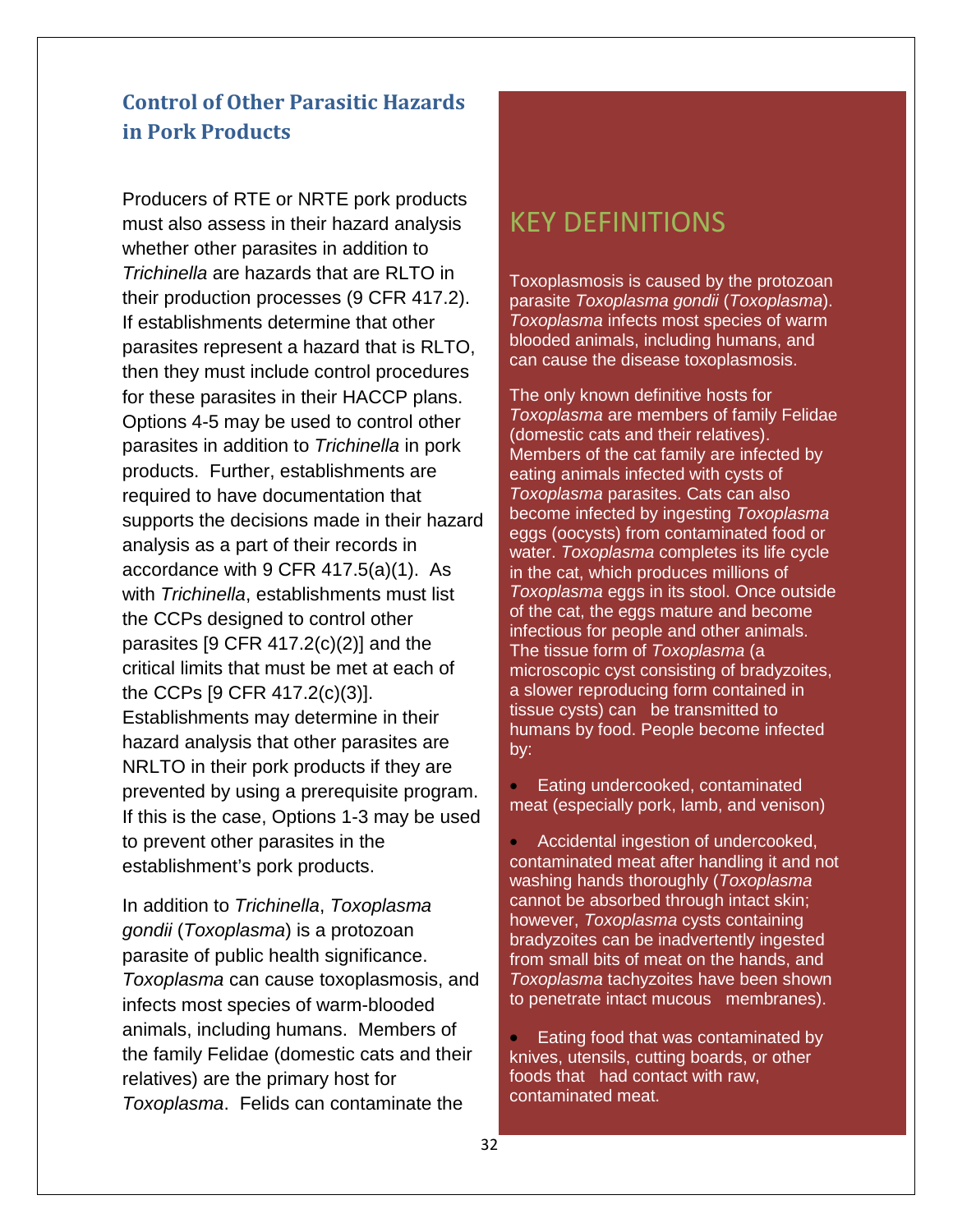environment by excreting the environmentally resistant stage of this parasite, the oocyst, in their feces (Jones et al., 2012). Domestic food animals, including swine, can be infected by *Toxoplasma*, and infected animals can harbor *Toxoplasma* cysts in muscle tissue. Humans can become infected by ingesting tissue cysts from raw or undercooked meat (Hill et al., 2010).

 Toxoplasmosis is one of the most common parasitic infections in humans. *Toxoplasma*  is the second leading cause of death due to foodborne illnesses in the United States, accounting for an estimated 327 deaths annually. *Toxoplasma* is also the fourth leading cause of hospitalizations related to foodborne illnesses, accounting for an estimated 4,428 hospitalizations annually (Scallan et al., 2011).

 that are exposed to cat feces in soil, grass, feed, or water (Jones et al., 2012). In the U.S., the prevalence of *Toxoplasma* in confinement raised swine is approximately 2.7% (Hill et al., 2010). For swine raised in pastures, the prevalence has been reported to be outdoors is increased because of potential exposure to soil contaminated with *Toxoplasma* oocysts (Hill et al., 2012; Hill et al., 2010). The risk of infection with *Toxoplasma* is significantly increased in pasture raised swine between 50-100% (Gamble et al., 2000). The risk of infection in swine that are raised

 Compliance with the HACCP regulations for RTE products will ensure the reduction of *Toxoplasma*. However, there are no certification programs to address the risk of *Toxoplasma* infection in swine [\(http://porkgateway.org/resource/toxoplasma/\).](http://porkgateway.org/resource/toxoplasma/) Prevention of *Toxoplasma* infection in swine is achieved through GPPs on the farm, including:

- • Creating a level of biosecurity that reduces or eliminates exposure of swine to cats and wildlife (e.g., bobcats, raccoons, skunks, and opossums) that may be infected with *Toxoplasma*.
	- o Eliminating feral cats and securing feed, water, and swine areas from access by cats. The contribution of cats to the spread of *Toxoplasma* infection in swine cannot be overemphasized.
- Establishing and maintaining an effective rodent control program.
- Preventing cannibalism among swine within an infected herd through the prompt removal of dead swine.
- Changing or thoroughly washing boots before entering barns to avoid tracking in oocysts.
- Preventing deliberate or inadvertent feeding of raw or undercooked meat scraps.

 There is no available direct testing method that can be performed at slaughter for *Toxoplasma*. If the establishment identifies *Toxoplasma* as a hazard RLTO, then the establishment will have to use a validated process that effectively eliminates this parasitic hazard. The methods for heating, freezing, HPP, and irradiation that are used to eliminate *Trichinella* in pork products are also sufficient to eliminate *Toxoplasma* from pork products. For *Toxoplasma*, HPP treatment of equal to or greater than 300 MPa for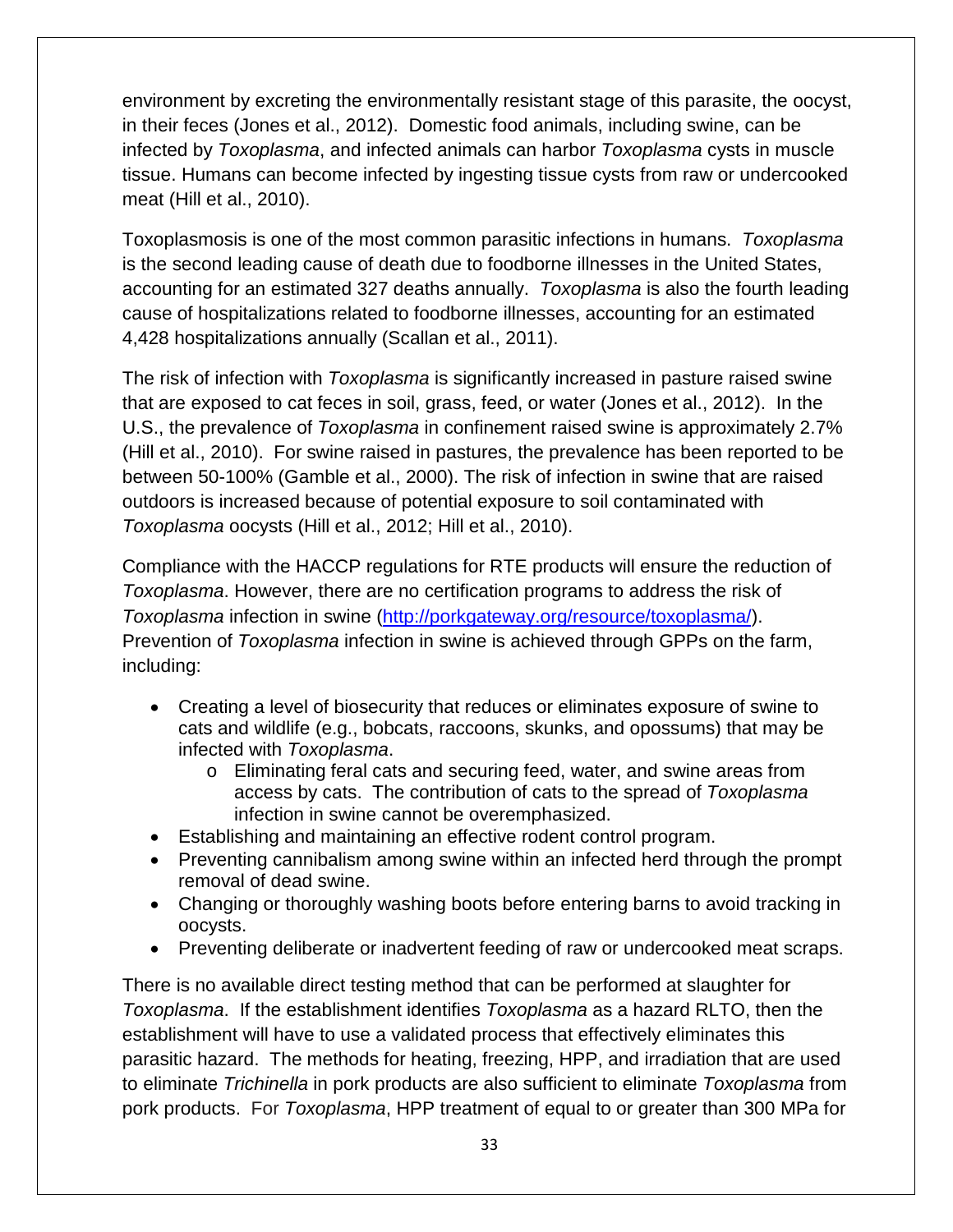30 seconds is effective in eliminating *Toxoplasma* tissue cysts in ground pork (Lindsay et al., 2006).

 of curing for the destruction of *T. gondii* in pork and pork products. However, pumping of pork products with salt solutions containing 2% NaCl or ≥1.4% potassium or sodium **NOTE:** The available information on the effect of various curing processes on *Toxoplasma* is limited and additional studies are needed to determine the effectiveness lactate has been shown to inactivate *T. gondii* tissue cysts in pork (Gamble et al, 2012).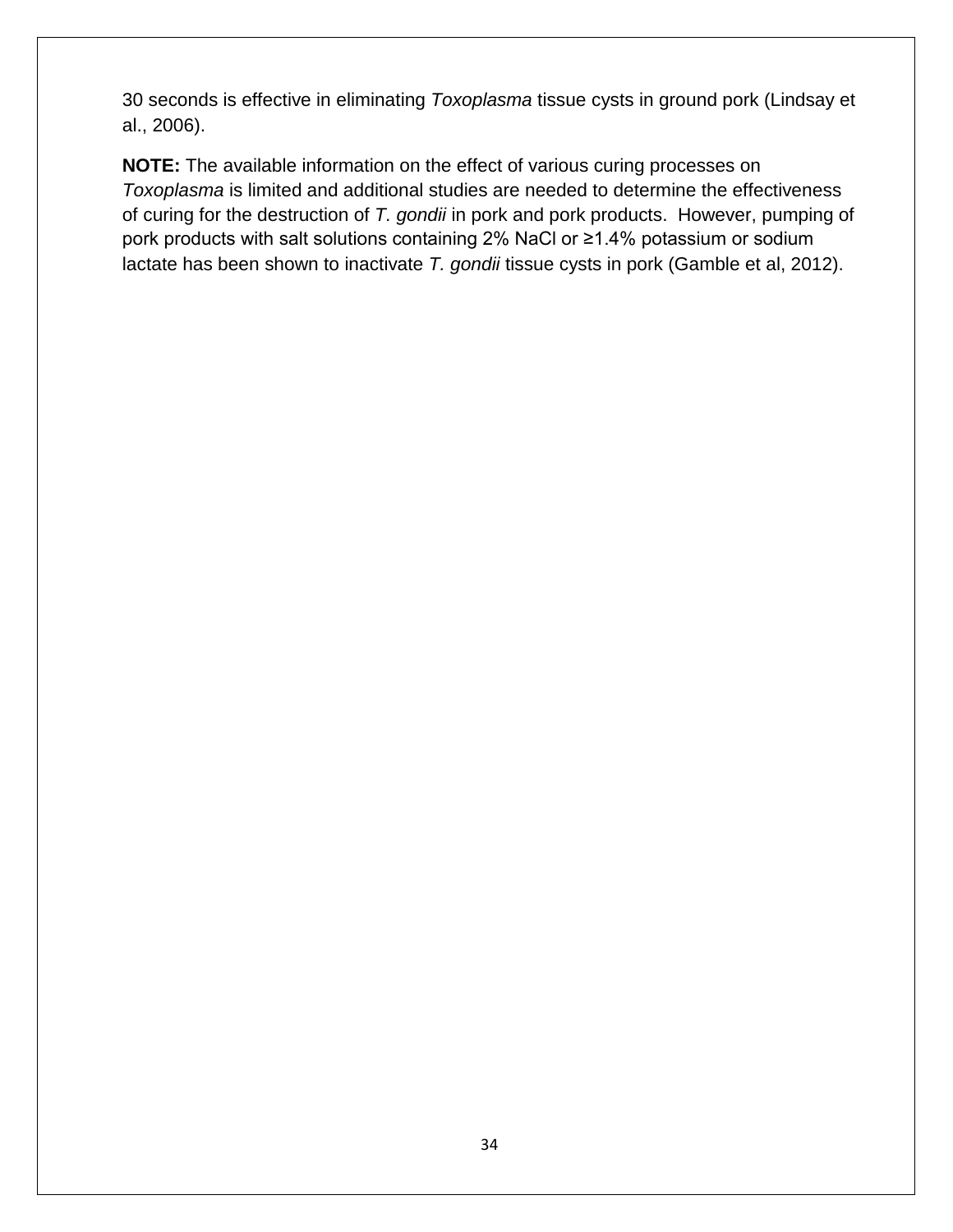#### <span id="page-39-0"></span>**References**

 Burke, R., Masuoka, P., and Murrell, K.D. 2008. Swine Trichinella Infection and Geographic Information System Tools. Emerging Infectious Diseases 14: 1109 – 1111.

 Noeckler, K., Schenone, H., and Zhu, X. 2000. International commission on trichinellosis: intended for human consumption. Veterinary Parasitology 93: 393–408. Gamble, H.R., Bessonov, A.S., Cuperlovic, K., Gajadhar, A.A., Van Knapen, F., recommendations on methods for the control of Trichinella in domestic and wild animals

Gamble, H.R., and Hill, D. 2012. PORK Safety – Preharvest/Postharvest,Trichinella Fact Sheet. National Pork Board.

Gamble, H.R., and Hill, D. 2012. PORK Safety – Preharvest/Postharvest,Toxplasma Fact Sheet. National Pork Board.

Guidelines for the Control of Trichinella Spp. in Meat of Suidae (2015). Retrieved from [http://www.codexalimentarius.org/download/standards/13896/CXG\\_086e\\_2015.pdf.](http://www.codexalimentarius.org/download/standards/13896/CXG_086e_2015.pdf)

 Ying, Y., Kwok, O.C.H., Feidas, H., and Theodoropoulos, G. 2014. Surveillance of feral swine for *Trichinella* spp. and *Toxoplasma gondii* in the USA and host-related factors Hill, D.E., Dubey, J.P., Baroch, J.A., Swafford, S.R., Fournet, V.F., Hawkins-Cooper, D., Pyburn, D.G., Schmitt, B.B., Gamble, H.R., Pedersen, K., Ferreira, L.R., Verma, S.K., associated with infection. Veterinary Parasitology 205: 653-665.

Hill, D.E., Haley, C., Wagner, B., Gamble, H.R., and Dubey, J.P. 2010. Seroprevalence of and Risk Factors for Toxoplasma gondii in the US Swine Herd Using Sera Collected During the National Animal Health Monitoring Survey (Swine 2006). Zoonoses and Public Health 57: 53-59.

 Honeyman, M. S., Pirog, R.S., Huber, G.H., Lammers, P.J., and Hermann, J.R. 2006. The United States pork niche market phenomenon. Journal of Animal Science 84: 2269- 2275.

International Consultative Group on Food Irradiation (ICGFI). 1999. Facts about food irradiation.

Jones, J.L., and Dubey, J.P. 2012. Foodborne Toxoplasmosis. Clinical Infectious Diseases.

 Lindsay, D.S., Collins, M.V., Holliman, D., Flick, G.J., and Dubney, J.P. 2006. Effects of High-Pressure on *Toxoplasma gondii* Tissue Cysts in Ground Pork. Journal of Parasitology 92(1): 195-196.

Porto-Fett, A.C.S., Call, J.E., Shoyer, B.E., Hill, D.E., Pshebniski, C., Cocoma, G.J., and Luchansky, J. B. 2010. Evaluation of fermentation, drying, and/or high pressure